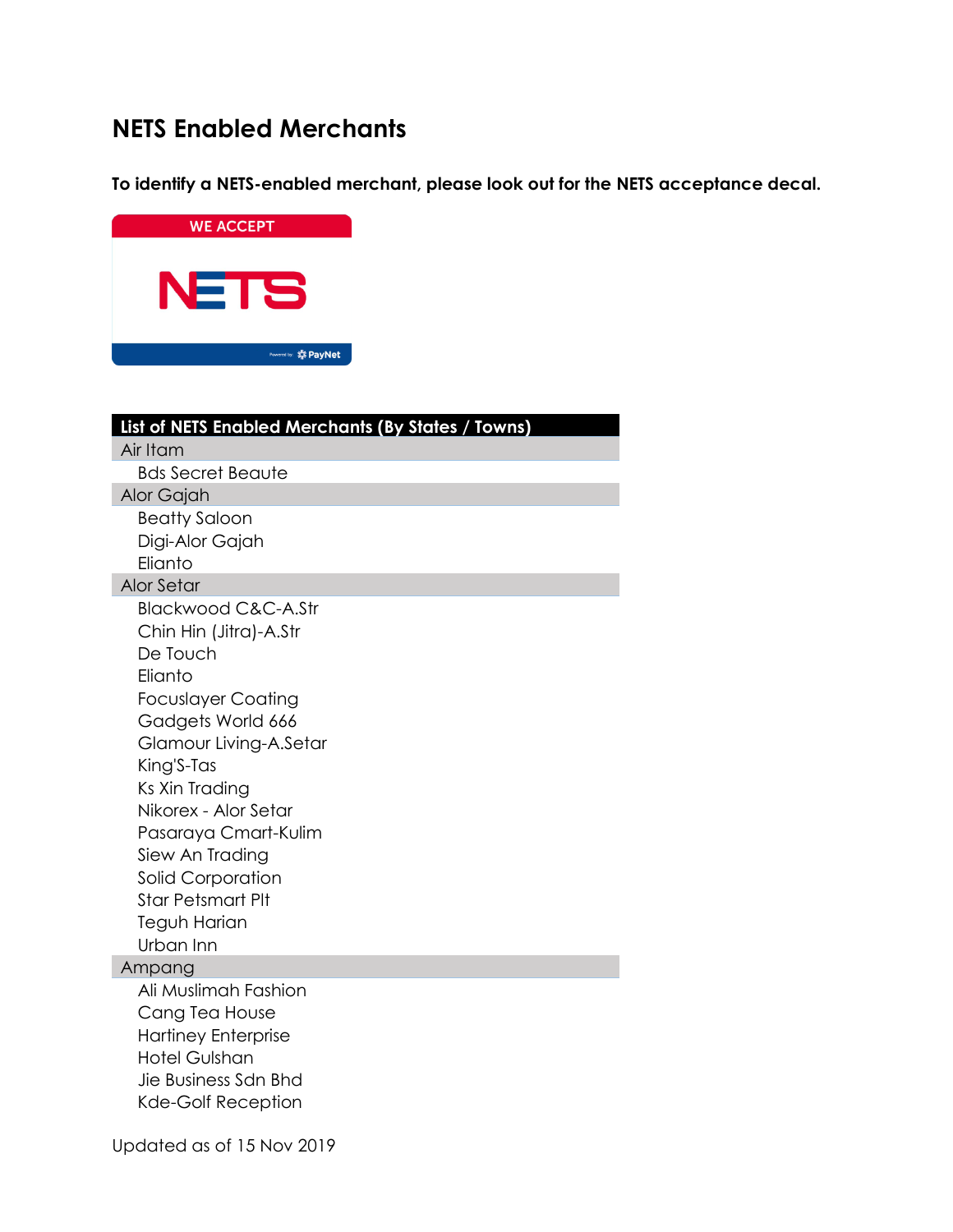| Kings-Amp                                       |
|-------------------------------------------------|
| Manjakaki Foot Reflexology                      |
| <b>Math Clinic</b>                              |
| Mog Eyewear                                     |
| Muzium Lebah Sedunia                            |
| Seraya Electrical Enterprise                    |
| Skc Tyre                                        |
| Win Hin Trading                                 |
| Yong Advance Cycles                             |
| Arau                                            |
| <b>Blackwood C&amp;C-Arau</b>                   |
| Klinik Remedic Arau                             |
| Pasaraya Cmart-Arau                             |
| Ayer Itam                                       |
| Artisan Yum Cha                                 |
| Dhouse Hair Studio                              |
| Eye To Eye Optmtry-A.Itm                        |
| <b>Farlim Tyre Service Centre</b>               |
| Hairtisan                                       |
| Hairytage Studio                                |
| Neo Clinic-Ayer Itam                            |
| Pandamas Jaya                                   |
| Variety                                         |
| Vivo-Ayer Itam                                  |
| Ayer Keroh                                      |
| Almadina Sunnah House                           |
| <b>Eco Green Bike Station</b>                   |
| Galeri Lebah Melaka                             |
| Mamadil                                         |
| <b>Bachang</b>                                  |
| Getha                                           |
| Bagan Datoh                                     |
| Kingstar Ent                                    |
| <b>Bagan Lalang</b>                             |
| Seri Bayu Rsrt                                  |
| <b>Balakong</b>                                 |
| <b>B.Fashion</b>                                |
| Cres                                            |
| Eu Yan Sang - Csj                               |
| Miracle Hair Expert                             |
| One Biz Online Sdn Bhd                          |
| <b>Baling Jaya</b><br>Chin Hin (Jitra)-P.Baling |
|                                                 |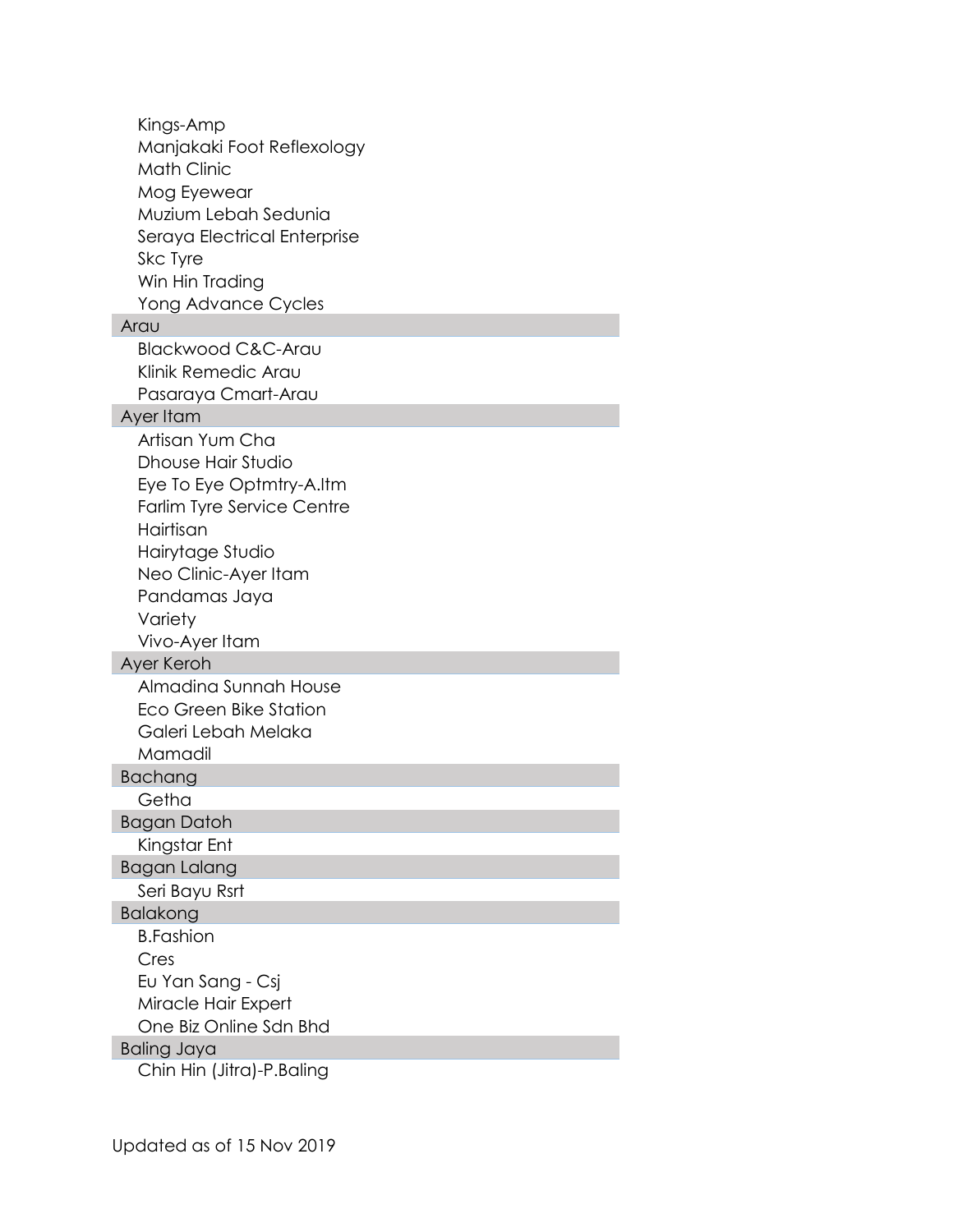| <b>Banda Hilir</b>                               |
|--------------------------------------------------|
| September Jo                                     |
| <b>Bandar Sunway</b>                             |
| <b>Stellar Clinic</b>                            |
| <b>Stellar Specialist Clinic</b>                 |
| <b>Bandar Baru Bangi</b>                         |
| Gadgets World 666                                |
| Windscreen2U Sdn Bhd                             |
| <b>Bandar Baru Nilai</b>                         |
| Itsu-Aeon Mall Nilai                             |
| <b>Bandar Hilir</b>                              |
| <b>Adore Culture</b>                             |
| Coco                                             |
| Eye To Eye                                       |
| Nvl Concept Sb                                   |
| Reny Haircare-Melaka                             |
| Sea Horse                                        |
| Wings-Pahlawan Melaka                            |
| Yoong Yoong Biz Hair                             |
| <b>Bandar Mahkota Chera</b>                      |
| The Kids-Bmc Mall                                |
| <b>Bandar Manjalara</b>                          |
| Manjakaki Foot Reflexology                       |
| <b>Bandar Penawar</b>                            |
| Obl Bakery Ingrots                               |
| <b>Bandar Pucak Alam</b>                         |
| Fyl Kitchen Cbnt-P.Alm                           |
| <b>Bandar Puchong Jaya</b>                       |
| Itsu-Ioi Mall                                    |
| <b>Bandar Sunway</b>                             |
| Chizu-Sunway                                     |
| Kushiya Yktr Bstr<br><b>Bandar Tasik Selatan</b> |
| Pak Hailam                                       |
| <b>Bandar Utama</b>                              |
| <b>Maks Chee</b>                                 |
| <b>Bangi</b>                                     |
| <b>Butik Akasia</b>                              |
| <b>Champion Skill Autocare</b>                   |
| <b>Fresco Tailor</b>                             |
| Kunzense                                         |
| <b>Math Clinic</b>                               |
| <b>Roxxi Gallery Collection</b>                  |
|                                                  |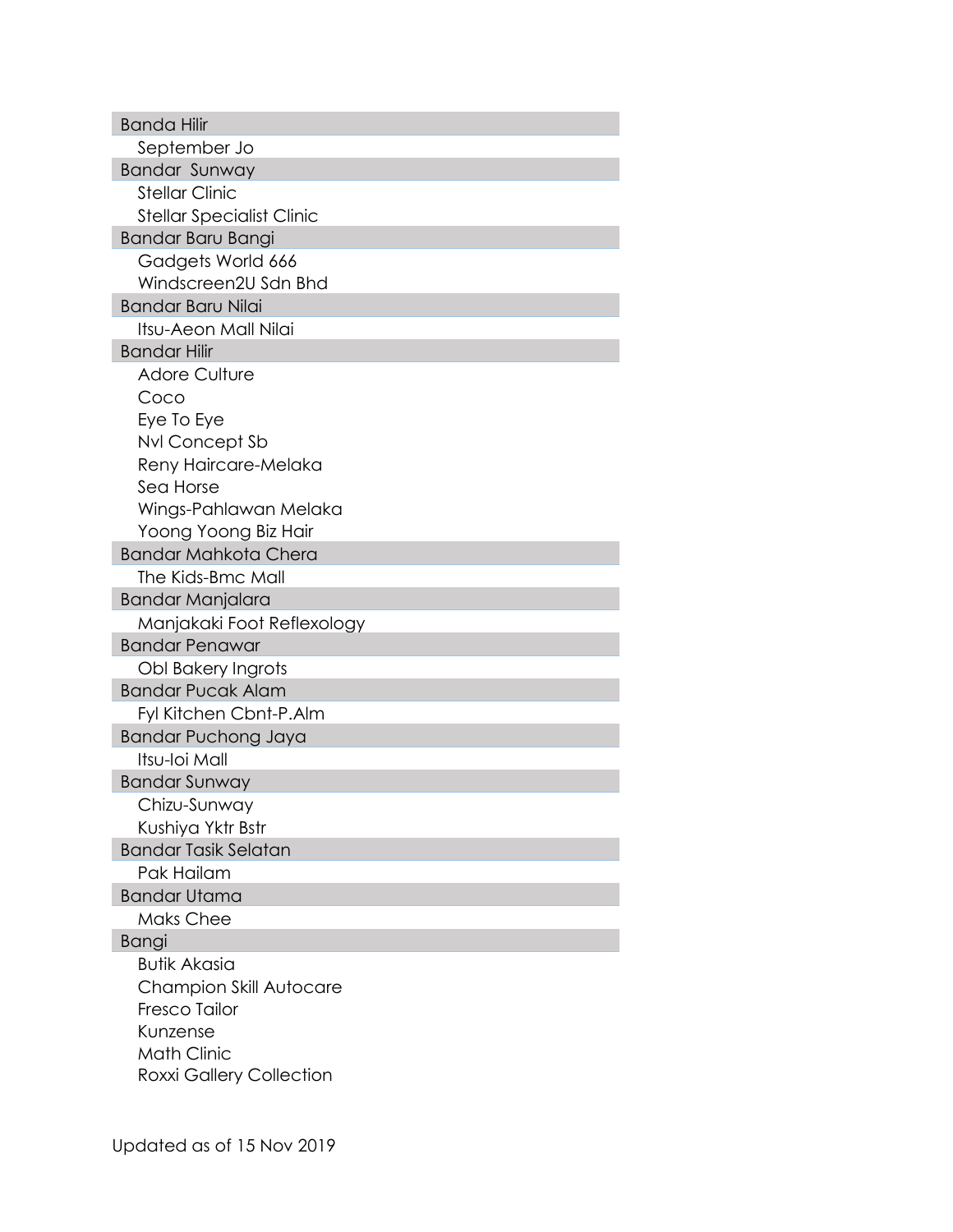| <b>Bangsar</b>                  |
|---------------------------------|
| Pathlab-Bangsar                 |
| Rendez-Vous Restaurant          |
| Bangsar Baru                    |
| Dfamous Optical                 |
| Pet Lovers Ctr-Bsvillage        |
| Reliance Optical Centre Sdn Bhd |
| <b>Banting</b>                  |
| Chip Huat Engineering Works     |
| <b>Tbs Communication</b>        |
|                                 |
| <b>Batang Kali</b>              |
| Samsung                         |
| <b>Trimax Trading</b>           |
| <b>Batu Bahat</b>               |
| Seri Bp-J.Rugayah Brt           |
| Seri Bp-Jln Rotan Utm           |
| <b>Batu Beremdam</b>            |
| <b>Axiatop Dining Furniture</b> |
| <b>Batu Berendam</b>            |
| Acer                            |
| All Best Market Sb              |
| Ee Henn Trading                 |
| Shen Qi Tyre & Btr              |
| <b>Batu Caves</b>               |
| Bibun Food & Seafood Sdn Bhd    |
| Cell City Enterprise            |
| Eu Yan Sang - Sjo               |
| Ez Qurban                       |
| F One Tyer Service Centre       |
| Gadgets World 666               |
| Jimart                          |
| Kh Automart Trading             |
| Kings-Gbc                       |
| <b>Mousse Danny Latex</b>       |
| Prngnn Elktrnk-B.Cvs            |
| Psry Well-Mart                  |
| Psry Well-Mart-Tmn Bi           |
| Qu Yang Services Centre Sdn Bhd |
| Solid Corporation               |
| Vivo                            |
| Weng Huat Electronic            |
| Batu Feringgi                   |
| <b>Culture Craft</b>            |
|                                 |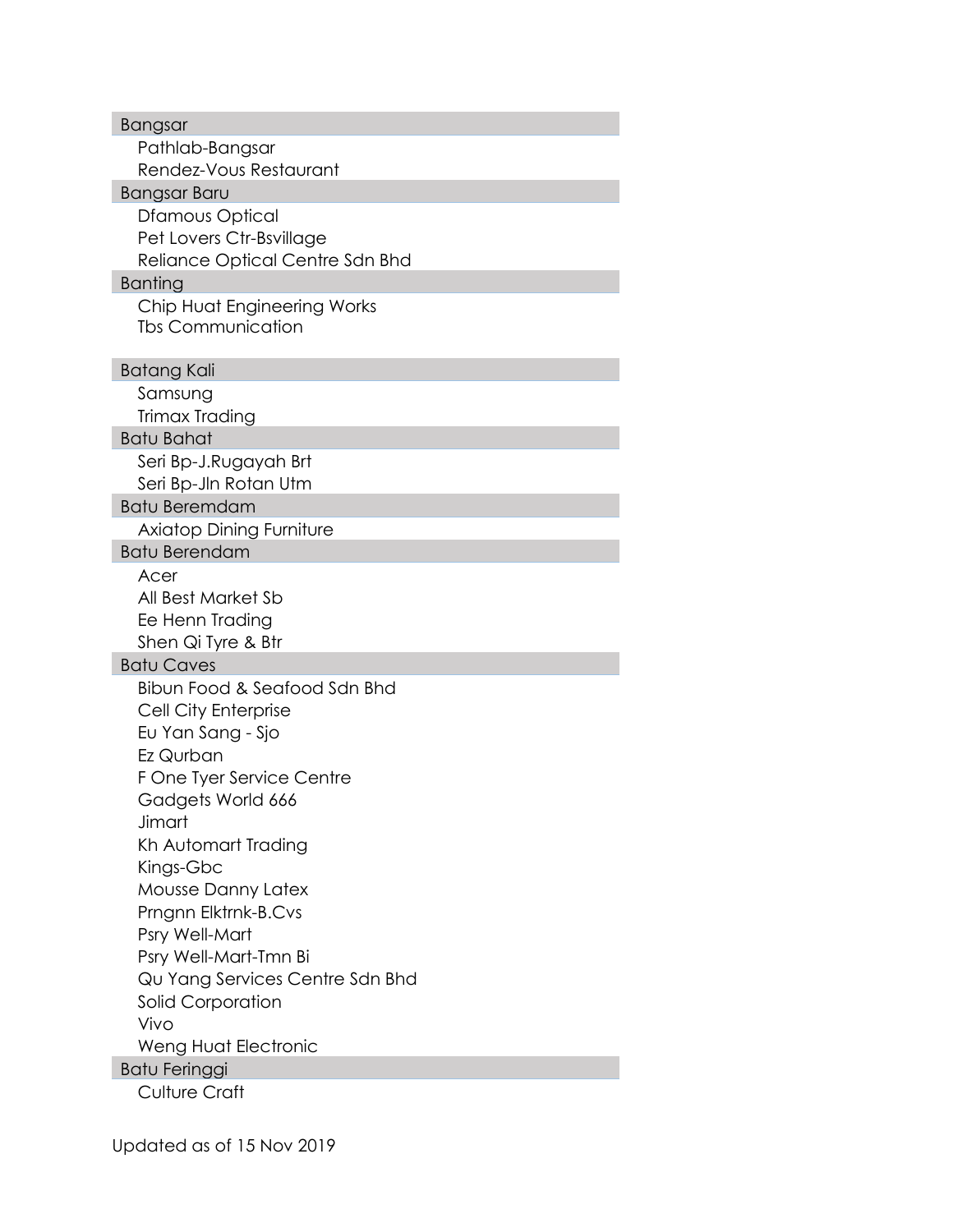Batu Ferringhi Tai Sai Trading The Shop Batu Pahat Adv Network (Johor) Sdn Bhd Bph Tyre-Batu Pahat D And C Hot Pot Shabu Elianto Hock Huat Lux Ent-Bp K Two Prfssnk Tint Ml Goldsmith Office31-Batu Pahat Pusat Optik Sin Pusat Servis Tayar Dan Bateri Broleh Sim Cheong Long Goldsmith Sdn Bhd Bayan Baru Destiny Elec Ctr - Byn Bru **Ufco** Bayan Lepas 4 Finger Crispy Chicken Best Point Car Audio & Auto Accessories Bike City Sport Boon Chung Tyre & Repair Car Service Centre Chocolate Box - Pia Clay Coffeeric-Bayan Lepas Daboba **Dentistree** Dzi Destiny Edwin Edwin-Bayan Lepas **Elianto** En Multiprint Eureka Exoric-Bayan Lepas Feng Wei Ren Jian Finz Tea Ent-Summerskye Georgetown Pharmacy Glowing 21 Skincare Bty Gsiss Hair And Make Up Salon Hair Fctry Intrntnl Huawei I-Sight Itsu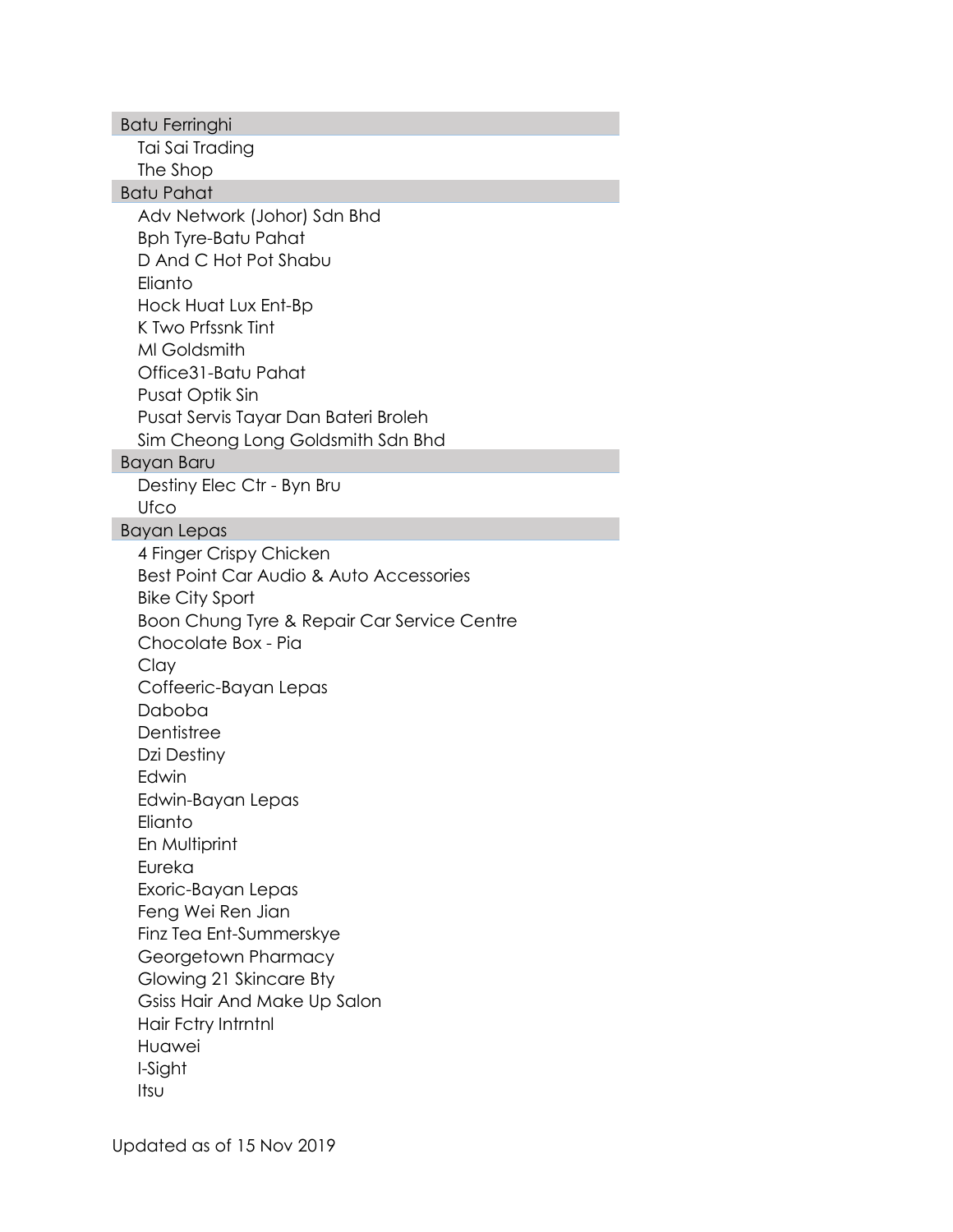Itsu-Queensbay Mall La Grande La Grande Nail & Beauty Longines & Tissot - B.Lepas M Qube Hotel Mala Xiang Gui Mog (Qbm) Sdn Bhd Pandamas Jaya Pets Lovers Centre - Queenbay Mall Seng Huat Frntr Sh-The Golden Triangle Smartware Electrical Snck Br Specific Dimension Sping Spink Sushi Tei-Queensbay Techranger Sb-B.Lps Time Square Watch Ufco-Bayan Lepas Umobile Vinstella Jewellery Vinstella Jwllry Watch Stars - Bayan Lepas Yao De Tang Bdr Baru Bangi The Art Stationery Bentong Ze Yuan Seafood Rstn Bintulu Bintulu Medical Centre Osim Bkt Mertajam Mi **Brickfields** Chizu-Nu Sentral **Briekfields** Honzu Bukit Beruang Macro Organic Sdn Bhd Bukit Bintang Putien Bukit Jalil Tai Thong - Oriental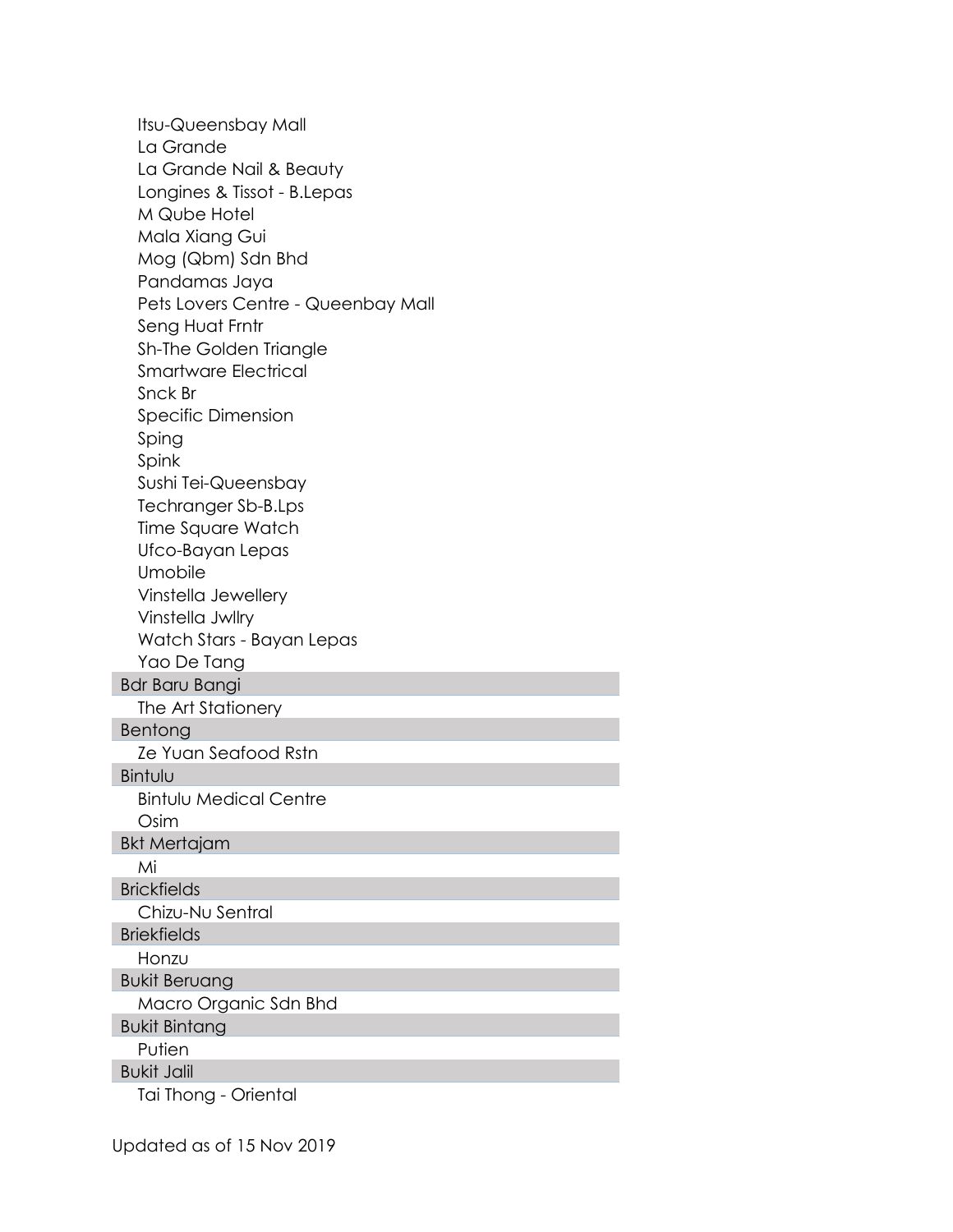## Bukit Jelutong

Roxxi Gallery Collection

#### Bukit Mertajam

Aa Active Physioterphy Albert Nutrition Alt-Tech Electrical & Trading Sdn Bhd Beast Kingdom (Mlys) Beer Time Cafe Best Kitchen Stnls Bkk Mookata-Btm Boon Car Rpr&Ar-Cn Sr-Btm Ck Optmtrst Cnsltn Clash Cafe Colobaba Cp Lapan Lapan Ent Cute Cute Pet Shop Deh Cafe & Bakery-Btm E Zone Computer Ctr Eight Nine Frntr-Btm Equilibrium Techx G Lead Ge Success Ent Genesis 18 Bistro & Pub **Gintell** Good Fortune Resources Good Taste Food Garden-Btm Good Wishes Nrsng Hm-Btm Hair Maker Harply Express Car Hikvision Iclean Car Dtlng Cntr Iclean Car Dtlng Cntr-Btm Insight 2018 Optmtrst-Btm Jia Lian He (Cm) Sb Jin Hui (M) Sdn Bhd-Btm Jlim Management Kiss Baby House Klinik 1 Utama (B.M) Sdn Bhd Klinik Careist-Btm Klinik Pergigian Bliss Klinik Pergigian Chew Lenergy (Alma) Sb-Btm Lenergy (Hq) Sdn Bhd-Btm Lkf Bistro & Pub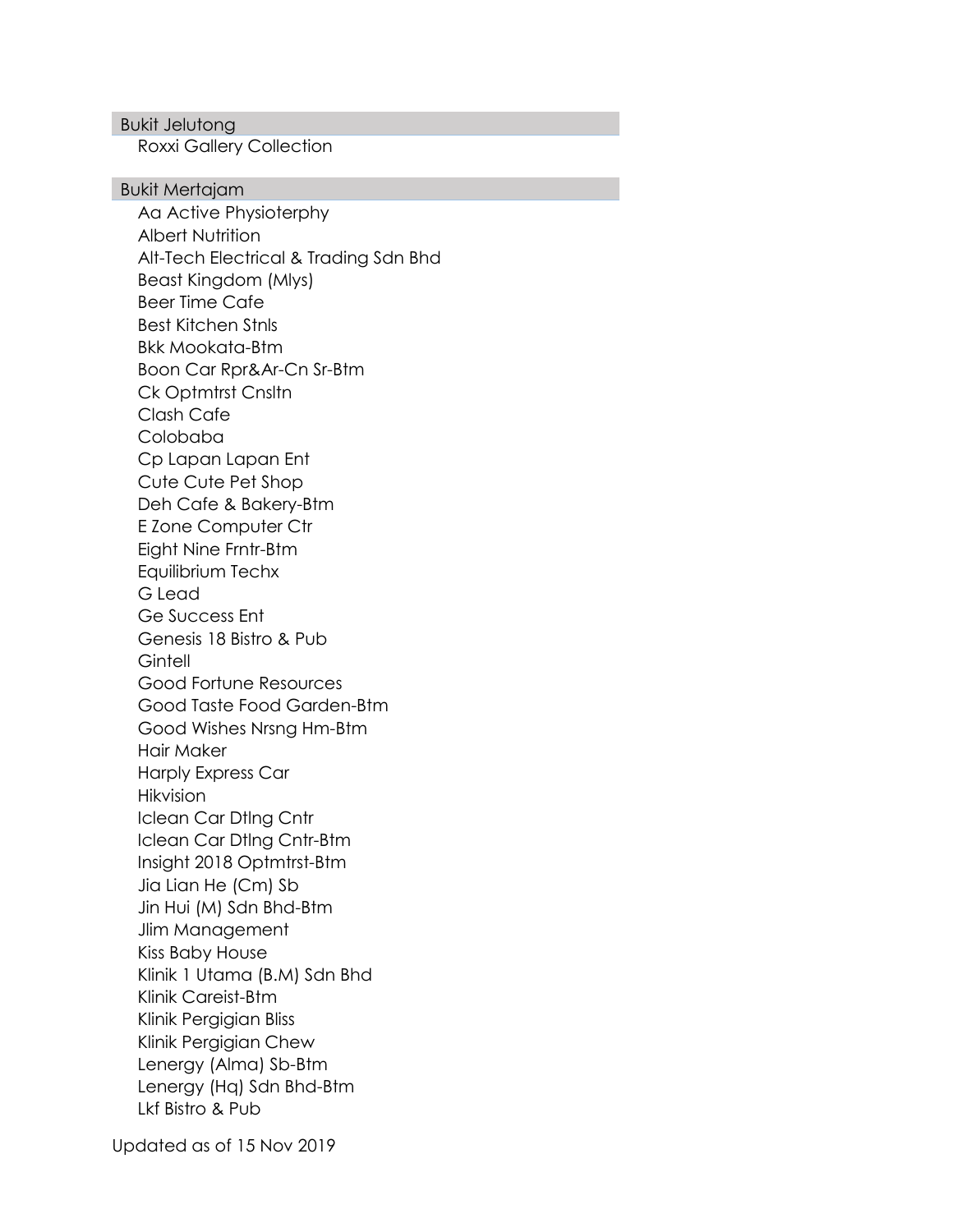Lky Green Ent Ls Aqua & Garden Mart Max Wr Mi - Bukit Mertajam Moc Cafe Modern Kitchenware Move Auto Services Occhio Optometry Pak Mat Western Pandamas Jaya Furniture Perkhidmatan Paip Ekszos Seng Phantom Car Tinted Btm Play Gadget Cpt Str Poliklinik Koay-Btm Pst Prhsn Lampu Krtl-Btm Qq Optical Arts Rebon Hair Stylist-Btm Rstrn Xiang Ge Rstrn Xiang Ge-Icon City Rutin Savour Sister Caterg Shanye Trading Smart Iq Resources Spades Club Cafe-Btm Sushi Tsujin Syok Bbq Tairyo **Talkcom** Tati Digital Printing Tati Huicun Digital Tatt Sin Auti Srv Ctr Tkkw Six Venture Uncle J Cook Book Sb Vc Design Enterprise Vision 900 Eyewear Wah Lee Windscreen2U Sdn Bhd Wje Automobile Sb World Star Auto Srvcs-Btm Yamaya Culture Sb Yi Pin Ent-Btm Zingsway Hardware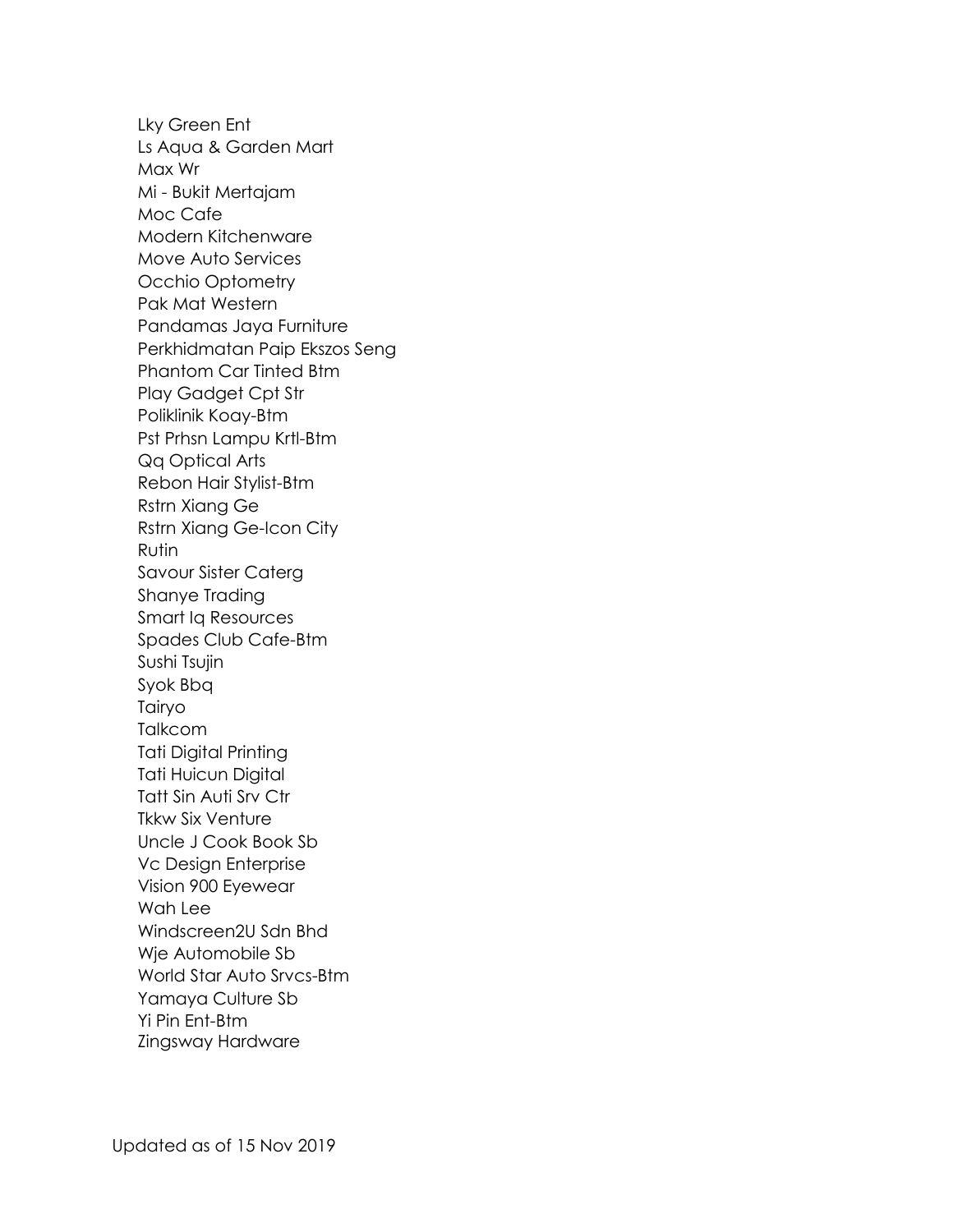Bukit Piatu Meta Force Resources Bukit Rahman Putra Dapur Dd **Butterworth** 4 Finger Crispy Chicken 600 Cc Big Barrel-Butterworth Bw Eagle Mart C M Mookata House-B.Wrth Cache Mngmnt Srvcs-B.Wrth Cupid Circle Rsrcs-B.Wrth D4 Racing Traction Daboba Drone Sji Shp Eco Pharmacy-Butterworth Hotd Johnids Dsgn Sb-Btw Le Meilleur Cafe-B.Wrth Lim Visioncare Centre Mei Ling Trading Co O2 Klinik-Tnjng Tkng Rest Crab B-Butterworth Say Cheese Cafe Solid Crprtn Sb Sonnic Swee Seng Tyre & Battery Service Thong Sum Restaurant-B.Wrth Tiong Tyre & B Car Svc-Btw Tropical Top Vntr **Changlun** Blackwood C&C Blackwood C&C-Changlun Pasaraya Cmart-Changlun **Chemor** St Grocer Enterprise Yonming-Chemor Cheng Chester Furniture **Cheras** 1902 Hair Studio Al Car Auto Parts Trading Consistant Info Corona Medical Supply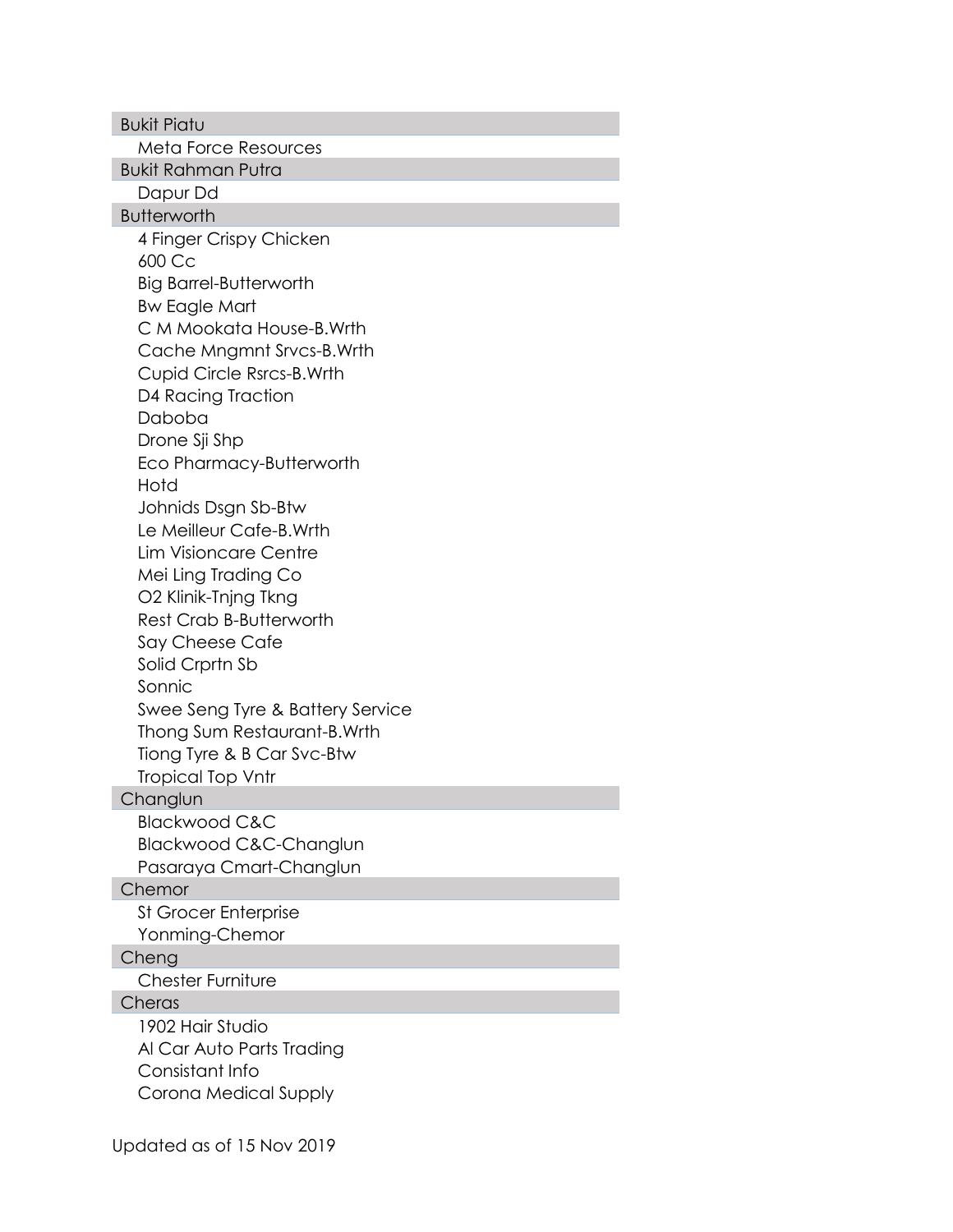Crab Generation Dencity Dental Srgry - Chrs Dex Group Holdings Sdn Bhd Dmc **Elianto** Enkai Automobile Eu Yan Sang - Bmc Eu Yan Sang - Tco Eu Yan Sang - Tmh Eu Yan Sang - Tso Gadget Times Gadgets World 666 Gyd Lighting Hd Hearing Care Hkl Motor Works Sb House Office Modern Deco Itsu Juzcare Pharmacy-Cheras Kirin Egg Music-Cheras Kunzense Le Maream Math Clinic **Maxtrack** Mhp-Miracle Health Products Sdn Bhd Multi Kimco Ent Mystical Tea Ninjaz Pak Hailam Pak Hailam-Npr Papparich Pet Lovers Ctr-Leisure M Poliklinik Perkasa Poliklinik Star Q & M Dental Restoran Bang Restoran Lik Power Taste Restoran Moomama Thai Bbq Rhinepro Satu Gadget Sdn Bhd Thin Heong Food Product Under Armour-Sv Vivo Vs Battery Shop Windscreen2U Windscreen2U Sdn Bhd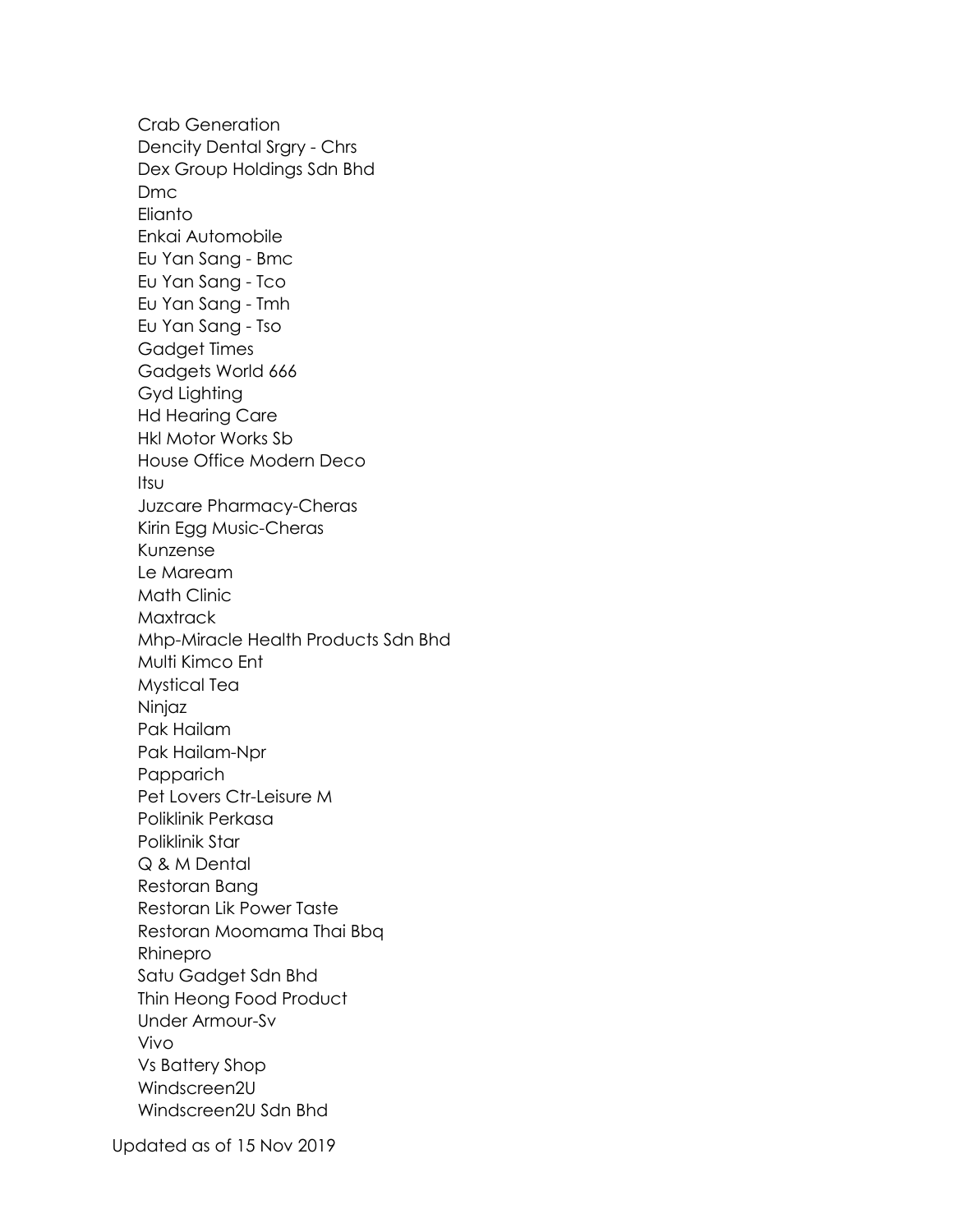| Cyberjaya                            |
|--------------------------------------|
| 4 Finger Crispy Chicken              |
| <b>Arch Print</b>                    |
| <b>Bookxcess</b>                     |
| C Two Gadget Sdn Bhd                 |
| Cytopeutics                          |
| Elianto                              |
| Jimart                               |
| Kunzense                             |
| Samsung                              |
| The Art Stationery                   |
| Zenith-Cyberjaya                     |
| Damansara                            |
| Modern History Sdn Bhd               |
| Damansara Utama                      |
| Pathlab-Damansara Utm                |
| Dengkil                              |
| Jimart                               |
| Ycl Rnvtn&Trdng                      |
| Desa Park City                       |
| The Mediterranean Dz                 |
| G.Town                               |
| Putao Wine Shop                      |
| Gelang Patah                         |
| Gerai Ah Pang                        |
| Grain Of Sand Srvc                   |
| Kinborjue                            |
| Pinnacle Figure Sdn Bhd              |
| Restaurant Sichuan                   |
| Restoran Dulang Kafe                 |
| Self-Selected Court-G.Pth            |
| Sunhoo                               |
| Gelang Petah                         |
| Mei Chao Commercial Sb               |
| Gelugor                              |
| 600 Cc                               |
| <b>Brain Actvtn Sb-Gelugor</b>       |
| Cns Auto Sup Sales&Svc               |
| Krista Island Glades                 |
| Squash Cafe-Gelugor                  |
| <b>Genting Highlands</b>             |
| Ecco                                 |
| Guardian - First World Plaza Genting |
| Westime Sdn Bhd-Gntng                |
|                                      |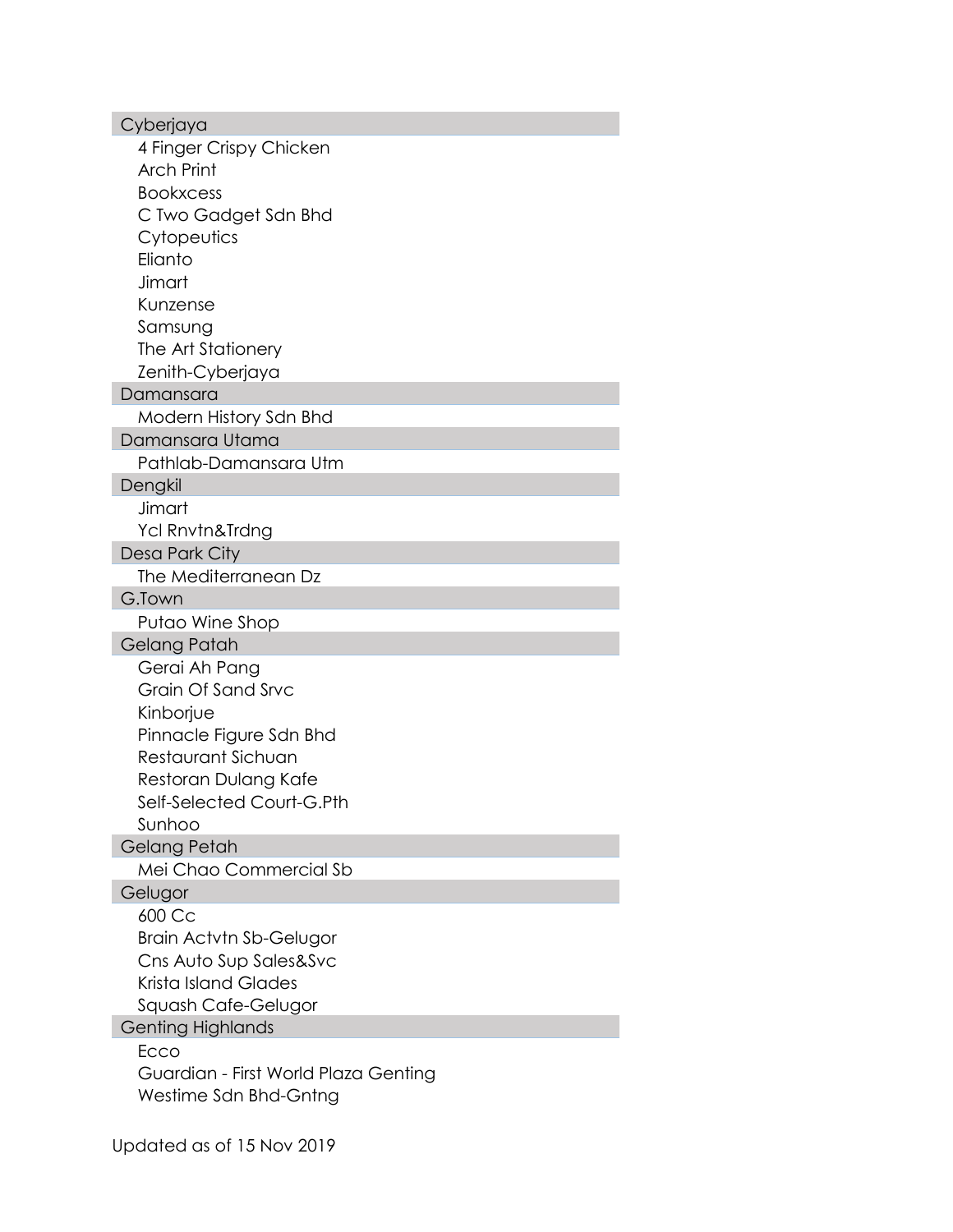| <b>Genting Higlands</b>          |
|----------------------------------|
| Beauty The Pot                   |
| Geogetown                        |
| Apple Island                     |
| Chulia Café                      |
| Hao Xian Sheng                   |
| George Town                      |
| Urban 68                         |
| Virinchi Tailor                  |
| Georgetown                       |
| 26 My Club                       |
| 69 Art Gallery                   |
| 88 Resources Sb                  |
| <b>Acuvet Vtrnry</b>             |
| Adhimaatra Barber Shop           |
| Adlina Amani                     |
| Adv Network (Penang) Sdn Bhd     |
| Armageddon Grgtwn B              |
| Aspen Vision Development Sdn Bhd |
| Audio 2U                         |
| <b>Bellitas Hair Salon</b>       |
| <b>Book Cafe - Georgetown</b>    |
| Boon-Pharmacy                    |
| <b>Bright Watch</b>              |
| Cang Tea House                   |
| Case 95                          |
| Case Story-Georgetown            |
| Cellar 90+-Georgetown            |
| Century Home Kit & Bat           |
| Cest La Vie-Georgetown           |
| Charcoal House                   |
| Cheng Hong Mother Son Sdn Bhd    |
| Cheng Jie Auto Repair & Tyres    |
| Chiow Lin Rstrnt                 |
| Chulia Café                      |
| Cocktails & Shots Bar            |
| Coffeeric-Georgetown             |
| D Chef Dining                    |
| D Zouk Boutique                  |
| D Zouk-Georgetown                |
| Dark Rose                        |
| Darling Darling-Gtwn             |
| De Salone                        |
| Diable Pasta                     |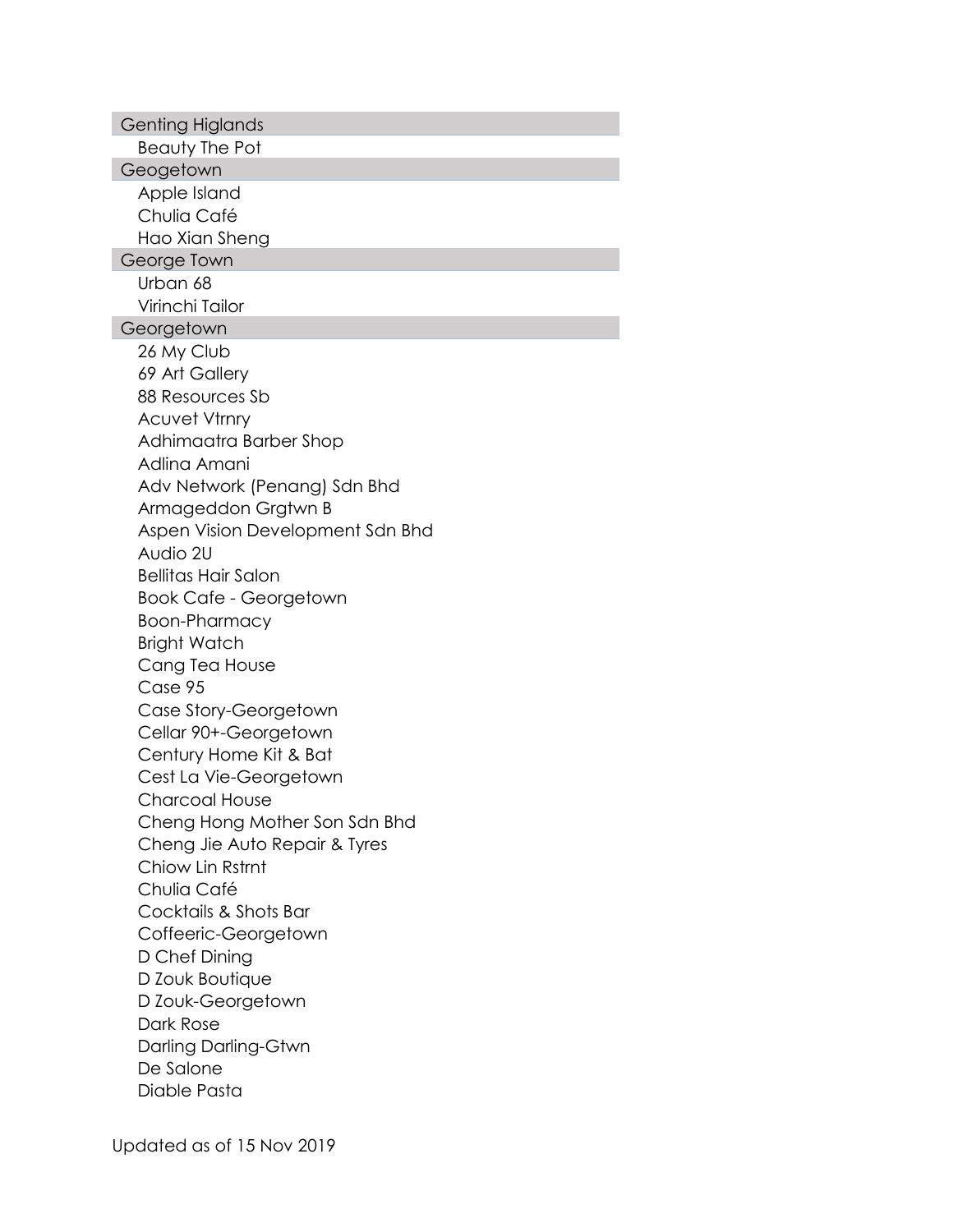Drippin' Dragon Hstl-G.Twn Duo Fu Restaurant **Ecco** Edo **Elba** Emily S Steak House Eng Seng Amulets Enterprise Esaver Optical Escobar Extreme Gurney Auto Famiglia Confinmt Ctr-Gtw Famiglia Veg Cafe First Date Forever 97 Ktcn&Br Gcs Management Sb Golden&Prosperity Haas Haiki Hair Fctry Intrntnl-G.Twn Hutton 128 Bistro-G.Town Hygge-Georgetown Hype Cafe-Georgetown I Am Singer Icon Bar Itsu Jie Business Sdn Bhd Jins Health Tonic Jio Cafe Jo Accessories Sb Js Dot Enterprise Jsquared Kafe 34 Bishop Kean Seng Company Klinik Pergigian Eversmile- G.Town Kuih Culture Kwong Cheong Loong Enterpisre Lagenda Cafe **Lightcraft** Lite-Glow Sdn Bhd-G.Town Lx Leather Sp Lx Leather Spa Centre Lyfe Rehab Ent Lyfe Rehab Ent-G.Town M20 Mansion Twenty -G.Town Macalister Hotel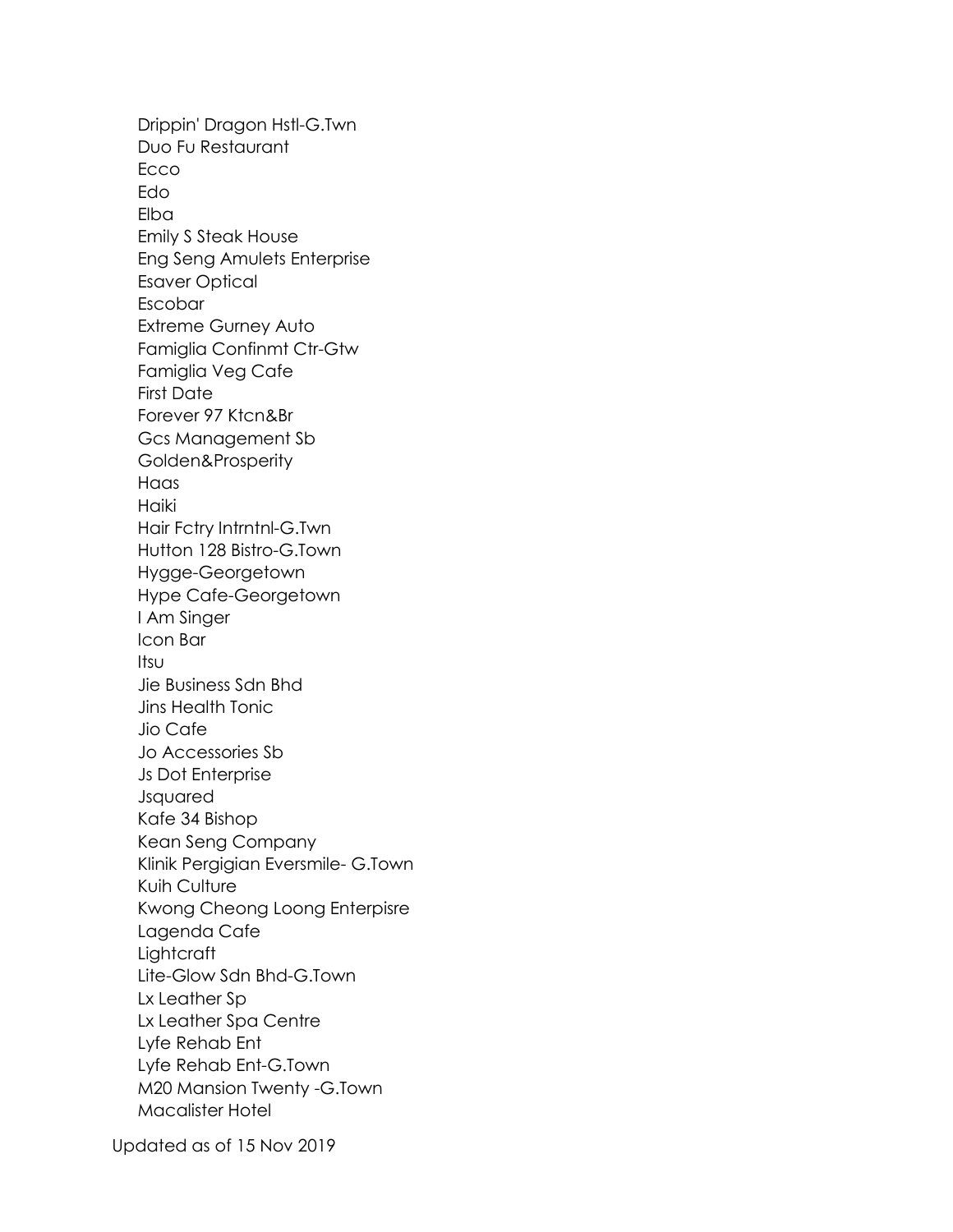Magpie Hrtg Hdwy Mala Xiang Guo-Gtwn Matamata Mega Jaya Menger Trading-Georgetown Mini Label.Co Misc Club Miss- Tanjung Tokong Msyl Buyit Ent-Edward Plc Nam Kong Advrtsng Nam Kong Advrtsng-G.Twn **Neighbourhood** O2 Klinik Heritage-Gtwn Old 3 Hi Tea-Georgetown Optimax Eye Specialist Orchid Foot Reflexology Centre Pinxin Vegan Cuisine Pretentious The Mnm Puncak Julung Ent Putao Wine Shop Rabbit Tale-Georgetown Red Inn Hot Penang Reunion Rsdnc Reunion Souvenir-G.Town Ropewalk Piazza Hotel Salted Chicken San Arts Handcrafts **Senoritas Shorefront** Siang Pin Rstrnt Sin Wah Shirt Store Six Wine-Georgetown Slurp Food & Beverage Smart Kitchen Sb-G.Town Snck Br Sngpr Dntl Srgry-G.Twn Song-Georgetown Souvenirs Steamy Mug-Georgetown Stomach Wok Shop Cf-G.Twn Summer Mrdn Thrpy Symrou The Boutique Rsd Hotel The Cork & Screw The Loft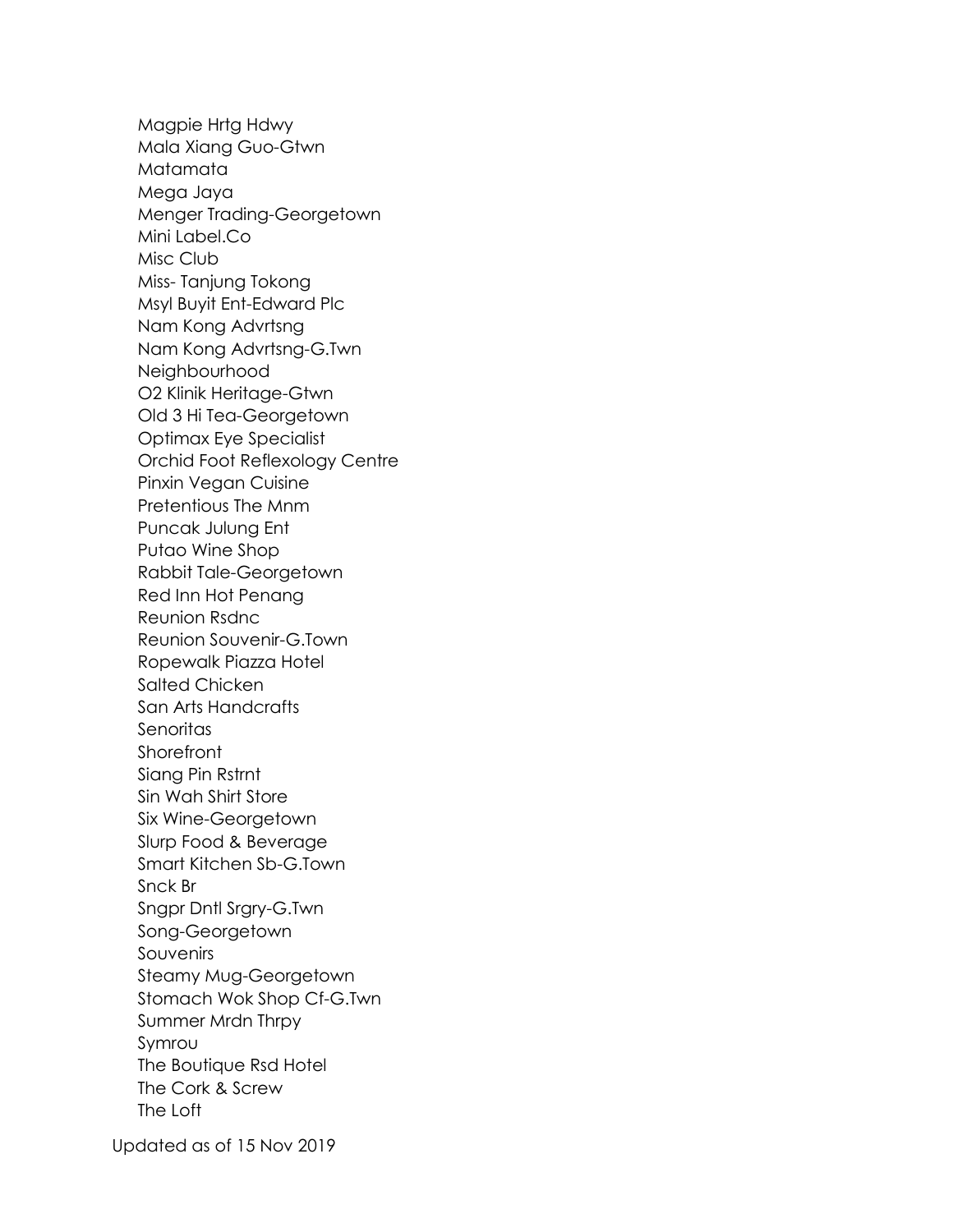The Southern Hotel Tofu Village Cafe Ufco-Cubopark@Chusan United Pet Retail Upper Cut Ur Hairlicious Salon Vastra Crafts Fshn Vinstella Jwllry Wheelers Cafe& Bar-G.Town White Smoke-Georgetown Whm World Hobby Mnt-G.Twn **Wowtea** Wy Twenty Eight Ent Yeng Keng Cafe Zhui Guo Zu Hot Pot Restaurant Hulu Langat G.Ekspress-Hl Lngt Ipoh Bookxcess Sdn Bhd Enak Rapat Jaya Mrkt Exclusive Mobile Square Ipoh Eye Specialist Centre Ipp Courts 12/P Puteh Itsu King'S-Eip Kms Autocount Convergence Ksw Castors & Wheels Sdn Bhd Lavino Marrybrown Mog Eyewear Sdn Bhd Nikorex - Ipoh Ooppa Osim Samsung Samsung (Hq) Sanimart Sdn Bhd Seng Tai Furnishing Marketing Skill Termite Exterminator Sdn Bhd Solid Corporation Sound & Photo Sushi Tei-Ipoh Parade Tai Thong - Royal Chn Tai Thong-Royal China Twenty4 Sdn Bhd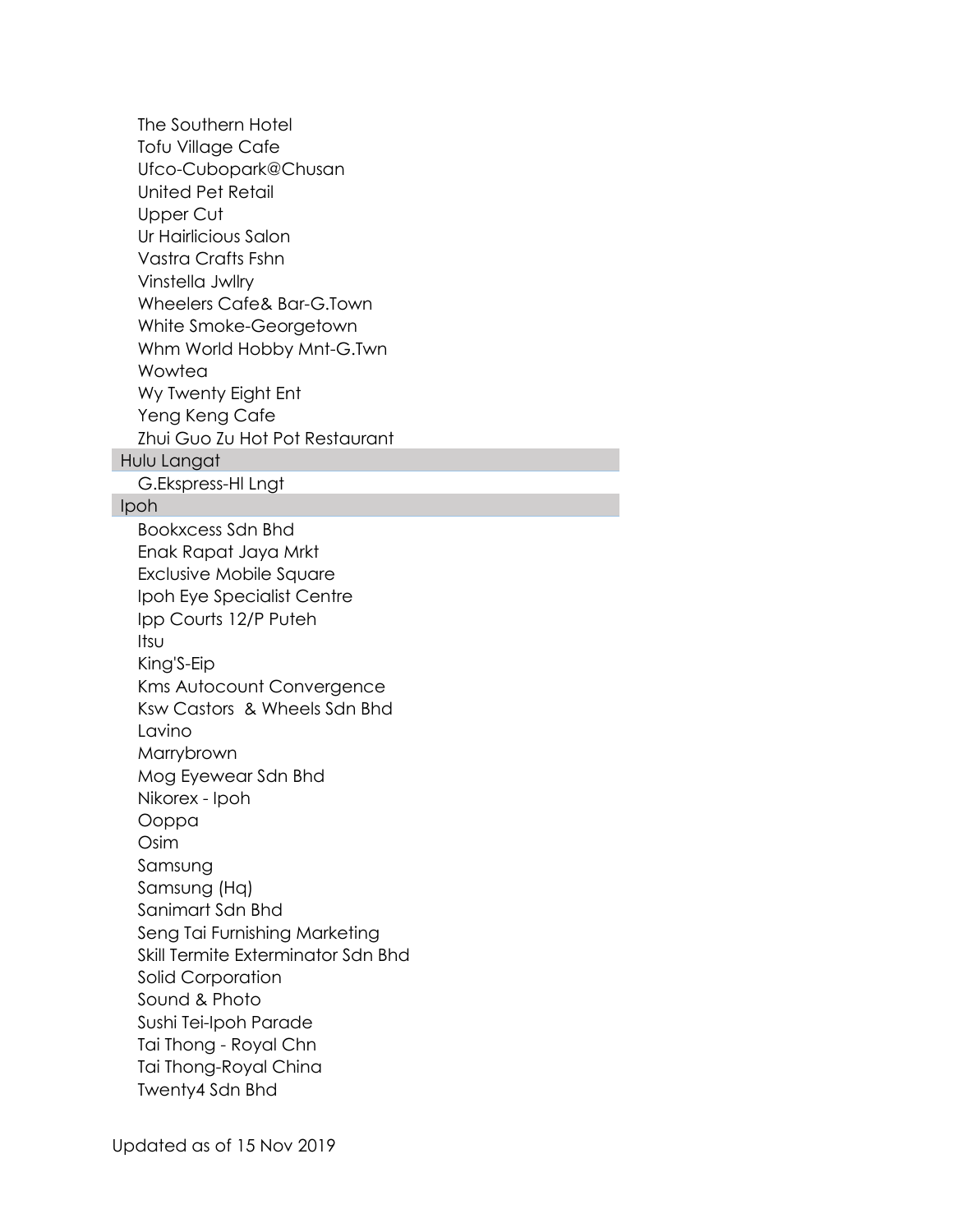Vivo

Yik Sing Motor Iskandar Puteri All Ears Lngg-Iskndr Ptr Alleylab Bc Bst Chc Mrt-Iskndr Ptr D-One Electrical Sb I Image Hair & Make Up Studio Iglo International-Iskandar Ptri Ilc Concept Lighting Jusu Korean Dst Ocean Cln Ent Savepromise Teumsae Totoro Hair Studio Iskandar Putri Guardian - Aeon Bukit Indah Johor Bahru Jalan Ampang Cuckoo-Jln Ampang Jalan Cochrane Nihon Shoku-Mytown Jalan Hang Jebat Mamee Jalan Kuning Jb Cutting Design **Jelutong** 5G Car Accessories A Klinik Chulia Twenty Four Hamilton Thirty Two-Jltng J & L Distribution Mcube Crprt Sltns Metro Hrdwr&Mchnry-Jltng **Olivias** Patrician Vip Play Gadget Concept Store Recyling Wst Use Ele-Png Vivo-Jelutong Jenjarom Vivo - Econsave Jenjarom Jerteh Optometris Norzihan Jh Giant Hypermarket Leisure Mall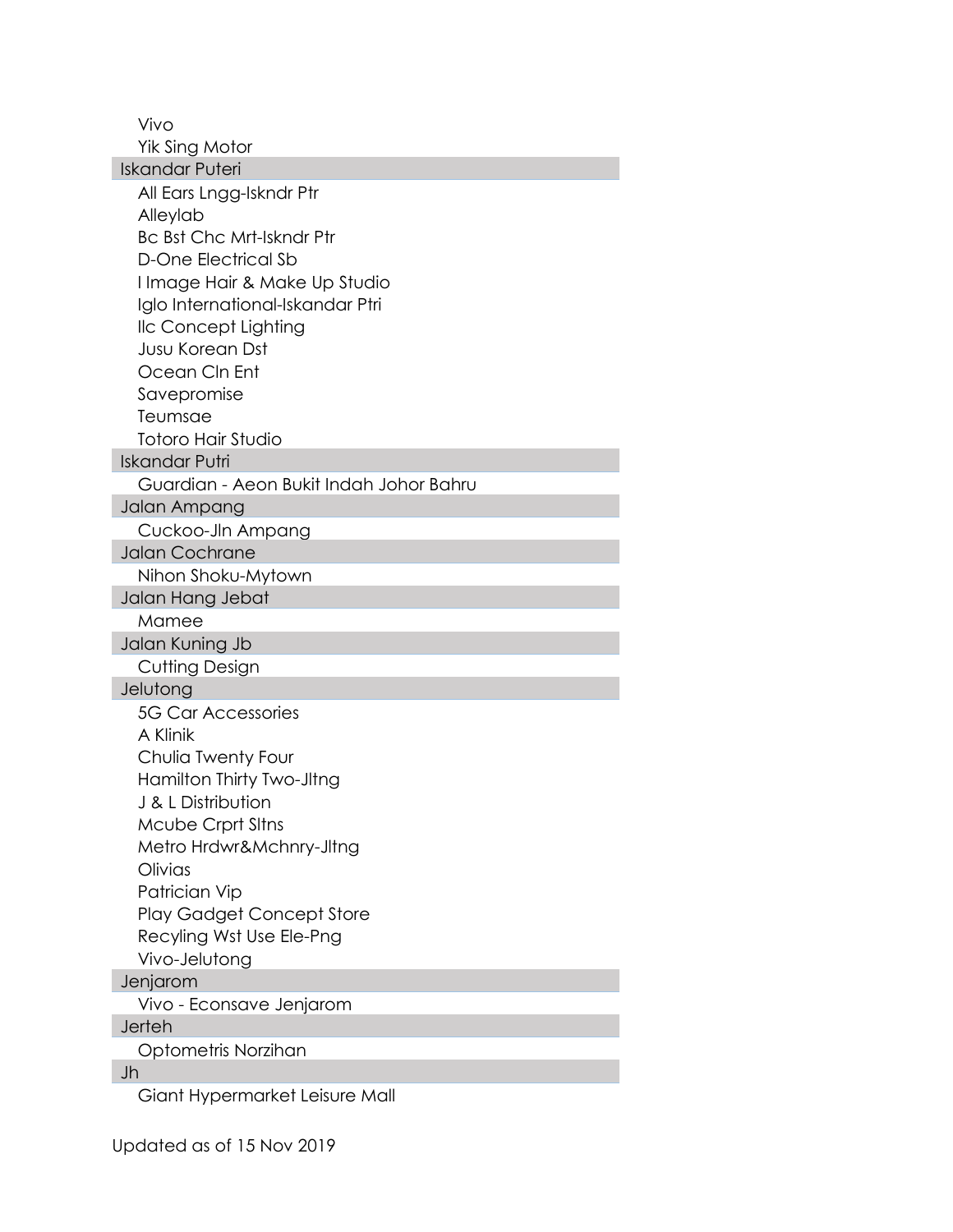| Giant Hypermarket Tampoi (Counter 10)<br>Giant Hypermarket Tampoi (Counter 11)                                                                                                                                                                                                                                                                                                                                                                                                                                                                                                        |
|---------------------------------------------------------------------------------------------------------------------------------------------------------------------------------------------------------------------------------------------------------------------------------------------------------------------------------------------------------------------------------------------------------------------------------------------------------------------------------------------------------------------------------------------------------------------------------------|
| Giant Superstore Ulu Tiram<br>Jitra                                                                                                                                                                                                                                                                                                                                                                                                                                                                                                                                                   |
| <b>Blackwood C&amp;C-Jitra</b>                                                                                                                                                                                                                                                                                                                                                                                                                                                                                                                                                        |
| Kings-Tjk                                                                                                                                                                                                                                                                                                                                                                                                                                                                                                                                                                             |
| Pasaraya Cmart-Jitra                                                                                                                                                                                                                                                                                                                                                                                                                                                                                                                                                                  |
| Remedic Clinic Jitra<br>JIn Lengkuas                                                                                                                                                                                                                                                                                                                                                                                                                                                                                                                                                  |
| Khatam-Ken Rimba Cmmrcl                                                                                                                                                                                                                                                                                                                                                                                                                                                                                                                                                               |
| Johor                                                                                                                                                                                                                                                                                                                                                                                                                                                                                                                                                                                 |
| City Curtain & Cshn C<br>Doghouse Snack-Jb<br>Excellent Tinted & Car Accessories<br>Monaco By Global B Fd Prd-Jb<br>Obl Bakery Ingredients<br>Voir Gallery-Southkey                                                                                                                                                                                                                                                                                                                                                                                                                   |
| <b>Johor Bahru</b><br>66 Super Mrt                                                                                                                                                                                                                                                                                                                                                                                                                                                                                                                                                    |
| 66 Super Mrt-Jln Indh 10/2<br>66 Super Mrt-Jln Indh5/6<br>66 Super Mrt-Tmn Nusa Idh<br>9 Hair Salon<br>A Star Mobile Sb<br>Ace Stage Bistro<br><b>Adele Fashion Accs</b><br>Adv Network (Johor) Sdn Bhd<br>Ah Lu Workshop-Isk Ptr<br>Aligogo Fruits & Juice<br>Am Life<br>An Bo Ke Ji-Ksl City<br><b>Aurora Mode Accessory</b><br>Ax Lighting<br><b>B.E. Cafe</b><br><b>Baby Prntng Hb Trdg</b><br>Badan Pengurusan Brsm<br><b>Baller Vibe</b><br><b>Bayview Seafood</b><br>Bbq Box Sdn Bhd<br>Bdn Pngrsn Brsm Bay Lr-Jb<br><b>Bee Hive</b><br>Bengkel Kereta Lestari Cepat Produktif |
| <b>Bfo-Johor</b><br>Bh Air-Cond & Eg Sb-Hr2 H                                                                                                                                                                                                                                                                                                                                                                                                                                                                                                                                         |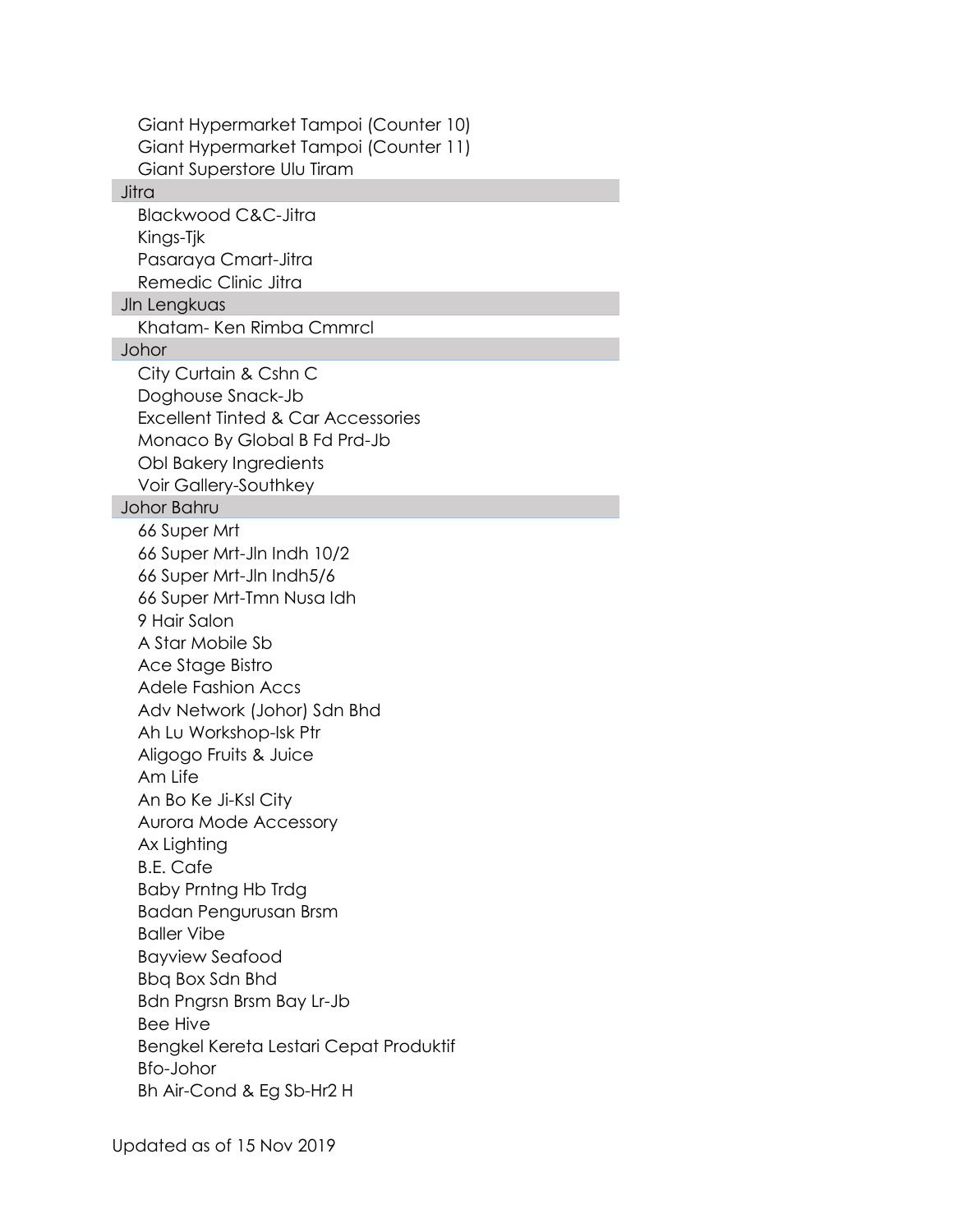Bloma Florist-Johor Bahru Bong Bong Brain Activation Cac Tech Sb-Ksl City Mall Cece Character Trading Sb-Jb Che Bar Car Grooming Cheers Bistro Sb-J.B Chef Recipe **Cherries** Chuan Hup Paint & Hardware Sdn Bhd Chy Sushi Mentai Cjy Crystal Ck Furniture Cloud 9 Projects Sb Cold Storage Plaza Pelangi (Spare) Coral Story Aquatic Cps Eduhub Crystal Faber Sb-Jb Damaged-Kip Mart Tampoi Delon Balloons & Gift Dibea Malaysia Sdn Bhd-Jb Digi Store Exp Digital Marketing Cnsl Doi Chaang Caffe Double S Car Audio And Accessories Dressing Paula E Play Games Spclst E.Ex Eduprofound Thnkr Plt-J.B E-House Sb-Jb Emack & Bolios Eos Travel Sdn Bhd Eplus Tyres & Batteries Es Home Furniture Esarn Thai Rcp-T.Mt Aust Esarn Thai Recipes Eurose Hair Studio Ever Jumbo (M) Sb F&T Car Aircond & Auto Accessories Enterprise Fei Fei Crab Foodies 13 F&B Fook Yong Motor Trdng Funky Tribe Sb-Galleria Funky Tribe Sb-Paradigm Mall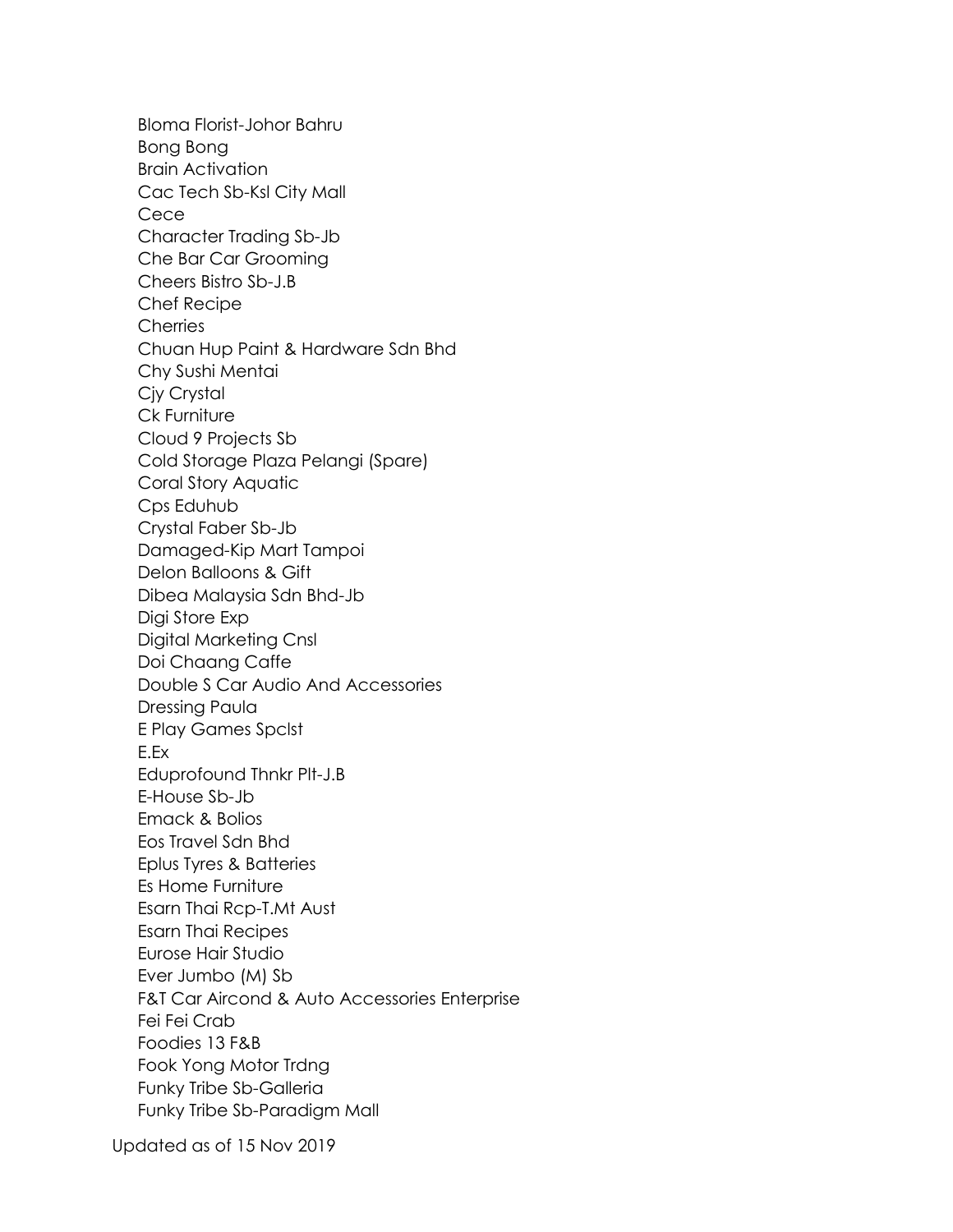Gadgets World 666 Gc Good Coffee Gc Good Coffee-Paradigm Jb Giant Hypermarket Southern City Giant Supermarket Perling Mall **Gintell** Golden Whale Intrntnl Green Life Organic & Healthy Food Guardian - Giant Leisure Mall Johor (Expo) Guardian - Giant Plentong Guardian - Giant Southern City Guardian - Holiday Plaza Guardian - Jb City Square Level 2 Guardian - Jb City Square Level 4 Guardian - Ksl Mall Guardian - Paradigm Mall Jb Guardian - Plaza Pelangi Guardian - Plaza Sentosa Johor Bahru Guardian - Senai Airport Johore Guardian - Sutera Mall Johor Baru Guardian Komtar Jbcc Johor Bahru H.T-Ksl City H2 Systems Sb Harvey Norman Hbe Auto Sdn Bhd-J.B. Healthy Vege Cafe Hee Car Auto Workshop Heng Heng Wstr-Iskndr Ptr Her Jewellery - Capital 21 Herbal Farmer Hes Ventrures Sdn Bhd Hh Tyres & Wheels Hing Fuat Furniture (M) Sdn Bhd Hoho Korean Bbq Rst Hong De Glass & Aluminium Honzu Hotel D Pinetrees Hui Wallpaper&Carpet-Jb Hwa Ching Games Hwa Tuck Tyre Auto-Jb I Benz Furniture Centre Ikute Sdn Bhd Image Cooker-J.B. Infinity Optical Inkspired Tatoo Project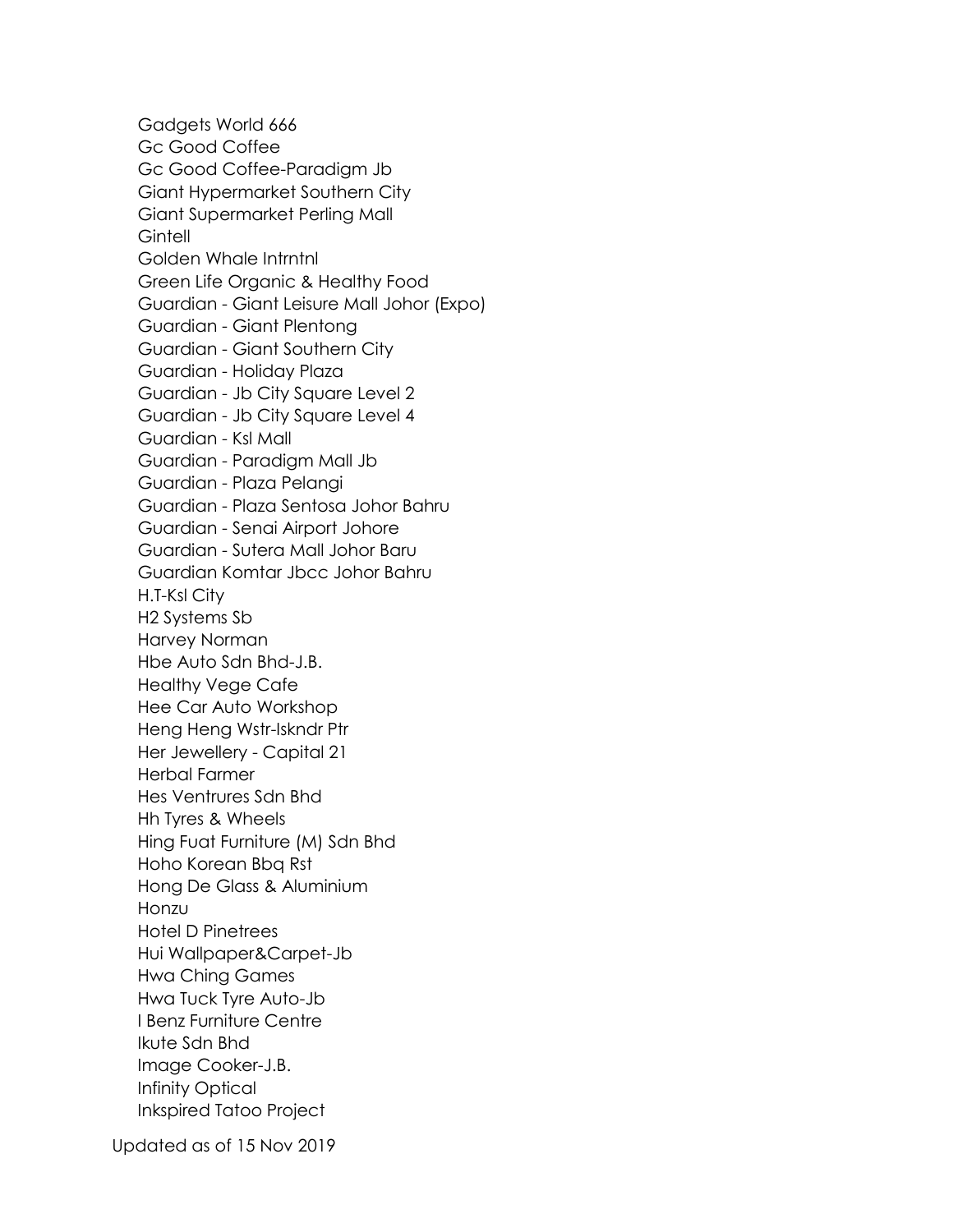Itsu J Parts Trading J.B. Lee Heng Motor Service Sdn Bhd J.K.Tan & Co-J.B. Jb Multimedia Srvc Sb-Jb Jd South Key, Johor Bahru-T3 Je F&B Jhr Grou Jia Li Electrical Sdn Bhd - Jb Jie Business Sdn Bhd Jl Motor Jl Motor Sport Joyous Kiddy Preschool Jtl Bldng Mtrls Ent K Builder Sdn Bhd Kedai Basikal Sc Ho Kedai Ubat & Prngn Ze Kedai Ubat Dan Perniagaan Sri Molek Kiddo Discovery Kit Huat Group Marketing Sdn Bhd Kitschen Klink Pergigian T Dental Kong Fai Auto Tyre Ent Kowloon Ding Kst Display System Lara Dressing Room Lawson Cafe Le Hair Studio Lets Eat Noodles Hv Sb-Jb Lh Lhtg & Auto Sb-U.Tiram Lily Cosmetics Enterprise Living Room Love Me Jewelry Sdn Bhd Lu La La M & M Nail Maker M Club Marry Merry Master Darts J Town Max Kys Trading Medispring Rhblttn Men In Work Meng Meng Roasted Duck Metro Orange Heat Malaysia Sdn Bhd Miao Miao Xiao Chu Ming Ang Cnfctnry(Mlk)-Jb Ming Ang Cnfctnry-J.B.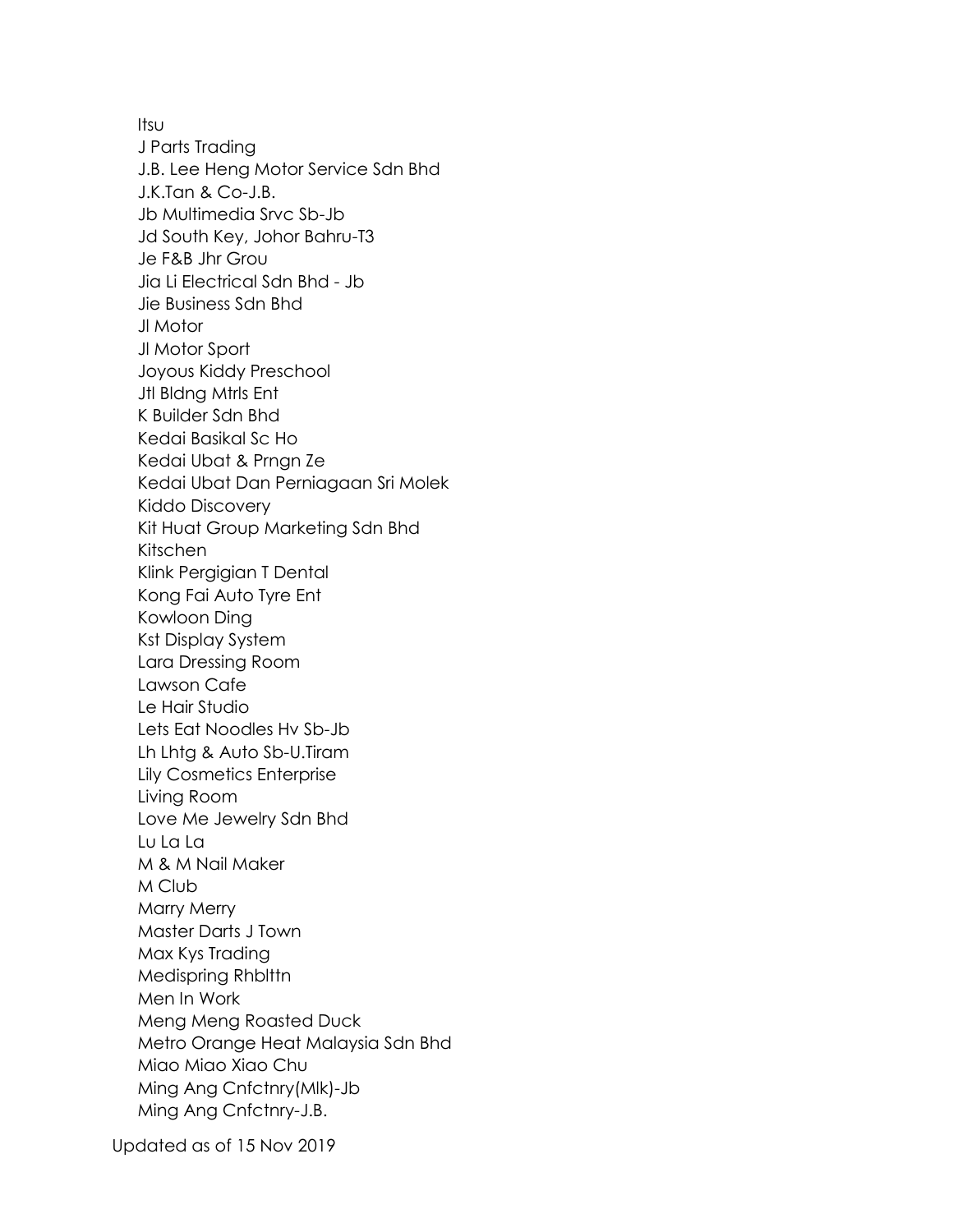Ming Ang Confectionery-Jb Ming You Fook Seafod Mit Herz Enterprise Mog Eyewear Mog Eyewear Sdn Bhd Mog Optometry (Hk) Sdn Bhd Moviss Hair Studio **Mstore** M-Trend My Living Furniture-Jb Mych-R&F Tanjung Puteri Myfeet Nail Essence Nails Studio Nature Concept Tcm Healthcare New Concept Tyre & Battery Services Nicks Pet Saloon Nikorex Nikorex - Seroja Nz Newz Salon Oij Household Ent Onitsuka Tiger Midvalley South Key Oppo Optical Arts Sdn Bhd Osim (M) Sdn Bhd Oven & Fried Chicken Overlord Lttl Lbstr P.C Image Sdn Bhd Pastel Rio **Pastell** Pengedar Motosikal Yee Seng-Jb Perabot Kita Furniture Centre Perniagaan Kit Huat Pet Lovers Ctr Pet Lovers Ctr-Paradigmjb Piggy Pot Poh Kong Jewellers Sdn Bhd Popular Book-B Indah Popular Johor Paradigm Popular M.V Southkey Popular-Jb City Square Precious Little Gift Premo Weddings Prince 33 Hotel Print-Idea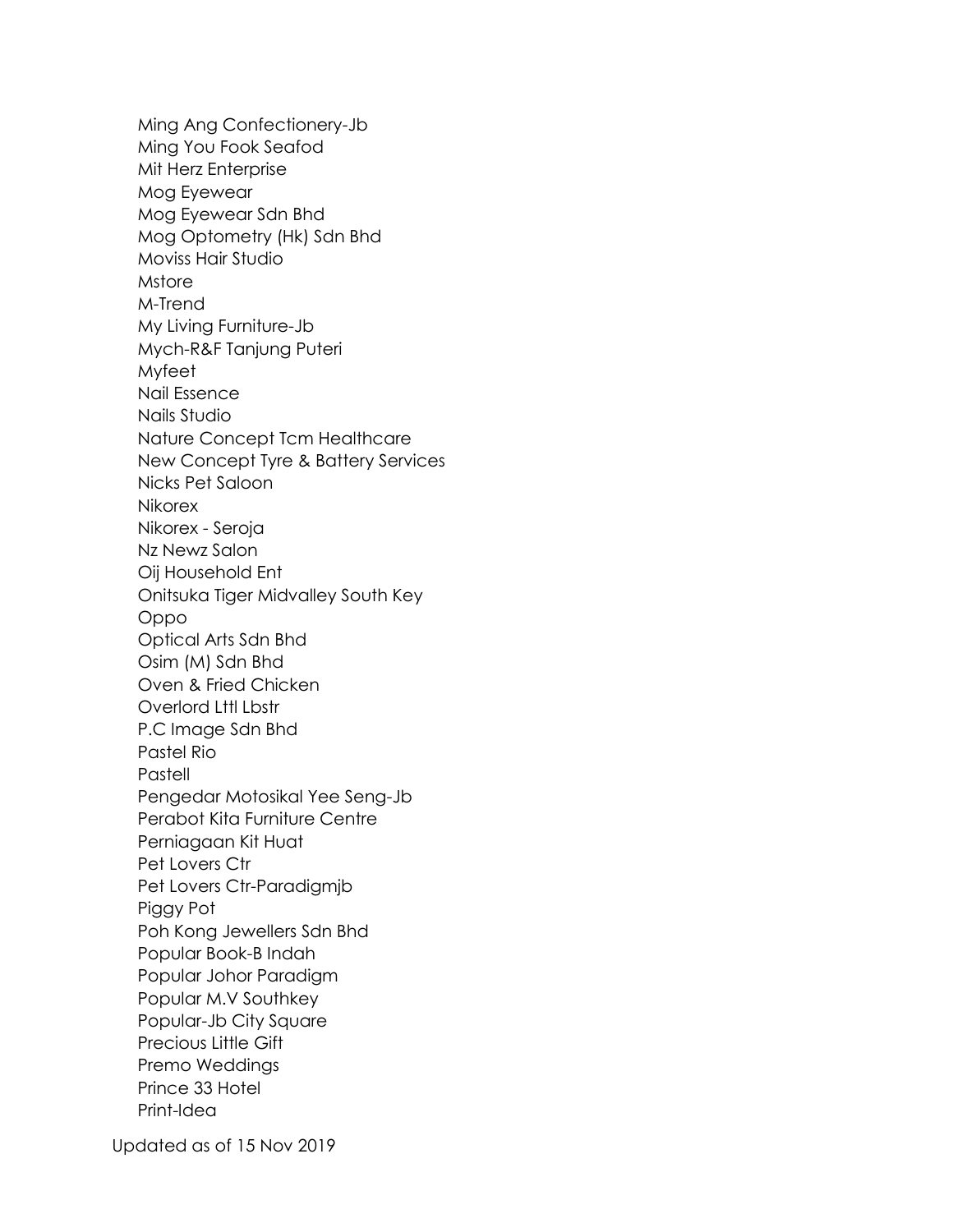Promax Motorcycle Sales & Service Centre Pst Lthn Mzk Alfa-J.B. Pure Minded Veg Cafe Pure Skin Solution Pusat Servis Kereta & Lori Cheng Xin Qq Kids Fashion House Rainforest Curtain Restoran Friends & Fig Restoran Indonesia Restoran Meng (Hainan) Coffee & Toast Restoran Pekin@Sutera Utama (1) Restoran Shi Jie Japanese Cuisine Restoran Spicy Girl Restoran Tcl Right Home Right Thinker Enterprise Riken Rina Skin Care Rockwolrd Clmb & Eqpmnt Royce Southkey Mall,Jb Rstrnt Ba Wang C Sf Sb-Jb S Setia Tyre Service Centre Sdn Bhd San Chuan Machinery Secom Electric Sdn Bhd Secom Electric Sdn Bhd Secret Beauty Sema Performance Parts-Jb Sentar Homeware Sjop Sentar Molek Enterprise Shing Tat Bldng Mtr Silver Lady **Skechers** Skl Music Fiddle Music Snck Br Solid Corporation Solid Hotels Sdn Bhd-J.B. Soon Hoe Klg Bkt Rstrn Sotong House-Ksl City Southern State Sb Spray Grooming Studio-Jb Srb-J.B Stop Style Live Boutique Sweet Blossom Coffee Roasters Szjz A Wksp-Tmn Nusa Str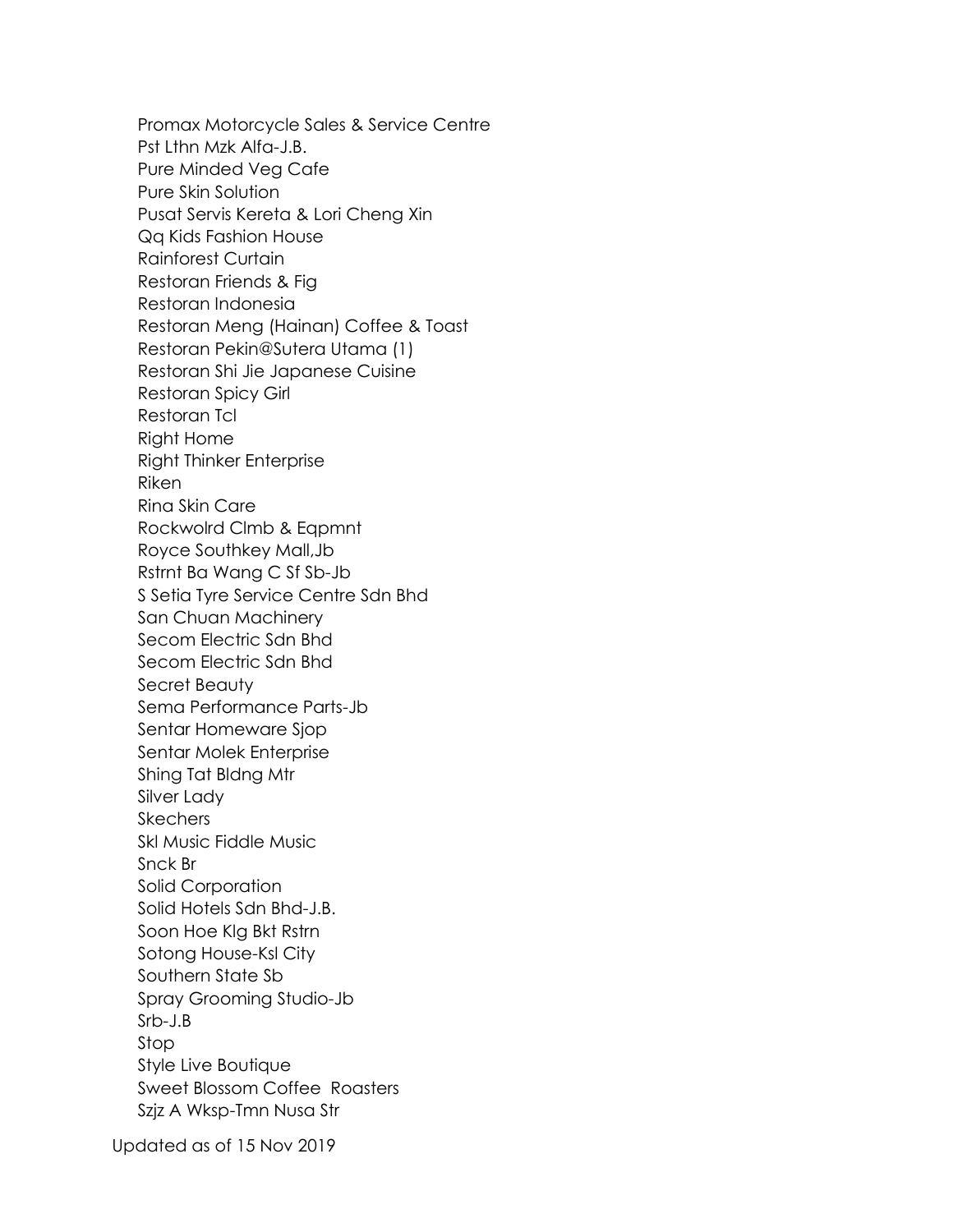Tak Auto Service And Tyre Centre Tattoo Auto Detailing Sdn Bhd Tcn Mobile Grp Tcs Automotive Srvc Sb Tenby Sch Setia Eco Grdn Th Nrshng Hse - 4 Jln Ddp 4 Th Tebrau Land The Bag Shop Thunder Match Skx Tmc Care Sdn Bhd-Jb Tomaz Tong Wee Hardware Trading Total English Total Perfection Face & Body Spa Toyako Concept Sdn Bhd Tsl Southkey Twinco Far East Under Armour Under Armour-Tebrau Urban Supreme Grocer Sdn Bhd V Collection V.A.H & Sons Sdn Bhd Valuemax Vegemore Rstrn &Fd Tdg Venice Venturehaven Corp Svc-Jb Victoria-Ksl City Jb Vienna Coffee & Co Vihoon Cllctn Vinstella Jewellery Wan Automobile Specialist Sv Ctr Wang Fashion Wanzar-Jb Watch Icon Time Pieces Westime Sb Westime Sb-Ksl Mall Westime Sdn Bhd Westime Sdn Bhd -Tls Jb Westime Sdn Bhd-Masai Wings Winsonair Conditioning (M&E) Sb X One Performance Sdn Bhd X Performance Motor X Performance Motor Sdn Bhd Xing Seng Enterprise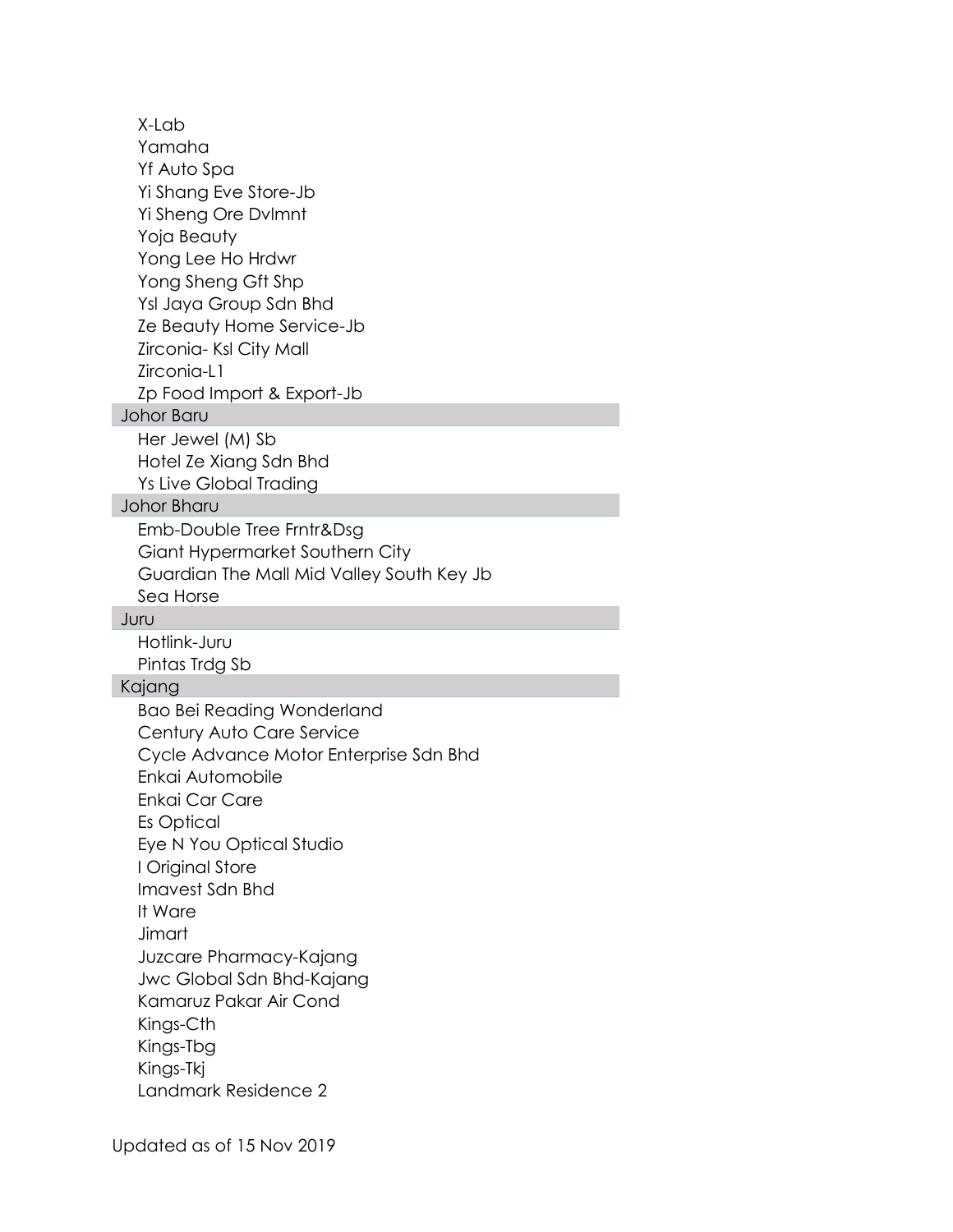| Lys Accessories And Air Cond         |
|--------------------------------------|
| Marvel Rice Organic Products         |
| <b>Math Clinic</b>                   |
| Omi Creation Sb                      |
| One Beauty & Aesthetics              |
| Pajb Sdn Bhd                         |
| Pak Hailam                           |
| Poliklinik Julia                     |
| Saville Kajang                       |
| The Art Stationery                   |
| Veg Fish Farm Thai Restaurant        |
| Yit Loong Building Materials Sdn Bhd |
| Kampar                               |
| King'S-Tkp                           |
| Kampung Baru                         |
| Restoran Plato-KI                    |
| Kangar                               |
| Blackwood C&C-Kangar                 |
| Remedic                              |
| Kangkar Pulai                        |
| Pulau Indah Hrdw                     |
| Kapar                                |
| Jimart                               |
| Kenjun                               |
| Raudhah Sukses Svcs-Kapar            |
| Kelana Jaya                          |
| Gadgets World 666                    |
| Kemasik                              |
| Gintell                              |
| Kemayan                              |
| Mr Durian Solution                   |
| Kempas                               |
| Obl Bakery Ingredients               |
| Keningau                             |
| Itsu                                 |
| Kepala Batas                         |
| Chin Hin(Jitra)                      |
| Galeri Idamanmu                      |
| Kings-Tkb                            |
| Kepong                               |
| 9Th Floor Kitchen                    |
| Artivo Schl Of Crtvty                |
| <b>Bidovalley Enterprise</b>         |
| Clothcaine                           |
|                                      |
| Updated as of 15 Nov 2019            |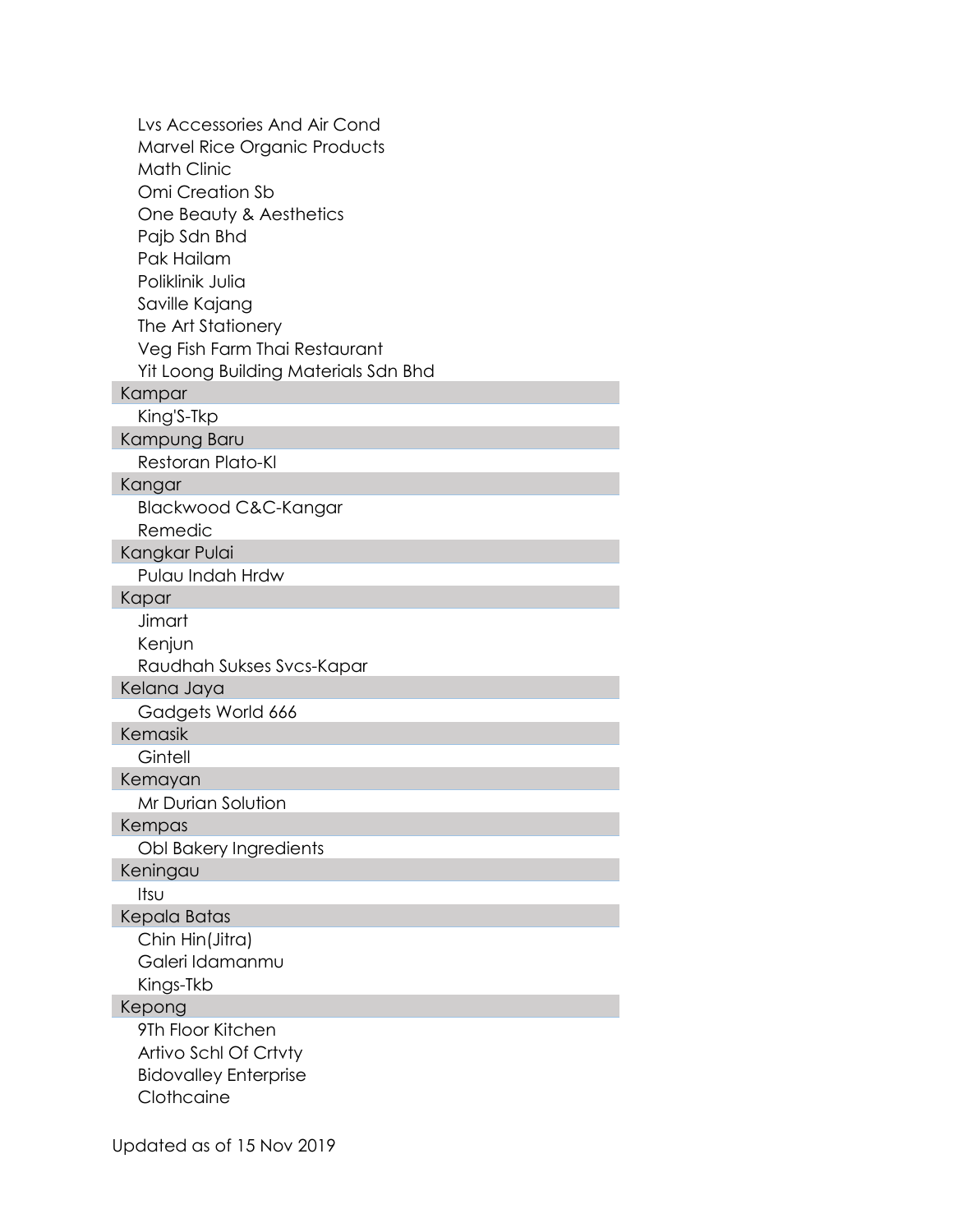Ksa Synergy Sdn Bhd Pathlab-Kepong Pathlab-Pandan Idh Pet Lovers Ctr-Jsc Kepong Psry Well-Mart Q&M Dental Clinic(Kpg) Restoran Teochew Seafood Noodle The Hawker Kitchen Tmc Fertility And Womens Spclst Wpf Motor Enterprise Yamaha Sonata

# Kepong Baru

Restoran Krua Thai Mo-Ka-Ta Tai Thong - Odeon Tai Thong -Odeon

#### Kl

Hsl Automart Sdn Bhd Luxury Paws Resources Mandarin Oriental Kuala Lumpur-Front Office Manjakaki Pet Lovers Ctr-Bsc Pet Lovers Ctr-Cochrane Pet Lovers Ctr-Kl Gateway Pet Lovers Ctr-Melawati Pet Lovers Ctr-Sunway Ptr Pet Lovers Ctr-Sunway Vlc Supreme Snooker & Cafe Sweetheart Karaoke Bar & Lounge Thin Heong Food Product

#### Klang

Ban Hooi Tayar-Klg Beaute Word Trdg Ben Way Ent Sb Boss Tele Shop Chef Partners Sb-Klang Chy Prestige Sb Connectium Sdn Bhd Crystal Lounge Bistro Dlegend L&H-Pearl Point Dynamic Concept Eyew **Flianto** Eonmir Sb Eu Yan Sang - Brj Eu Yan Sang - Btj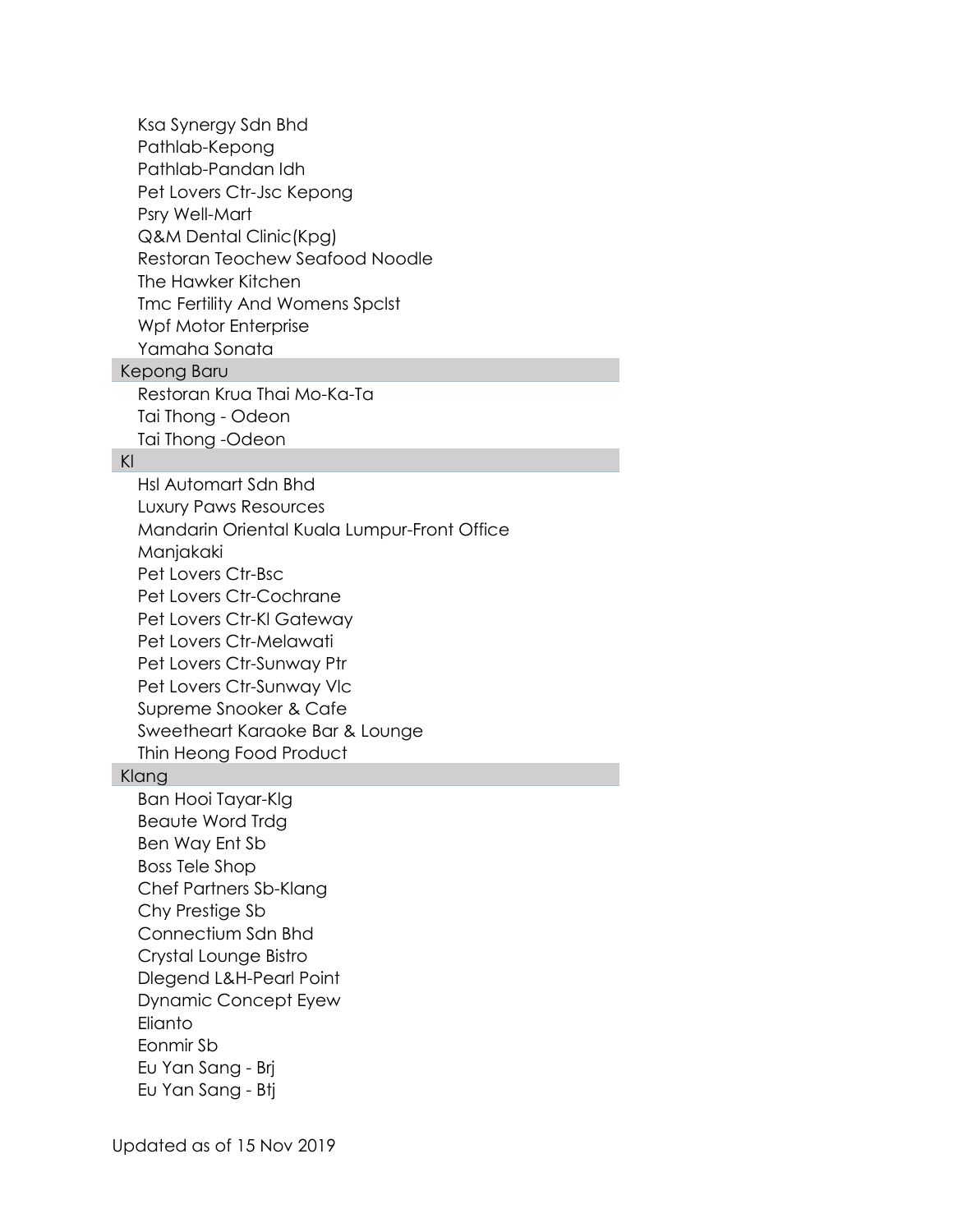Eu Yan Sang - Btr Euro Tech Garage Fujioh Global Complexion Sdn Bhd Harvey Norman Huawei Inifinity Tiles Sdn Bhd **Jimart** Kedai Ubt & Rct Harbin Kenjun Kings-Tsk Kok Cane Enterprise Kst Display System L & P Auto Service-Klang Manjakaki Maxlink Communication (M) Sdn Bhd Megastar Auto Accessories & Upholst Mei 8 Lounge Cafe Miracle Hair Expert Mum & Baby Love Nxg Marketing Ong Auto Accessories & Car Air Cond Service Oppo Optimax Pathlab-Klang Persatuan Penduduk Ambang Botanic Pet Lovers Ctr-Bkt Tinggi Ptn Ktlt Kbjk Amitofo Raudhah Sukses Svcs-Klg Reborn Slimming Beauty Restoran Thai Sawadee Rstrn Jepun Sushi Ak Solid Corporation Sb Tadika Senyum Manis The Shepherdoo Two S Home Concept U Mobile Vantage Spped Vivo We Are Different Trd Yongfeng&Kk Cafe Yuan Li Hot Pot-Klang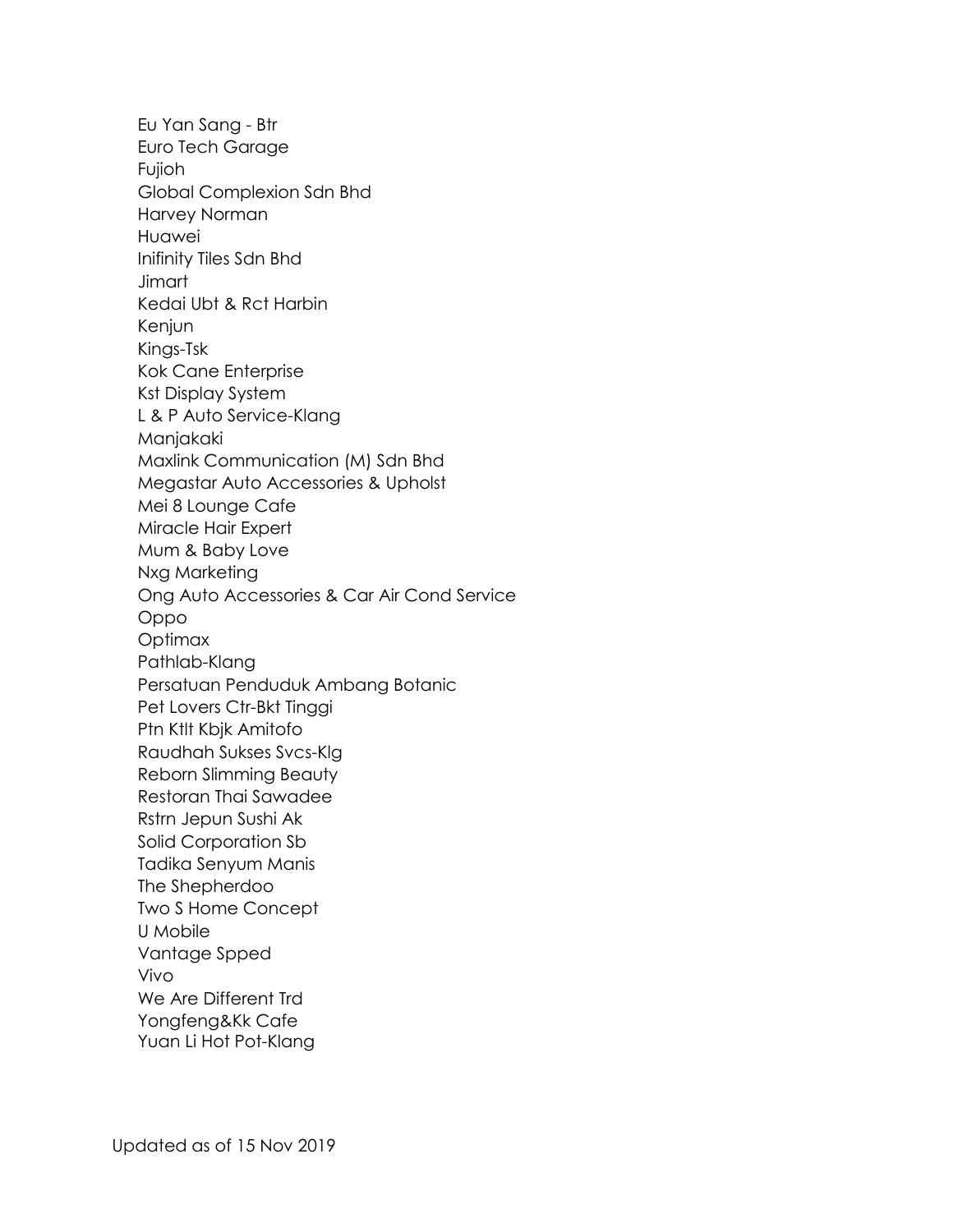Klia

Shera Lee Westime Sdn Bhd - Mitsui Kluang 1998 Bar & Music All Planters Anika Hotel Danny Hair Studio Delon Jia Yi Ballons & Gifts Fully Interior Decor Giant Supermarket Kluang Guardian - Kluang Mall Kluang Itsu Novall Furniture Sb - Kluang Pro Chain Automotive Enterprise Q & M Chin Dental-Kluang Rstrn Legend Pot Sheng An Trading Uk Farm Agro Resort Kota Bahru Mog Eyewear Kota Bharu **Flianto** Gadgets World 666 Perniagaan Nik Adib Sy Perfect Tackles Equipment Thrones Electronics Sd Kota Damansara G.Ekspress-Kt Dmnsr Just Essentials Sdn Bhd Kota Kinabalu Am Life December Lab Emu Imago F&T Cstm Clb Fttng Sb Goodrich Optical Sdn Bhd Grnd Sprt Ind Dvlpmnt Itsu Lavino Pan Borneo Pathlab Restoran Q-Baik-K.K. Solid Corporation The Saem-Lbg Citymall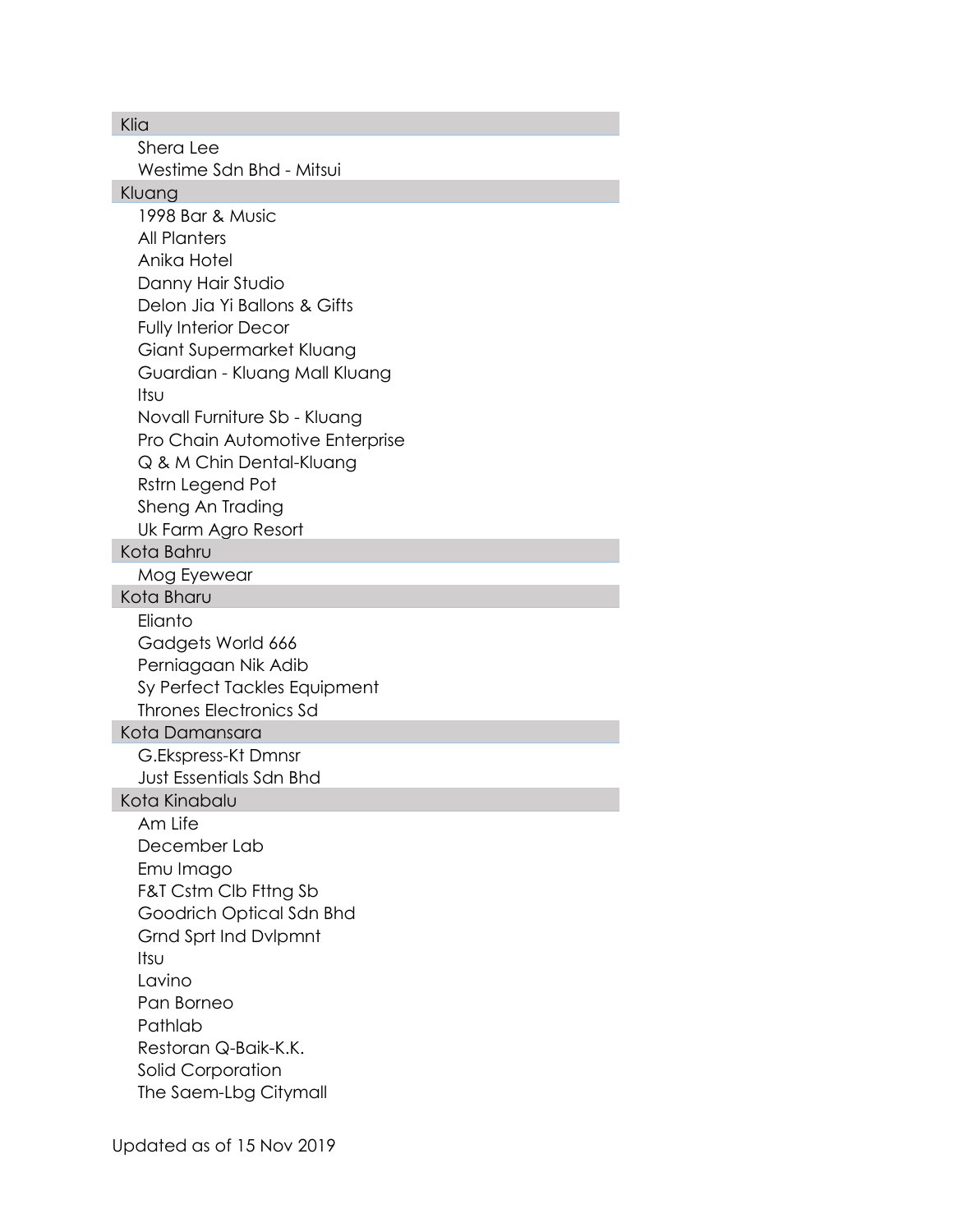Ventus Kota Kinabatangan Sukau Rainforest Lodge Kota Samarahan New Union Conf (Kch) Sb Kota Tinggi 9Sales&Srvc Sb-Kota Tnggi Right View Optic Sdn Bhd Tm Era Auto Service Kuala Langat Chon Heng Groceries Sdn Bhd Mct Enterprise Sdn Bhd Kuala Langat, Mct Enterprise Sdn Bhd Kuala Lumpur 02 Klinik Sign 26 Pub & Bistro Alcology Sb-Desa Park Ct Antipodean-B.Bintang Antipodean-Mv Antipodean-Tan&Tan Antonios-Ttdi Ardour Studio Sdn Bhd Asian Secrets Atlas Gourmet Market-Kl Ayam Penyet Express Beauty In The Pot Bee Cheng Hiang Best Denki Bimba Y Lola-Mid Valley Bistro-4 Season **Bookxcess** Buynow.Com.My Castillo Wine Shop Cellsafe International Chao Yang Hardware & Timber Sdn Bhd Chizu-Mid Valley Christy Ng Shoes City Wheel Auto Service Cws Technology Sb-Jinjang D Legend Destination Transport Destination Transport (M) Sdn Bhd Dhl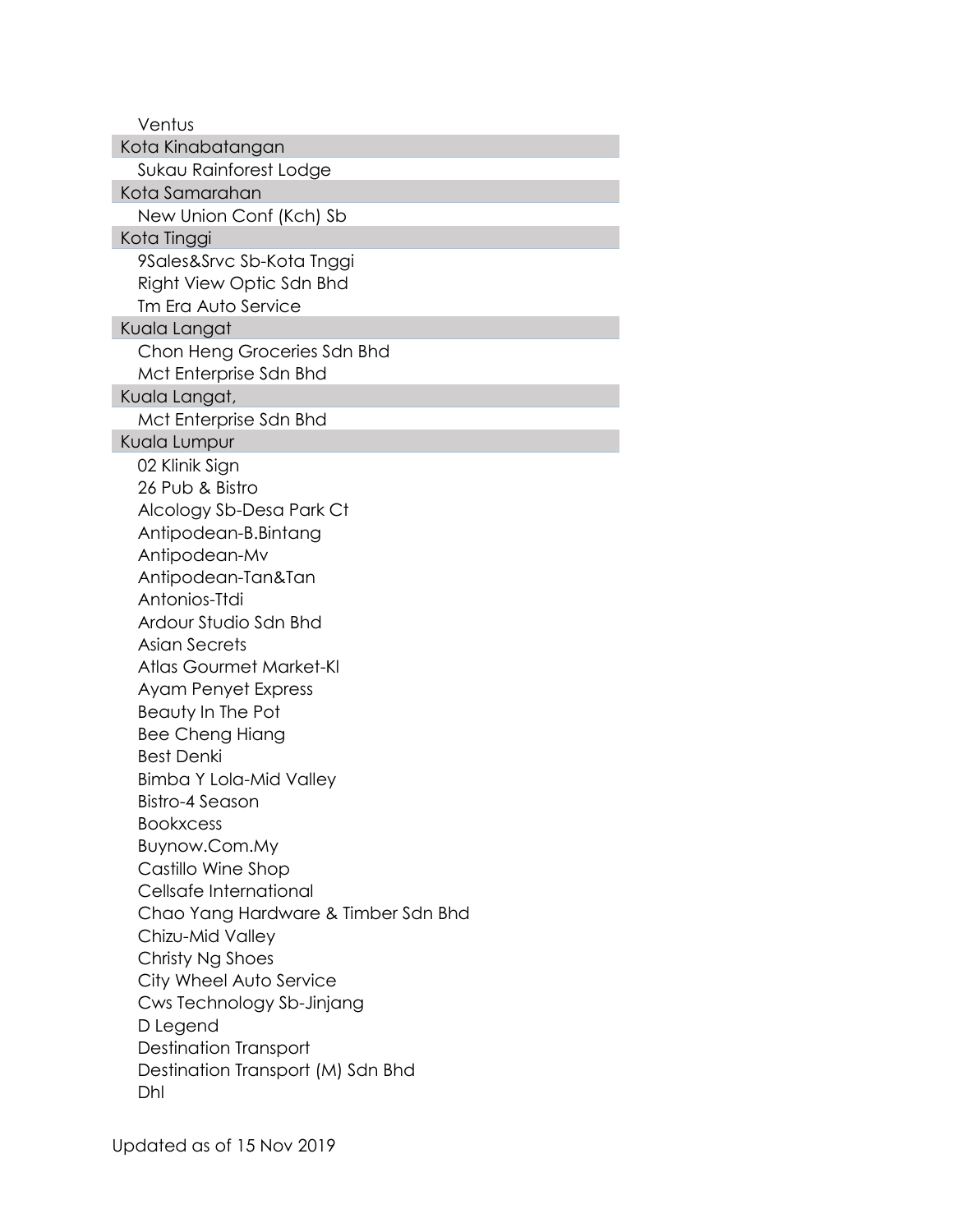Diamond Nail Studio-K.L. Digiphoto Kl Tower Observation Deck Digiphoto Kl Tower Sky Deck Digiphoto Petronas Twin Towers **Dirty** Drop Easyhotel.Com.My Eazisearch **Ecco** Eden Star City Electric Mark Sb-K.L. Elegant Bikes Elianto Ep Elegant Prosper Esprit Mngmnt Srvcs-K.L. First Month-Kl Fitness Platfrom Fong Lye Twn Cuisn-Prismv Fong Lye Twn Fusn Fong Lye Twn Fusn-Tgarden Fun Factory-Kpg Galawatches (M) Sdn Bhd - 12-4 Plz Gm Galaxy **Gintell** Gintell-Mvc Gitaloha Music Gitsolve Auto Service Greyhound Cafe Gui Gui Bbq@Daegu, Korea Henry Butcher-Kl Hongkong Ban Jeom Honzu Hotpot Kitchen Hotpot Kitchen-Mv Hotpot Kitchen-S.Pyrm Huasin Food Ind S/B Hunts Perfect Hair Sl Ichiban Ramen-Pavilion Id Inte Tech Sdn Bhd Ihospital Illegear Sdn Bhd-Ttdi Im Yummy Steamboat Rst Intech Gadgets Sdn Bhd Jacqs & Jans Jie Business Sdn Bhd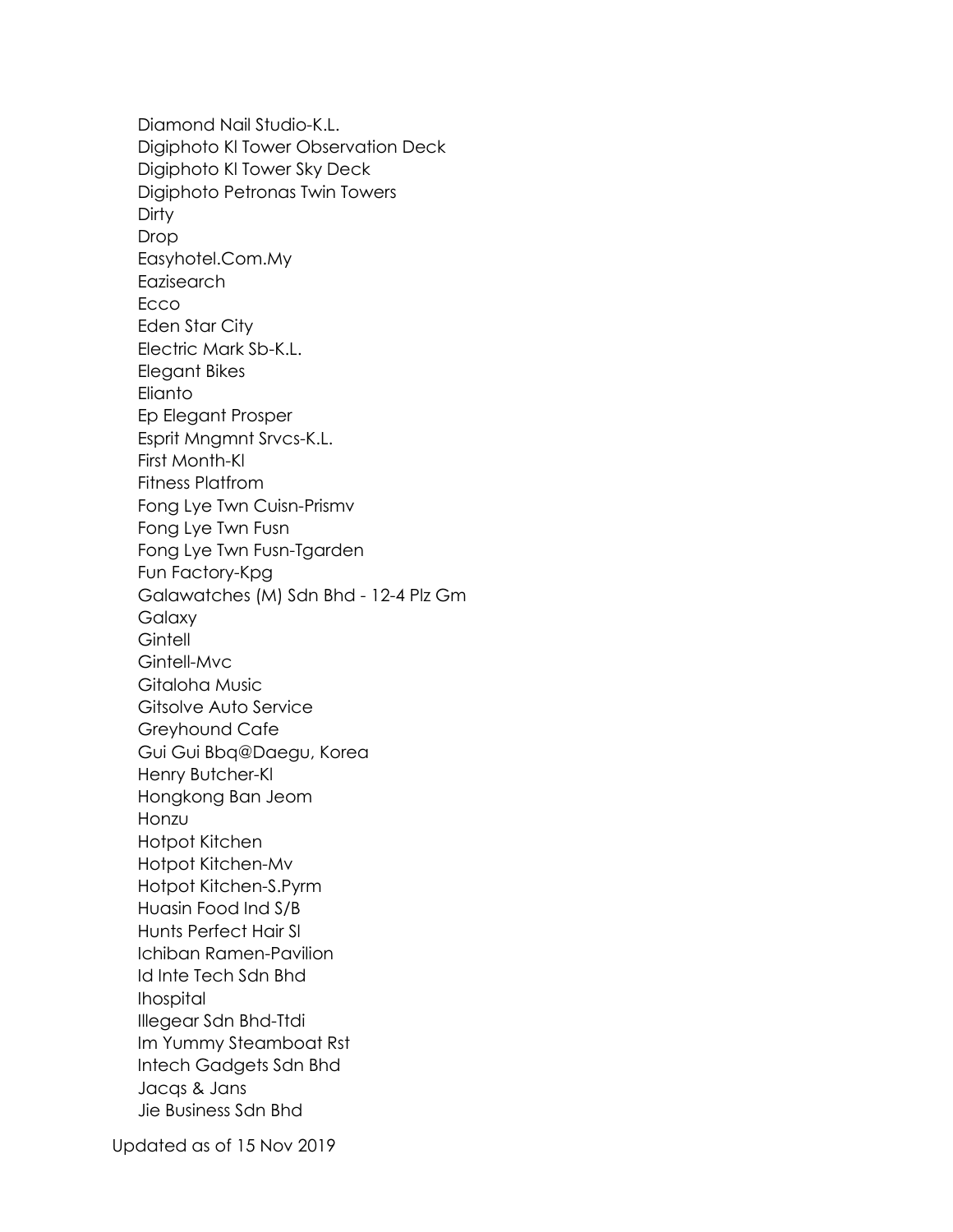Johan Industrial Kedai Basikal Eng Seng Kedai Emas New World Kiara East Property Sdn Bhd Kl City Dentists Kst Display System Kung Fu Paradise Leafe Cafe Sb Living Portal (M) Sb Luseb-Kl Maks Chee Mandarin Oriental Kuala Lumpur-Club Floor Mandarin Oriental Kuala Lumpur-Finance Mandarin Oriental Kuala Lumpur-Restaurant Maroon Optique Math Clinic Maxstay Mayview Glory Htl - Kl Miracle Hair Expert Msia Ntv Prd& Dry Frts Musang King Ice Cream Musketeers Fencing Acd-Kl My Elephant - Ampang Nefful Intl Ninjaz Nosh,Tipple&Brew O Bag Store - Ioi Putrajaya O Bag Store - Suria Klcc O Galito **Obriens** Ola Barbeque Garden Oppo-Sv Osim Osren Palazzo Pathlab-Oug Paul Paul-Intermark Peony Music And Entertainment Pet Lovers Cntr Pizzaria-4 Season Pjd Central Sdn Bhd Poliklinik Mallal Prudential-Hq (1) Psry Well-Mart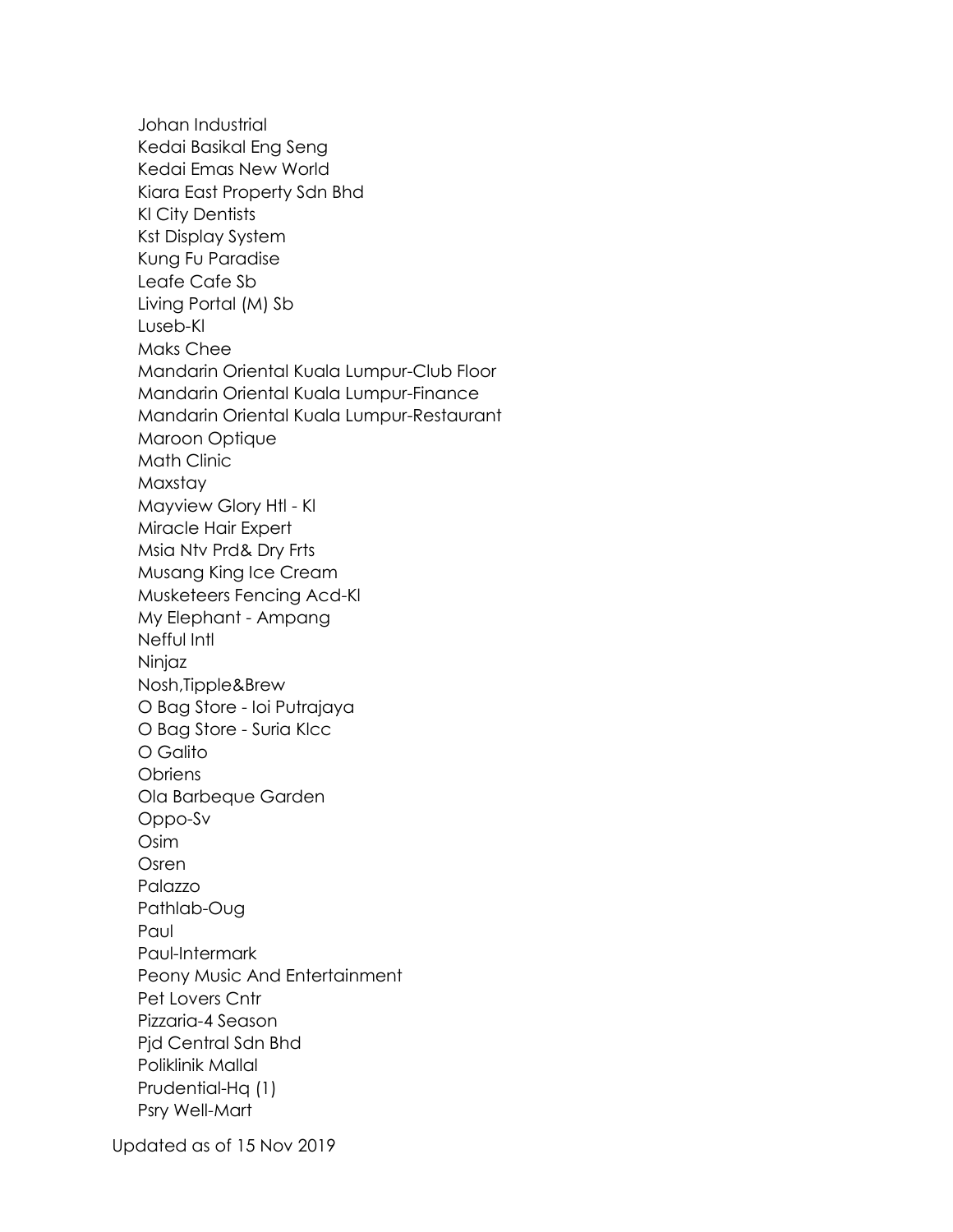Psry Well-Mart-Frtune Ave Psry Well-Mart-Jln Ipoh Psry Well-Mart-T.Baiduri Q Optometry Q&M Dental Clinic(S.Ptl) Qureshi Restaurant Res Pik Wah Rst Cor Blimeyl Brtsh Rst Crab Generation Rtrn Vietnamese Sbhm Mngmnt Rertsn Scholl Sebastians Gastro - Bar Shellah Shera Lee Sixty 6 Walkstreet Bar-Kl Smartnano Marketing Smartwear Optical Centre Snck Br Snglss & Vsnwrld Solace Solace Asia Sdn Bhd Sun Energy Floral Trading Sdn Bhd Supreme Bowl Tai Thong - Imperial Ct Tai Thong - Oriental Tai Thong - Spring Gdn Tai Thong -Odeon Tbm Teoh Animal Clinic-Kl The Barn The Heritage Htl-Chow Kit The Perfume Shop Tl Tint & Accessories Tokyo Kitchen-Ativo Plaza Tokyo Milk Chs Fctry Treasure Oasis Veg Two Pesos Under Armour Under Armour-Klcc Under Armour-Pavilion Vac Hub Sdn Bhd Vanity 119 Venetian Bar&Lounge Vivo - Fk21 Wangsa Walk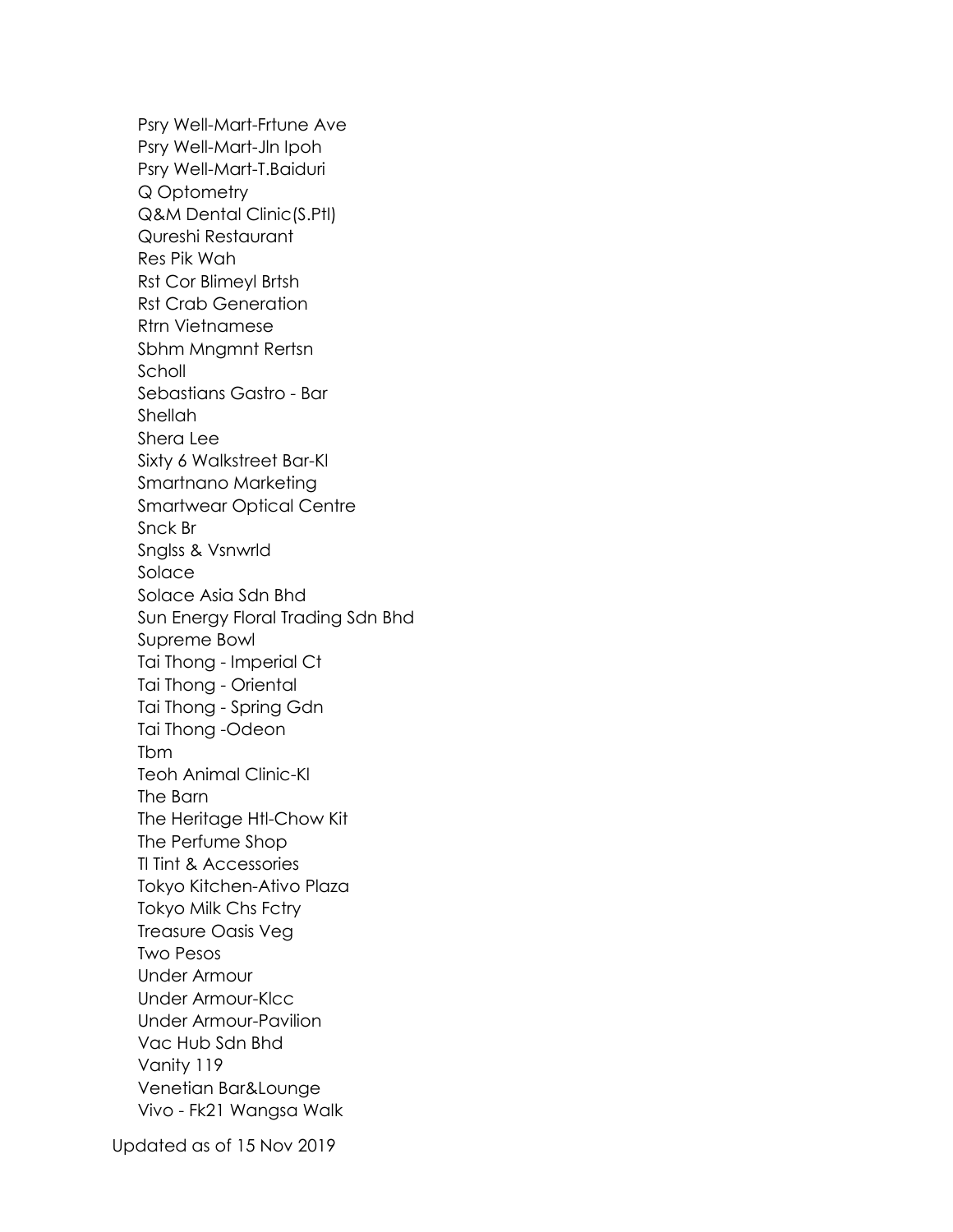Vivo - Melawati Mall Vivo-1-05 Vivo-Fk01B Vivo-Fk07 Vivo-L-11 Wang Jok Korean Restaurant Weng Keong Car Cooler Wine Connection Wine Connection Sdn Bhd Wing Ginseng Hing Ventures Wllnss Clnq Sb Yan Liong Optometrist Yl Camera Zinsoon Motor (M) Sdn Bhd Kuala Selangor Kings-Tsg Kuala Terengganu **Elianto** Gadgets World 666 Itsu Kuantan A To Z Advance Sb Elianto Fo You Yuan Enterprise Gadgets World 666 Kae Yuan Hardware & Trading Sb Mog Eyewear Pets Lovers Cntr Pst Alat Ganti Krt B-Kntn Pusat Alat Ganti Krt Solid Corporation Kuching 688 Hot Market Adv Network Sdn Bhd Am Life-Kchng-1St Floor Bee Cheng Hiang Coco Elianto Itsu Nefful Intl Prudential Bsn Takaful Solid Corporation Tay Hak Hak (1984) Tribal Remedy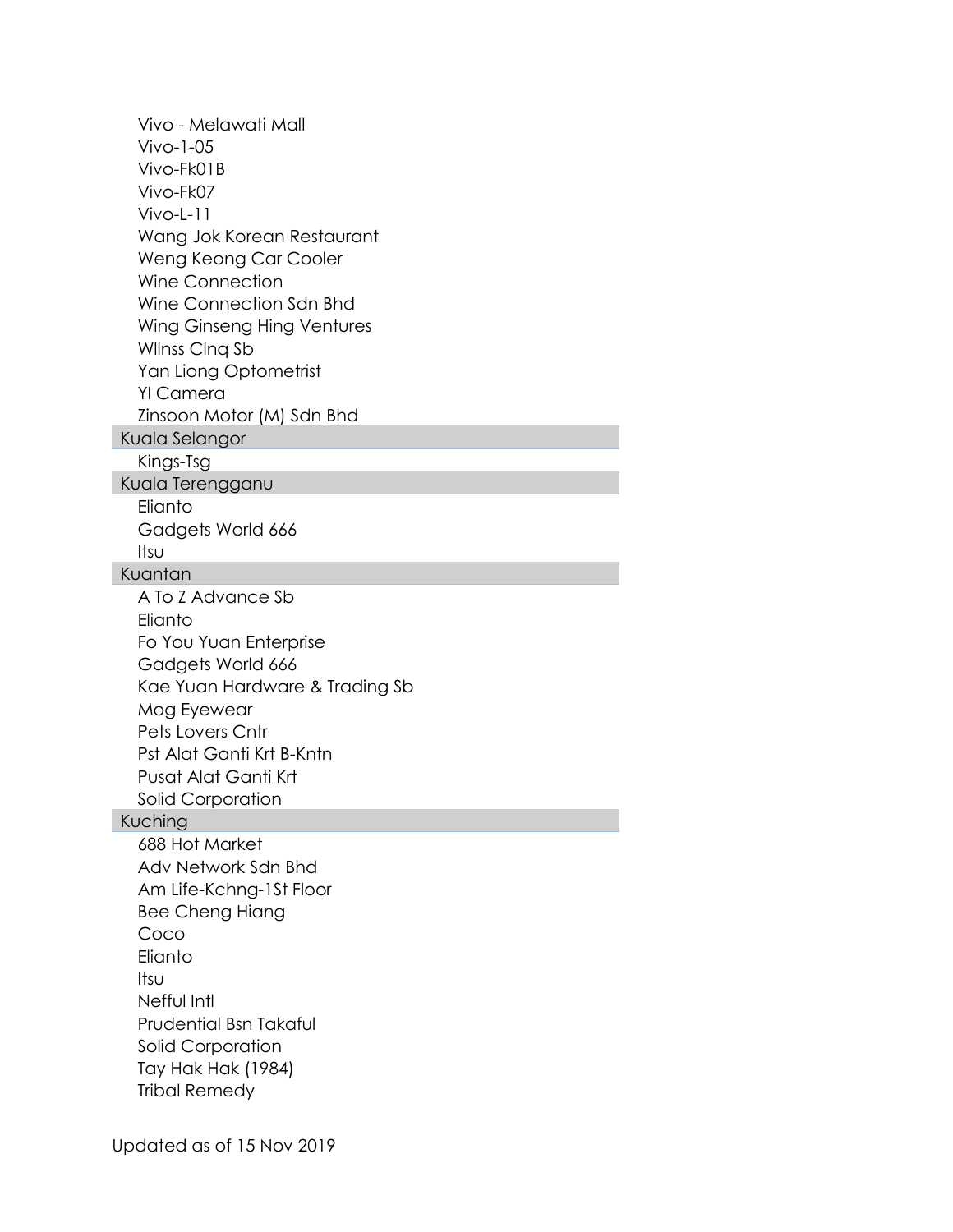Veliance Unisex Hr

Kulai Adora Nail & Make Up Akino Sushi Restaurant-Kulai Asli Jati Ent Chiyo Sushi Du Accsrs@Ac Svc-Kulai **Ecco** Gerai Ah Pang Giant Superstore Kulai Ioi Idos Clinic -Kulai Itsu My Liberica Nbs Cash & Carry Sb Pet Lovers Ctr Roots Hair Design Scholl-Jpo Th Nourishing House Th Nourishing House - 182A Tian Watt Enterprise Under Armour-Jpo Westime Sdn Bhd - Jpo Kulai Jaya Kings-Tkl Pet Lovers Ctr Kulaijaya Anju Management Sb-Kljy Red Earth Hair & Nails Studio-Kljy Kulim Chin Hin(Jitra) De Touch Hair & Beauty Ezy Pet Shop-Kulim Gsl Almnm Glss&Rnv-Klm Kk Advance Ent Urban Inn Vivo Langkawi Digiphoto Langkawi Wild Life Park E Nos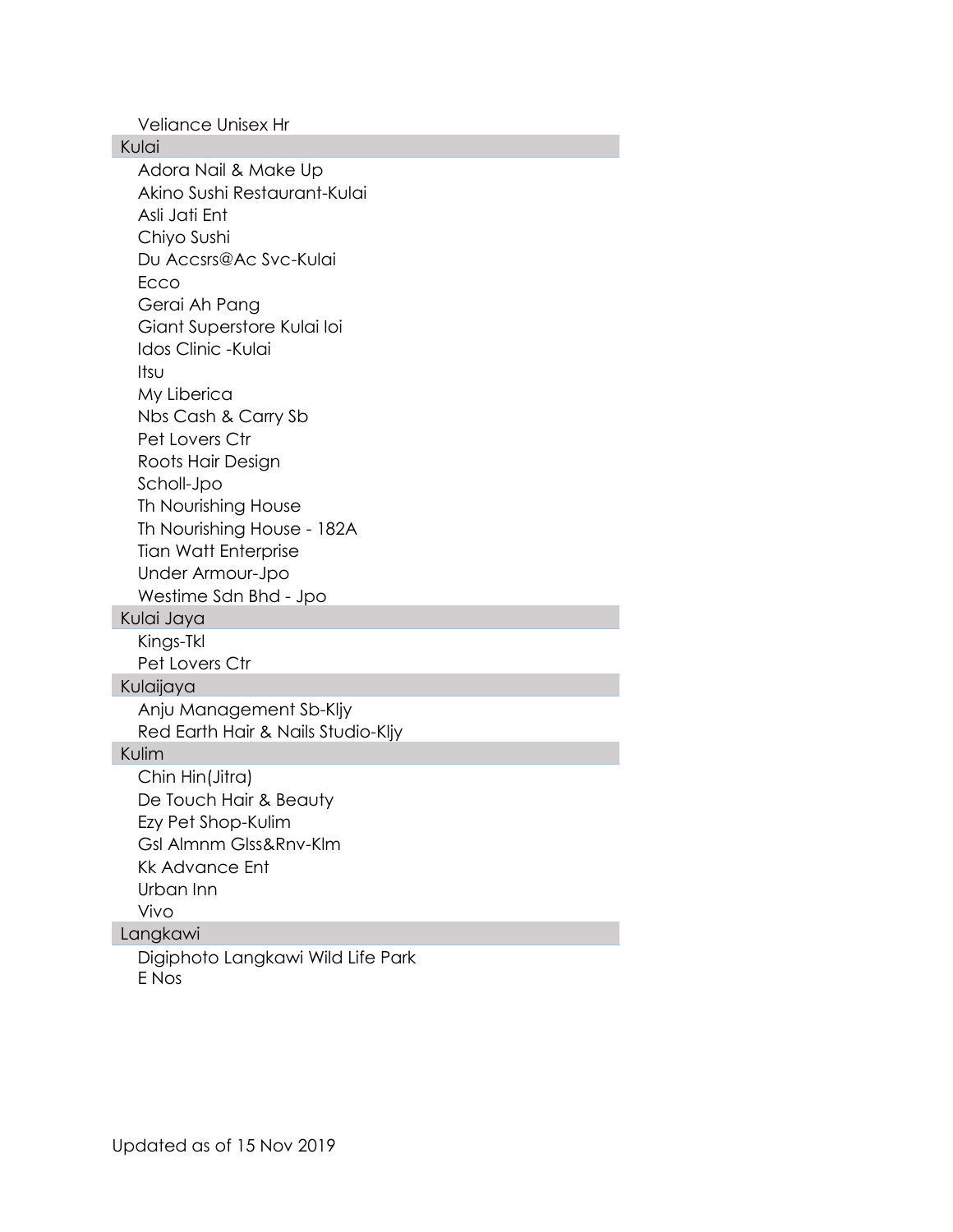## Masai

Carrefour Restaurant Carrefour Steamboat Delon Balloons & Gift Eyegard Optometry Gbs Hardware Sb-Masai Giant Hypermarket Plentong Kim Bao Seng Trading Kings-Tsa M Trend Maxx Pro Tyre-Masai Mm Image Beauty Studio Oppo Pet Lovers Ctr Regency Special Regency Specialist Seng Dong Catering-Masai Sin Loong Seafood Restaurant Ss Magic Hair U Mobile Melaka

Adv Network Sdn Bhd Ai Coffee Ak Sport Proshop Sb All Star Mobile Alpha Digital Aw Confinement Villa Baba&Nyonya Heritage Bms Organics Melaka Bottomslim Sdn Bhd Bridgestone Callena And Chester Trading Ce Maison Rpblc Sb (1) Chern Sin Group Sb Ching Autocare Christina Ee Coffee In The House-Melaka Contitech Automobiles Cynnature Wellness Spa D Fino Hair & Fashion Daruma Syokudo Dazzle Optical Dx Club Enterprise-Mlk Easy Prawn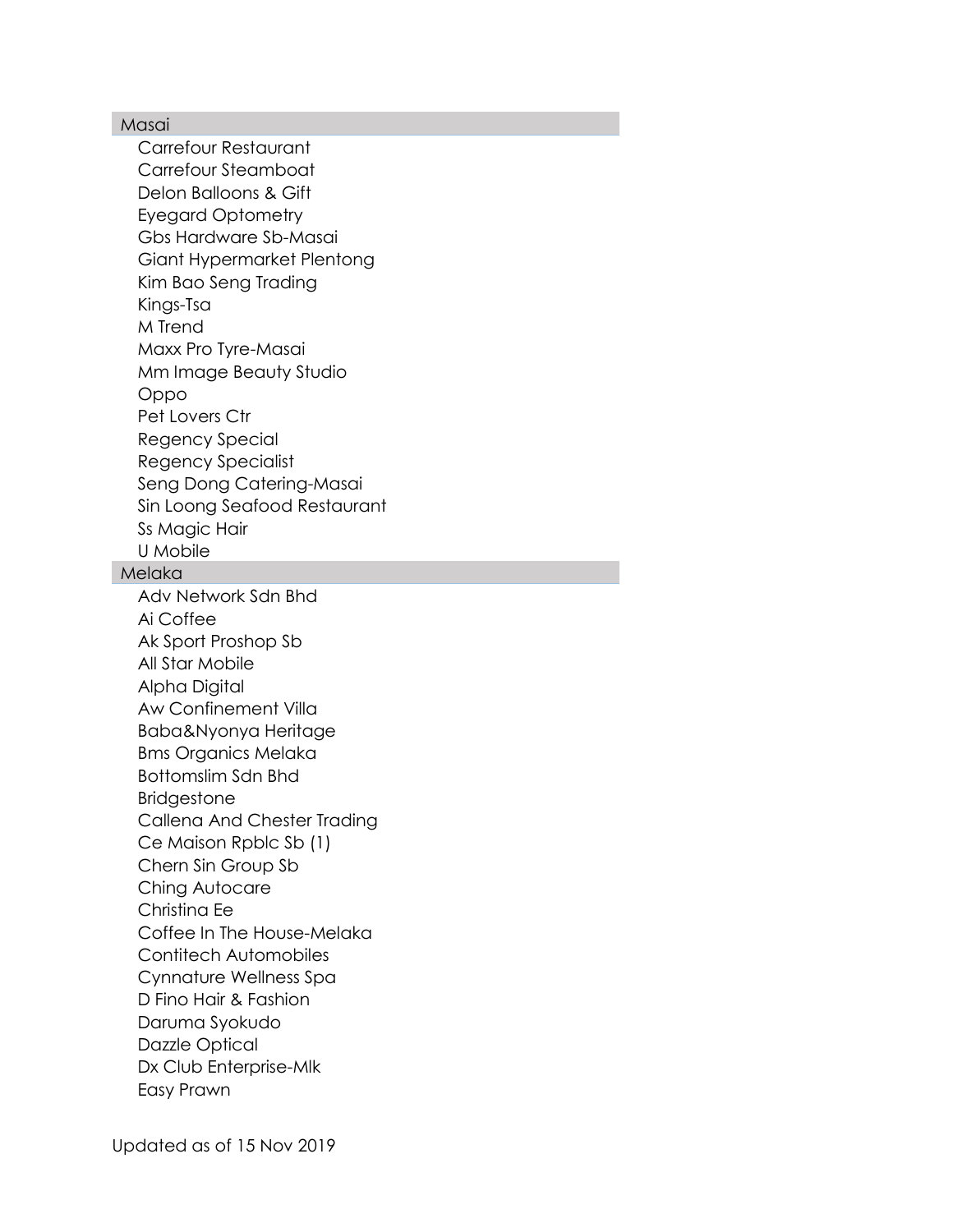Elegant Baby Elianto Elite Home Living Family Optic Fo Xin Trading Gadgets World 666 Gee Thye Tyre And Battery Service Centre **Gintell** Grand N Pro Optical Guardian - Mahkota Parade Guardian Jalan Bunga Raya Melaka Guardian-Dataran Pahlawan Melaka Hand To Hand Telecommunication Hatten Hotel (Melaka) Her Jewellery-Hatten Mall Her Jewellery-Mahkota Parade Her Jewellery-Pahlawan Hg Club Sb Hijrah Optometry Hin Huat Kim Trading Company Huolong Foot Reflexology Illusion 3D Art Museum Melaka Increda Perfect Match Designs Itsu-Mahkota Parade Jetty Suites Jie Business Sdn Bhd Jonker Btq Htl Jonker Gallery- 11 Jln H.Jbt Jonker Gallery- 51 Jln Hg Jbt Jonker Gallery- J.Chng Lock Jonker Gallery- Jln Hg Kstri Jonker Gallery-20 Jln H.Jbt Jonker Gallery-69 Jln Hang Jebat Jonker Gallery-Jln Tokong Jvv Joyful 1 Jvv Joyful 2 Jvv Joyful 3 Kedai Aksesori Kereta C.J Kedai Komputer Sun Macro Kedai Tayar Heng Wong Kedai Ubat I Hua Kings-Tsc Kings-Tsm Klinik Bestari Knb Auto & Tyre Service Centre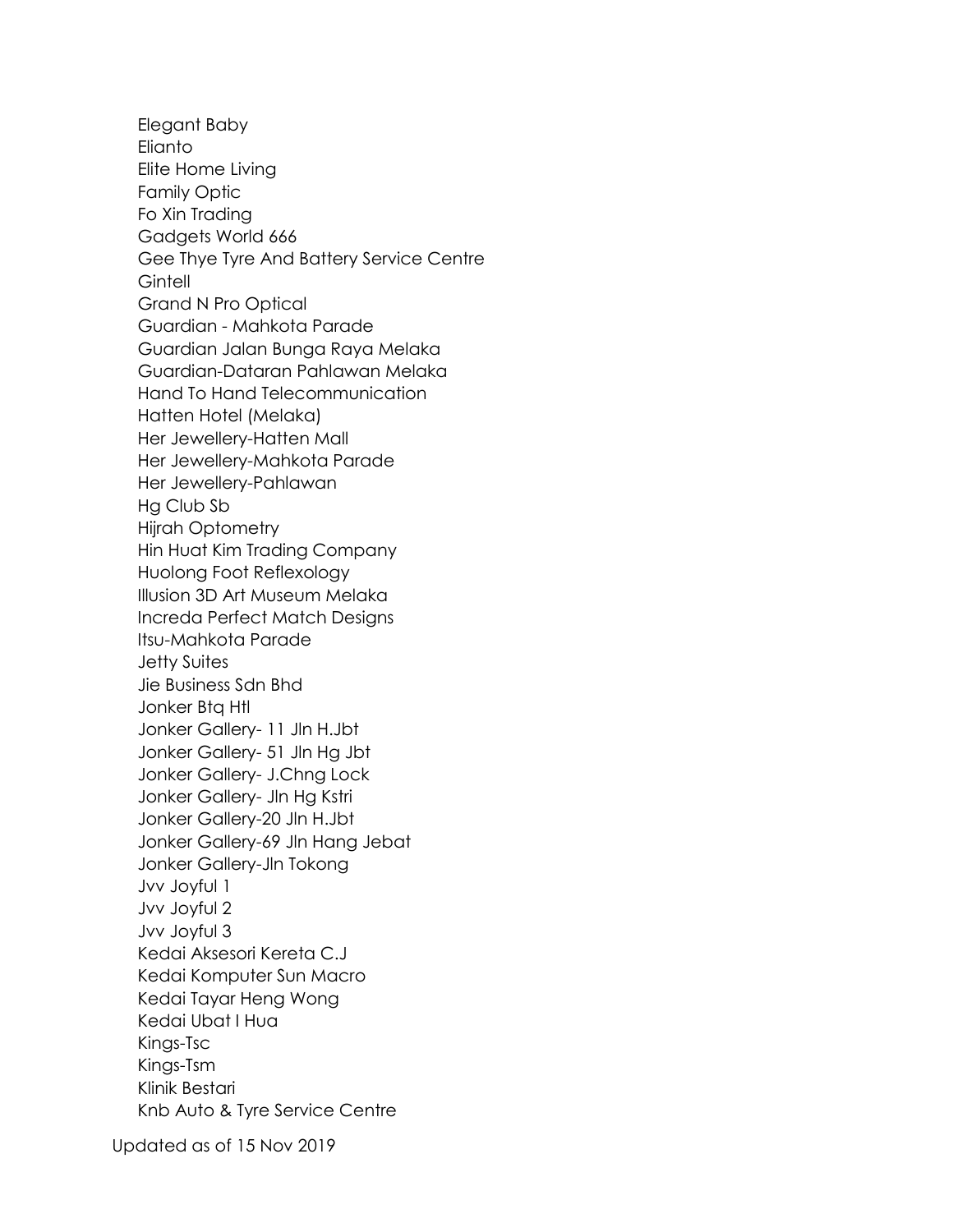Kodomo Playground-Mlk Kst Display System L Saloon La Boss Hotel Sb Lew Siew Chin Lutan 21 M One Teleworld Mamee Man Yuan Fang Mira Fashion Miracle Hair Expert Mk Securetech Muhamad Belweel Nuovo Hair Studio Okaeri Cnfnmnt Cntr One Six Eight Feng Shui House One Zo Oppo Oppo : Mlk -Ct 8 Osc Automotive Sv Ctr Perfect Shower Set & Sanitary Wares Perfume 1 Dmnsn Ent Peringgit Auto Services Perkhidmatan Tayar Chop Swee Hoe Pgn Logam Fu Shiong Pretty Things Collection-Dataran Pahlawan Priyan Textile Rc Signatures-M.Prd Red One Relish The Moment Restoran Famosa Chicken Rice Ball Restoran Nyonya Atlantic 1 River Song Residence Samsung Samsung : Mlk-G35 San Chuan Machinery Seven Seventeen Mini Market Si Chomel Lily Snow Cool Tint Shop Solid Corporation Soon Lee Seng Trading Company Soon Teck Hot Spex Optical Spex Optical Stop & Buy Mobile Shope-G1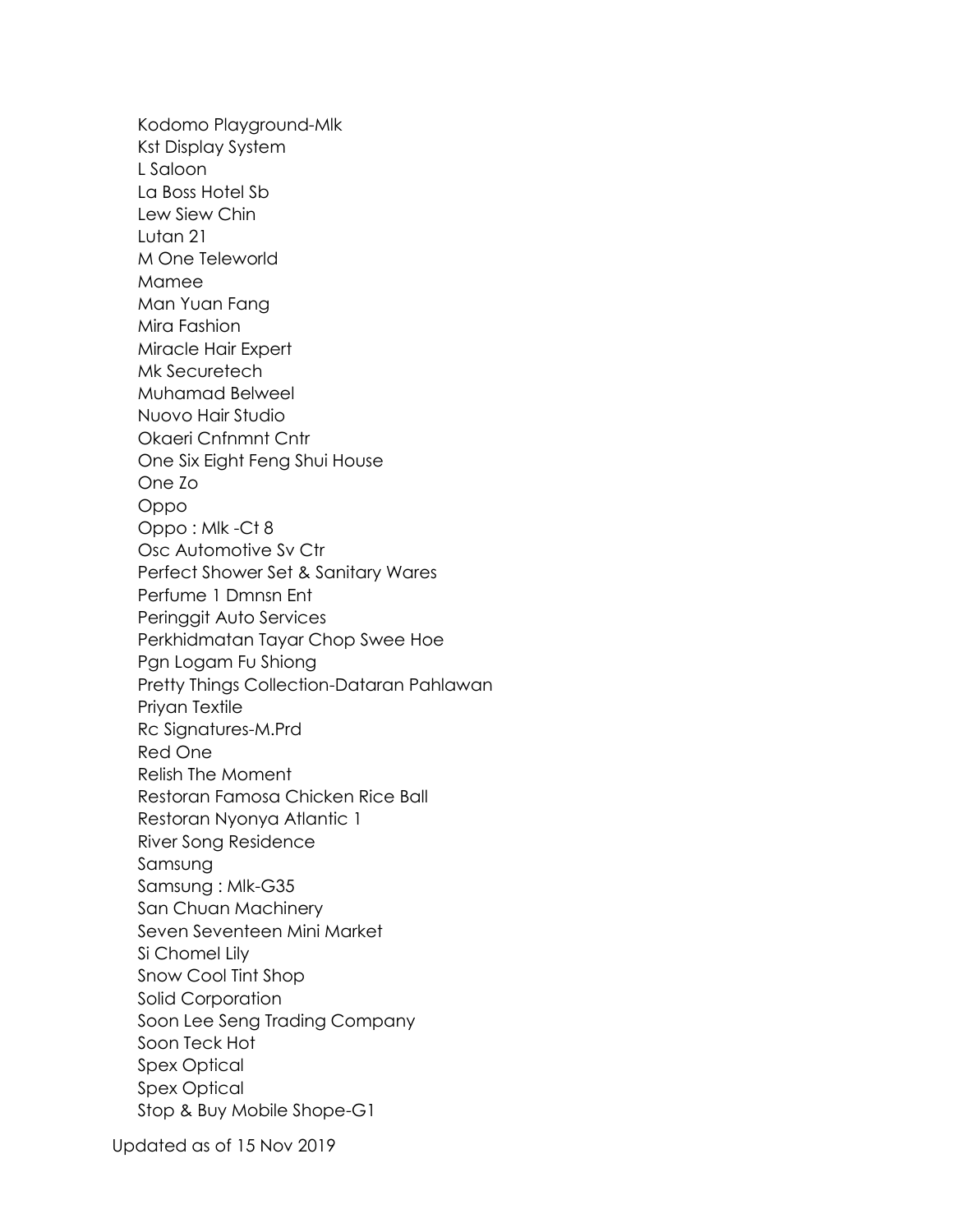Stop & Buy Mobile Shope-G28A Stop & Buy Mobile Shope-No13 Straits Rstrt -Sb Sweet Baby Rara Ent Sweet Lovely Fashion Syarikat Belweel Syarikat Pakaian Bee Loon-Mlk Syarikat Team T S Tio Motor Sales And Services Center Thai Wadee Massage & Spa The Clay House The Jetty Suites The Piano House The Platinum Htl&S Tint-Shop Topwin Info Technology Treasure Hotel U-Son Optic Venus Boutique Hotel Vinstella Jwllry Vivo Vr Companion Sdn Bhd-Mlk Vv Power Battery-Melaka W Crystal Beauty Weitat Electric Sdn Bhd Wellgreen Healthcare & Medical Supply Wherehouse Cafe Wong Physthrpy Cntr X Pax Xing Fu Tang Xlys Y E Tlcmmnctn Yee Tat Hardware Sb-Mlk Yew Gadget Yi Pin Chinese Medicine Enterprise Yong Medicine Centre Yong Sheng Yoo Tea Sdn Bhd Ysm Equipment Sdn Bhd Zapbalangs Zonghua Chinese Mdcne-Mlk Mentakab Kb Auto Car Trading Kp Auto Car Care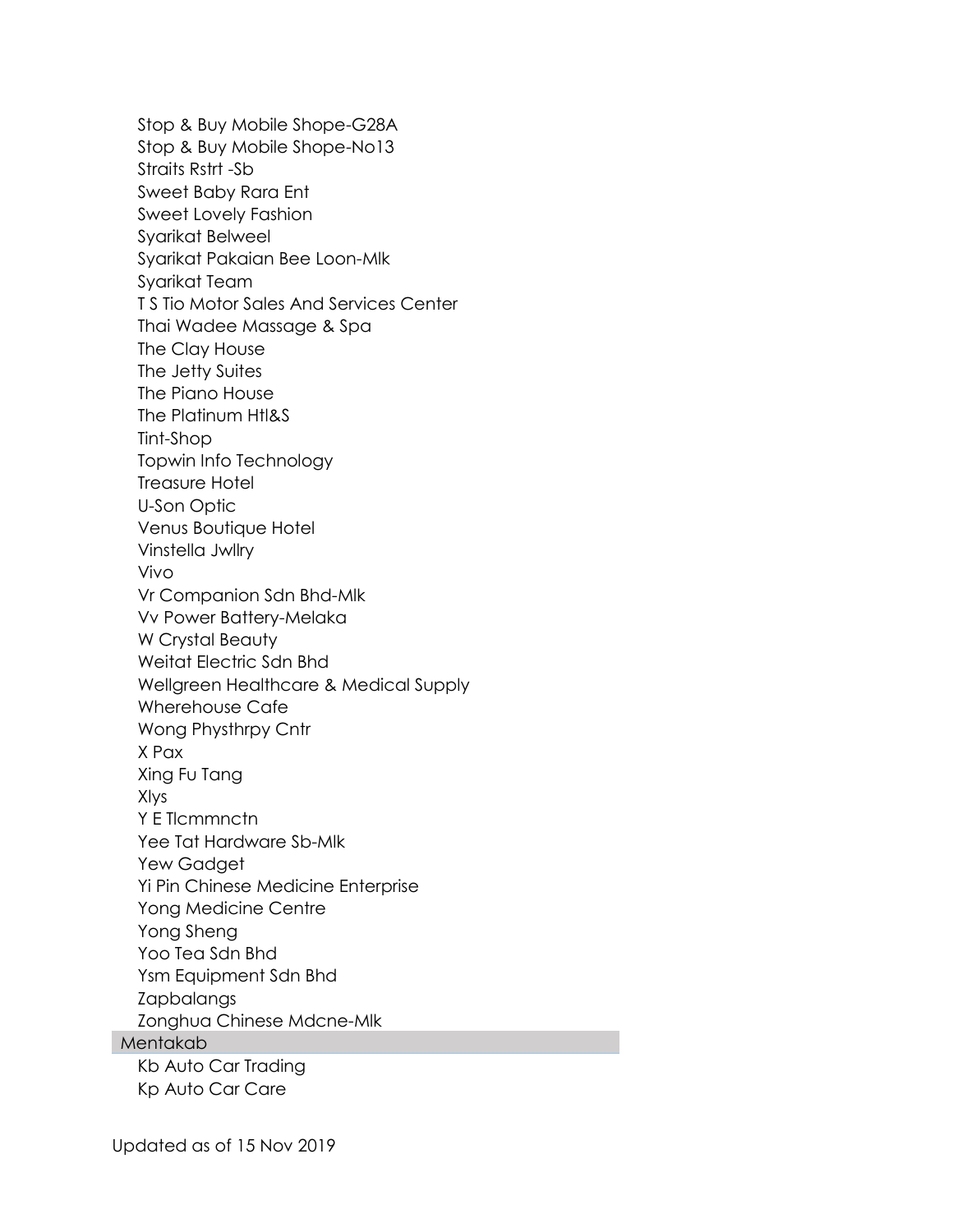Merlimau Hoh Gagdet Home Renovation Square Knb Auto & Tyre Sc Meru Raudhah Sukses Svcs-Meru Miri Am Life-Miri Lot 527 Bike Garage-Miri Coco E.A.T.S East Kagu East-Kagu Goodrich Optometrist Harvey Norman Iorganic Life Shop Sdn Bhd Jetyee Enteerprise Jun Hung Sb Marina Pharmacy Sdn Bhd Miri Home & Kitchen Sin Seng Parts Trdng Sk Auto Services Ss Sole Mobile Yunique Mont Kiara Pet Lovers Ctr-Mont Kiara The Barn-Mont Kiara Muar C M Mookata House-Muar **Flianto** Footlink Itsu Kedai Optik Peng Ah M A Audio Accessories Medifeet Perabot Daimo Enterprise Qy Excel Bty Exp-Ledang Right View Optic Sdn Bhd Thiong Joo Resources Xeng Ee Furniture Sb-Yeo Hup Huat Yong Sheng Muar,

Itsu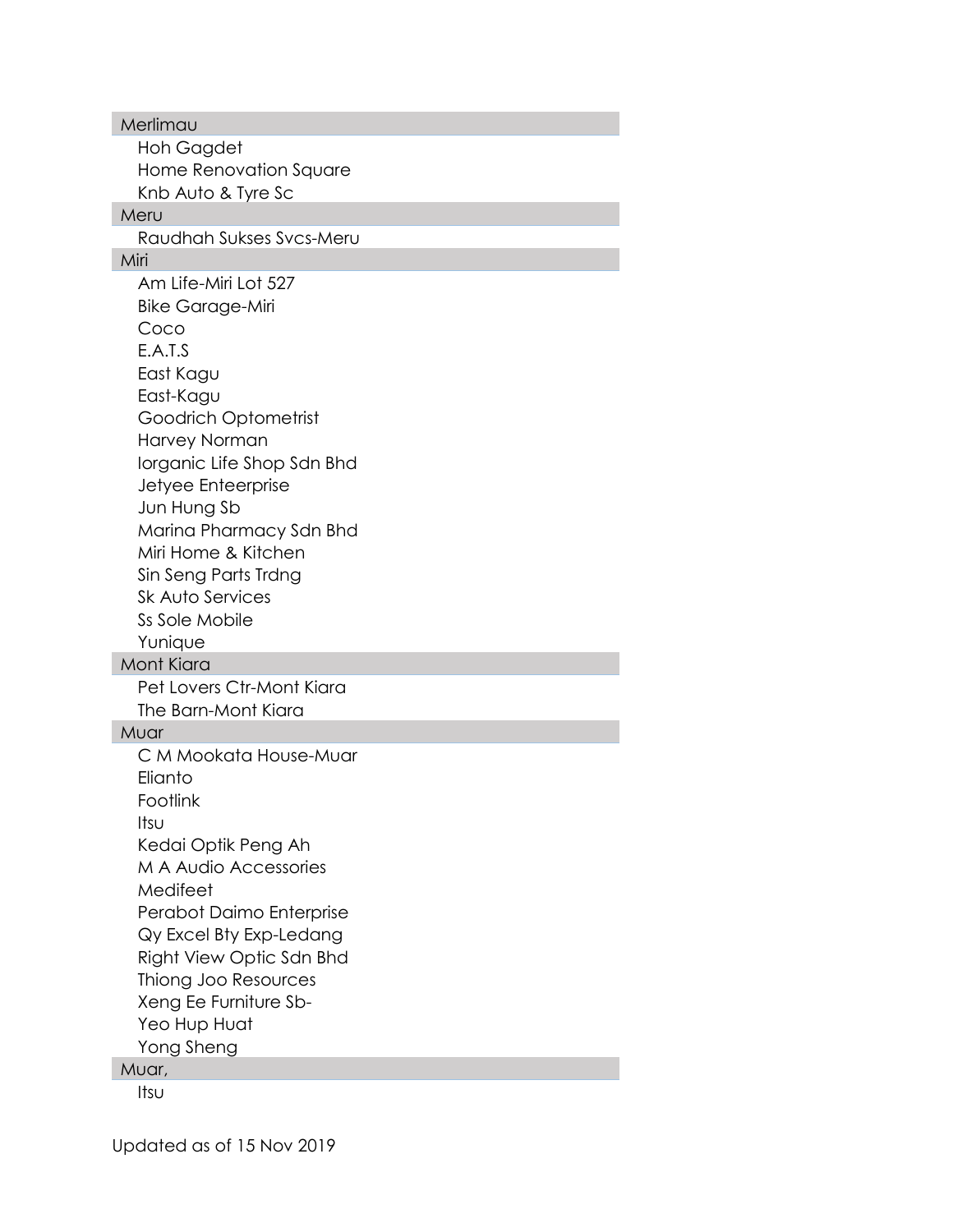| My Town                           |
|-----------------------------------|
| Beaute Library (My Town)          |
| Nilai                             |
| <b>Itsu-Aeon Mall Nilai</b>       |
| Jn Pet House                      |
| K.H Car Air-Cond Service Centre   |
| Kst Display System                |
| Maxlink Communication (M) Sdn Bhd |
| Sai Villa Hotel                   |
| <b>Skechers</b>                   |
| Nusa Jaya                         |
| My Living Frntr-Ns Jy             |
| Nusajaya                          |
| 3S Group (M) Sdn Bhd              |
| Bbq Box Sdn Bhd                   |
| Cva Marketing (M) Sdn Bhd         |
| Hommes Furnishing Concept         |
| Hongda Supply Sdn Bhd             |
| <b>Jays Grill</b>                 |
| Living Furniture Cpt              |
| Michelle Btchr&Grcrs              |
| Oren Sport Sdn Bhd                |
| Pan Kobo Cafe                     |
| Patisserie De Charme              |
| <b>Three S Service Centre</b>     |
| Padang Serai                      |
| Cang Tea House                    |
| Pangkor                           |
| <b>Ombak Inn Chalet</b>           |
| Pasir Gudang                      |
| Gading Hardware-Psr Gdng          |
| Greatzone                         |
| Kuu Van Cha                       |
| Perniagaan Elektrik Gan           |
| Right View Optic Sdn Bhd          |
| <b>Twinco Far East</b>            |
| Paya Terubong                     |
| J & L Distribution                |
| Vivo-Paya Terubong                |
| Pelabuhan Klang                   |
| Sbl Hardware&Tbr-P.Klg            |
| Penang                            |
| 4 Finger Crispy Chicken           |
| Am Life-Png-No.337E               |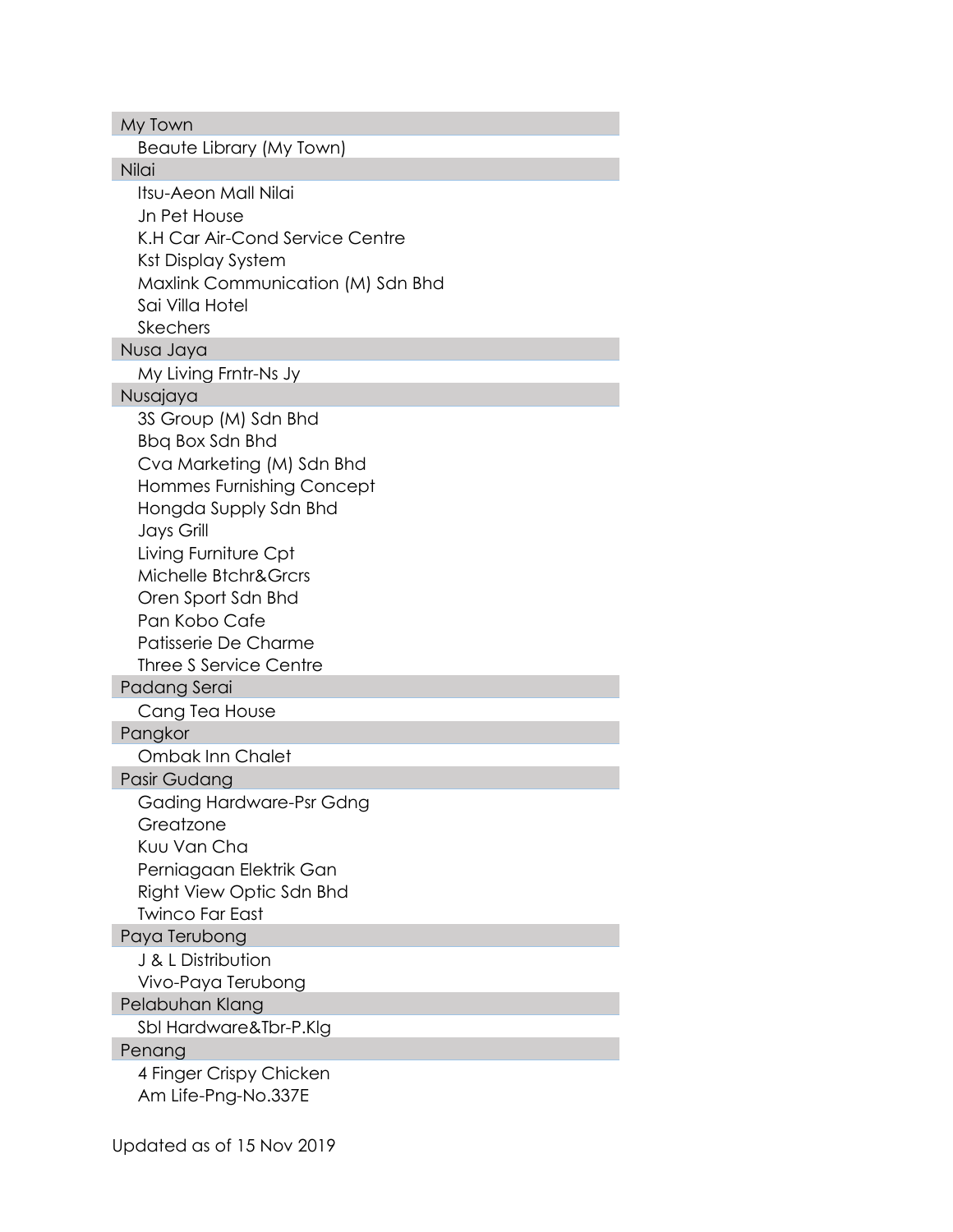Amee Philips Sdn Bhd Best Dessert In The World Sdn Bhd Blackwood C&C-N.Tebal Bookxcess Bookxcess-Gurney Paragon Ctg-Hg Digiphoto Penang Hill Dragonfly Com Supplies Guanhiang B Chloe Cafe Guardian-Gurney Plaza Hope Veterinary Centre Sdn Bhd Khong Hock Tyre&Btry Kim Home Furn - Siam Road Ks Home Decor Trdg Langkawi Ferry Srvs Minami Ming Xiang Tai Mrktng Ming Xiang Tai Pstry Miracle Hair Expert Mount Miriam Nefful Intl Pet Lovers Ctr-P. Gurney Phoenix Academy Of Tc Samsung Seang Hin Leong Sushi Tei-Gurney Plaza Taiwan Kochabi Taiwan Kochabi Signature Tenby Schools Penang Treeo Under Armour-Dvom Under Armour-Dvom-Png Variety Yummi House Pengerang We Solid Sb-Pengerang Perai Ah Chong Restaurant Hair Fctry Intrntnl Hair Fctry Intrntnl -39 Huawei Kmt Machine Tools-Perai Max Wr

Nikorex - Perai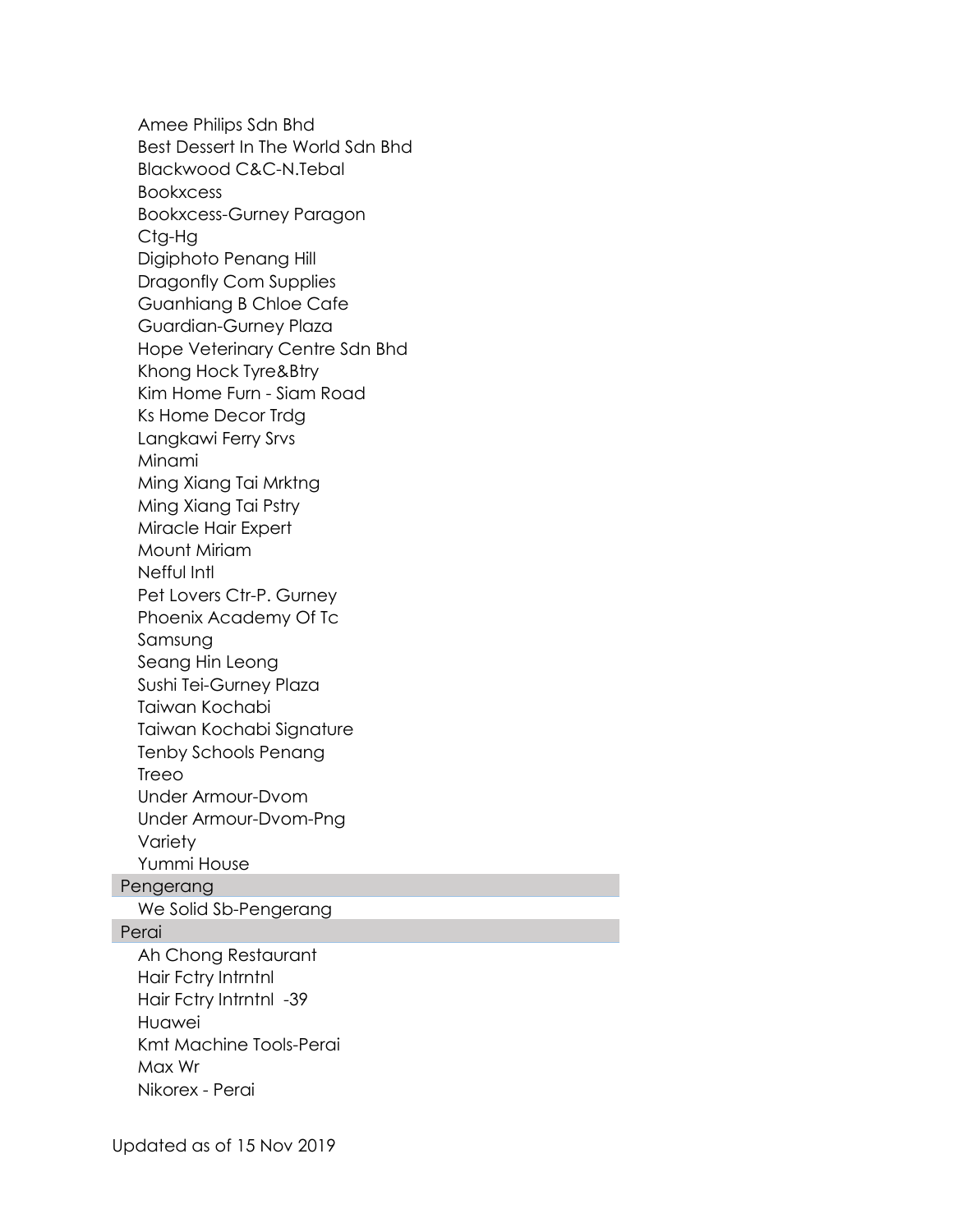Opulent Odyssey Sb Pasaraya Cmart-Perai Pk Repair Mobile Shio - Perai World Star Car Srvcs Persiaran Gurney Switch @ Gurney Paragon Petaling Jaya Antipodean-Atria Arise Healthcare Sb Arv Augmented Reality Awesome Canteen-Pj Barat Tioman Sdn Bhd-Pj Be Des Hair Design Bean Brothers-Pj Beaute Library Bee Cheng Hiang Beho Fresh Sb Bezel Salon Bookxcess Cascades Residency Cass Nail Beauty Cellnique Paramedical **Chase** Chizu-Citta Mall Chizu-One Utama Chloris'S Petals-Pj Chuan Xiang Ren Jia Curtain Culture D Legend Demaree Nails & Lashes -Pj Dhl Digital Marketing Cnsl Directd Retail & Wholesale Sdn Bhd Dlegend L&H Drago Auto Service Dressing Paula Dynacommunications Trading Ecole **Elianto** Em Hub Emax Beaute International Sdn Bhd Entire Solutions Enterprise Eu Yan Sang - Kdr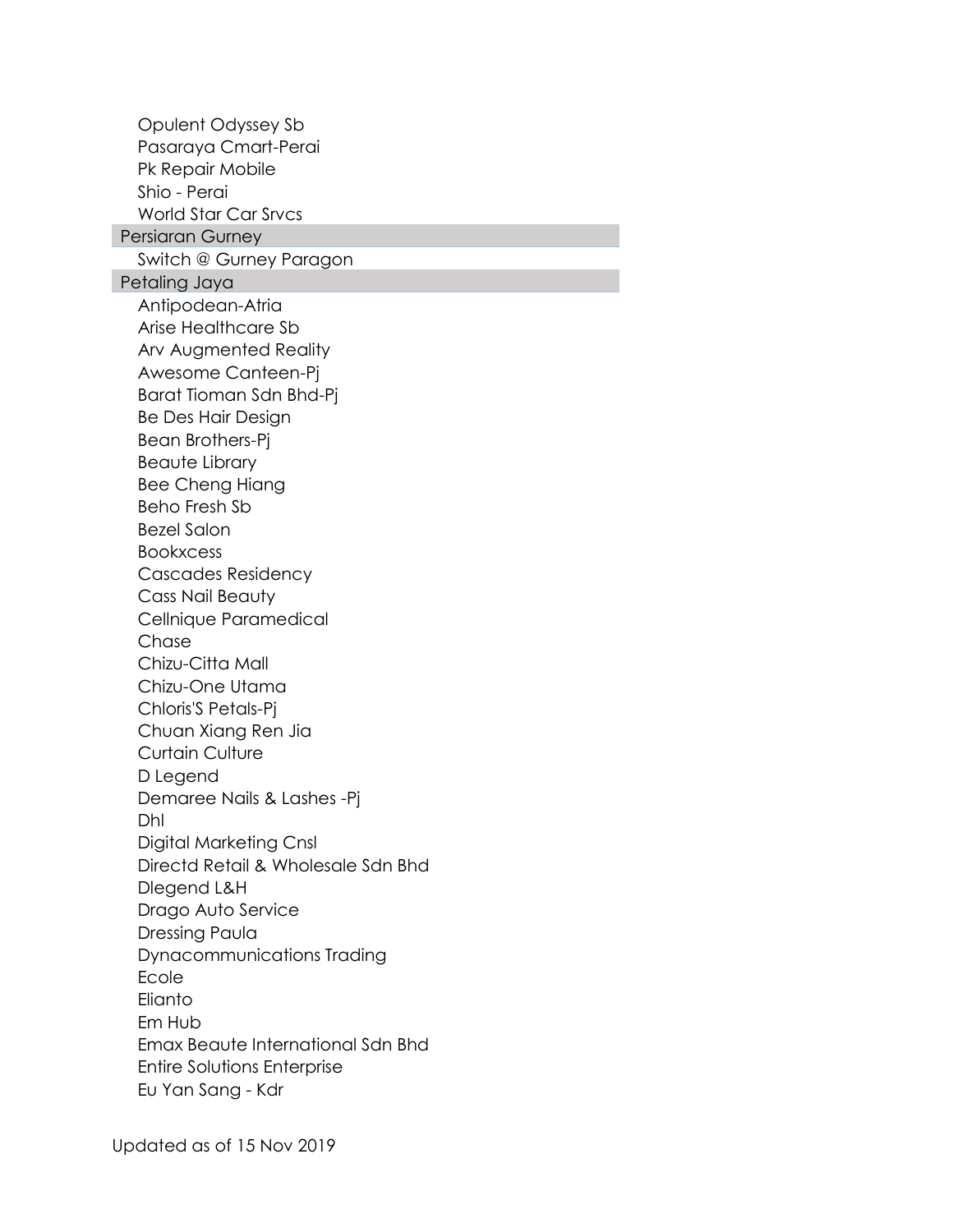Eu Yan Sang - Ptr Eu Yan Sang - Sps Eu Yan Sang - Tmp Eurotech Wheel Distn-Pj Gadgets World 666 Gem Clinic Great Feet By Foot Efx Sdn Bhd Hanlim Trading-Pj Haru Bty&Cf Healing Touch Foot Spa Her Jewellery Honzu Hoong Car Care Services Hotpot Kitchen-1U Huawei Experience Shop Hwa Ga-Petaling Jaya Iberico Lab Itsu Janji Business Channel Jens Handicraft Jeunesse-Pj Jie Business Sdn Bhd **Jimart** Jinjja Chicken-S.Pyramid Jl Fine Jewelry Kafe Lafayette Kahuna Poke Enterprise Kings-Gkj Kings-Kji Kings-Pjo Kings-Tsd Kitschen - Pusat Perniagaan Starling L & Y Autobahn Garage Lets Dim Sum Lkl Sunrise Electronic (M) Sdn Bhd Luxushomes Sdn Bhd Maco Avell Special Eff Miracle Hair Expert Mj Autoworks Mog Eyewear Mog Group Mog Optometry (Hk) Sdn Bhd Moon Kee Fish Hd & Seafd Mr.Chizu Nature Art Wine Sdn Bhd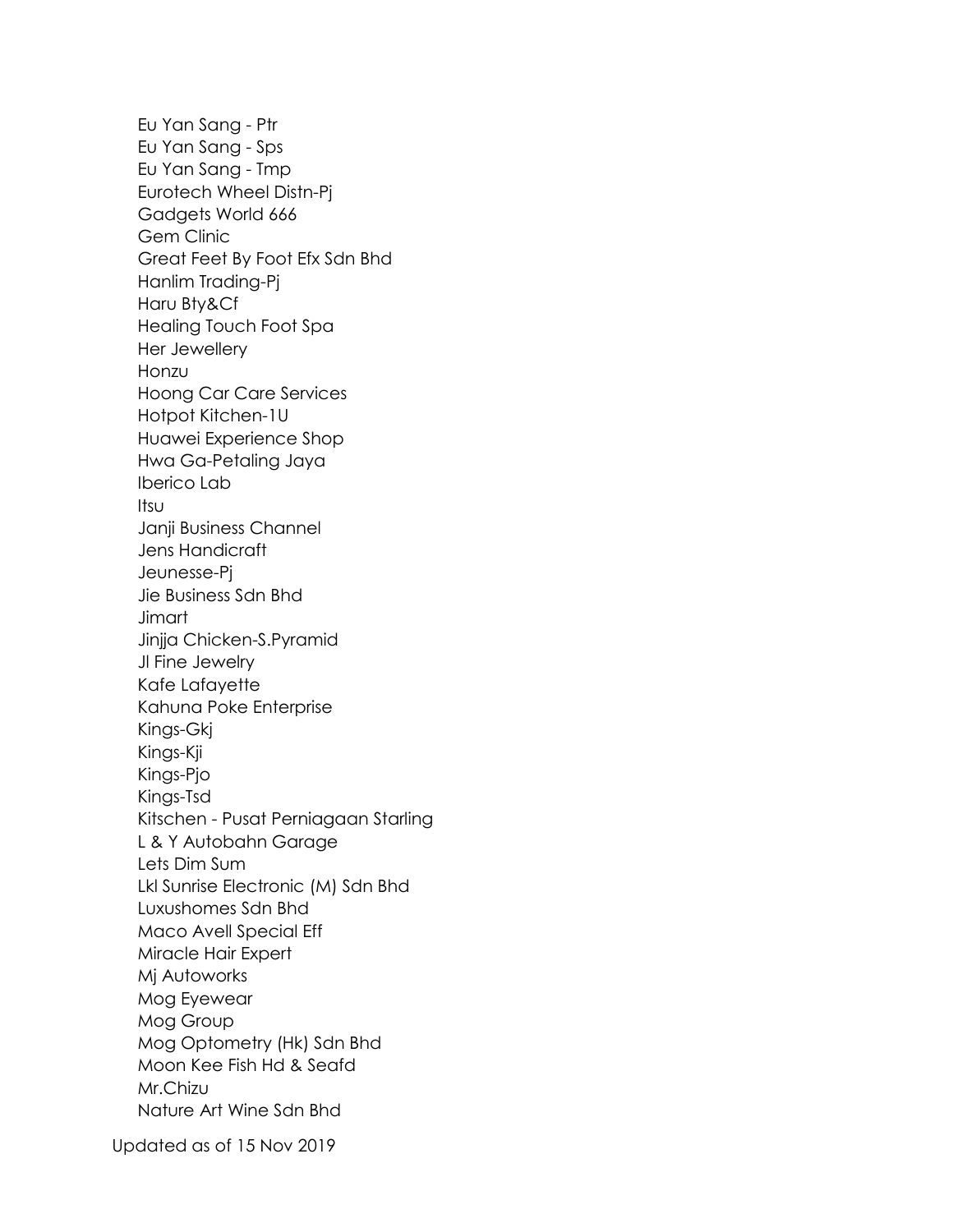Neighbourhood **Nicolins** Nonosen Udon Donburi O Bag Store - 1 Utama Pj Oib Marketing-Pj Oiso Korean Traditional Cuisine & Cafe One The Chicken Pot Ooppa Oppo Oppo09 Optika Optometrist Origin Cafe Orion Optical Sdn Bhd Osim Oto Wellness Sdn Bhd Pak Hailam-Nkd Paradise Inn-Ipc Pasar Raya Well-Mart -Kd Pathomics Health Sb Pet Lovers Ctr-Evolve Pet Lovers Ctr-Ipc Pet Lovers Ctr-Ss2 Cntrl Pet Lovers Ctr-The Strlng Pet Lovers Ctr-Tropicana Ph Iv Auto Parts Plantronics Tlcmmnctn Pro Auto Labs Sdn Bhd - Pj Psry Well-Mart-Pj Qing He Gu Rasa Viet Kitchen Restoran Krua Thai Mo-Ka-Ta Restoran Two Pesos Right Mind Cnsltng&Sr-P.J Rst Cor Blimeyl Brtsh Rumah Makan Cibiuk Kd-Pj Saigon Avenue Sembang Serenity Confinement Centre Shang Parlour Shima Ghazali-Pj Sinar Carcare Skechers-Atria Shppng-Pj Skechers-Ipc Shppng-P.J. Skechers-The Curve-P.J. Snck Br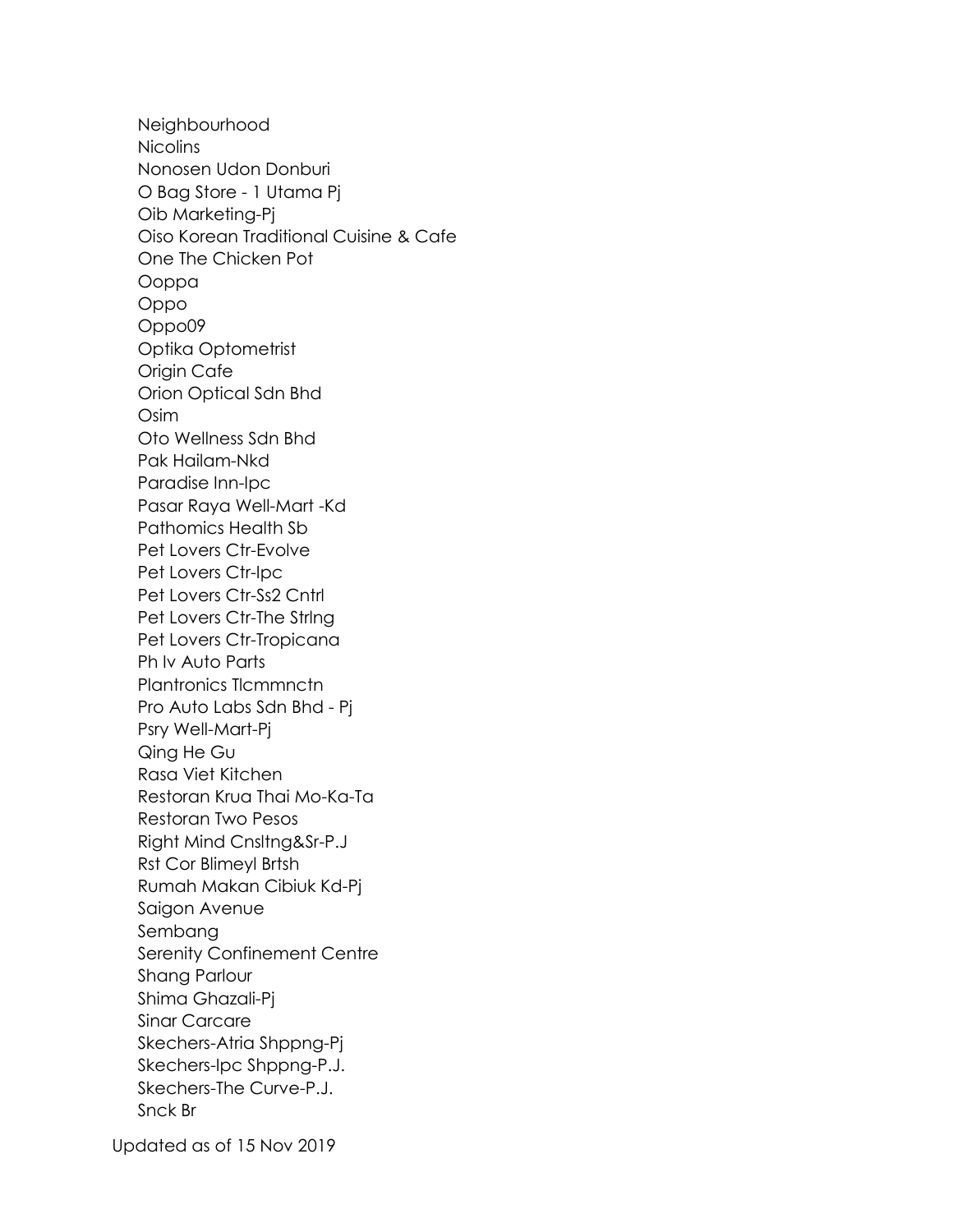St Josephs Institution Subway Success Resources Malaysia Group Sdn Bhd Sunglass & Visionworld Swee Meng Tyre Service Tai Thong Tai Thong - Imperial Gdn Tai Thong - Spring Gdn Tai Thong-Imperial Gdn Tea & Wine Shop The Kids-Jaya One The Kids-Strand Mall This Is April Thrones Electronics Sd Top One Car Cooler Ctr Top Windscreen&Tint Specialist Trans-Mobile Telecom Sdn Bhd **Trenz** Tropicana Building Under Armour Under Armour-Ioi City Mal Under Armour-Sunway.P Vary Pasta Verve Marketing Sdn Bhd Vinstella Jwllry Vouge Gallery Wine Connection Jaya Shopping Winspect Auto Sdn Bhd Yee Car Tyre Auto Service Centre Yi Seng Electrical Yins Sourdough Bak&Cafe Yong Sheng Gift Shop Zing Zone World Car Air Cond Services Plentong A.E.S Sls & Srvc Plz Indah Vision Bright Optical Pokok Sena Chin Hin(Jitra) **Pontian** Pontian Fresh Market Sin Teck Furniture Sdn Bhd Yfs Concept-Pontian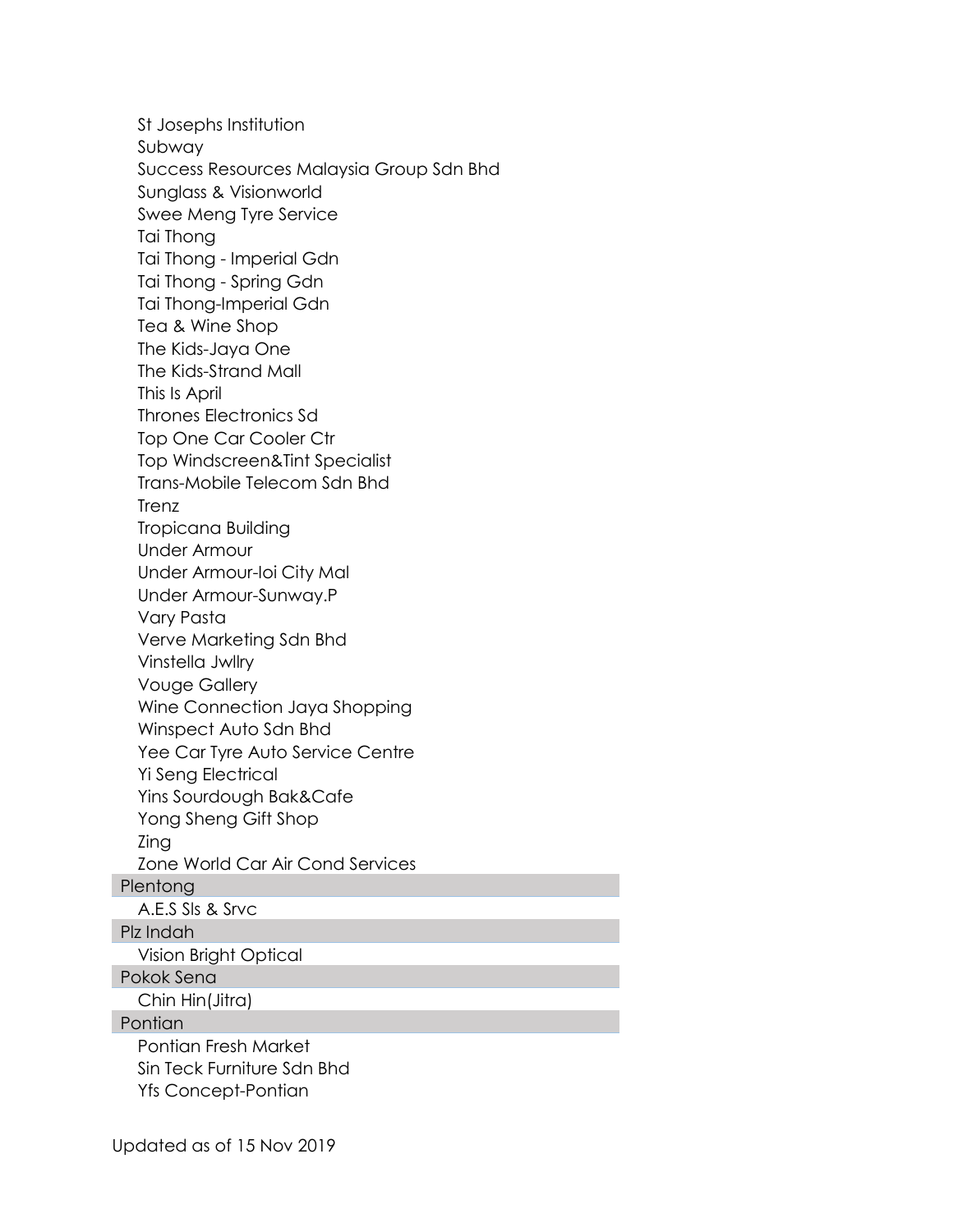| Port Dickson                                   |  |
|------------------------------------------------|--|
| Kings-Pdw                                      |  |
| Port Klang                                     |  |
| <b>Hrdwr</b>                                   |  |
| Yb Brothers Sdn Bhd                            |  |
| Prai                                           |  |
| Gd Dy Fshn Acc Whisi                           |  |
| Max Wr                                         |  |
| Mog Eyewear                                    |  |
| <b>Optical Art</b>                             |  |
| Sunrise Paper Industries Sdn Bhd               |  |
| Yongyang                                       |  |
| Puchong                                        |  |
| Adv Network Sdn Bhd                            |  |
| Am Life                                        |  |
| Aurora Residence Jmb-Pch                       |  |
| Badan Pngrsn Brsm And<br><b>Boston Hairven</b> |  |
|                                                |  |
| Chong Soon Ar Srvc<br>Clara Home Deco          |  |
| Coco Hair Garden                               |  |
| Elevia Residences-Pch                          |  |
| Elianto                                        |  |
| Els Young Forever Sdn Bhd                      |  |
| Emax Beaute International Sdn Bhd              |  |
| <b>Esprawell Sb</b>                            |  |
| Eu Yan Sang - Pbp                              |  |
| Eu Yan Sang - Pib                              |  |
| Eu Yan Sang - Tcp                              |  |
| G.Ekspress Pusat Kmrsi                         |  |
| Gadget Times                                   |  |
| Galeri Tropika Sdn Bhd                         |  |
| Gravotech Sdn Bhd                              |  |
| Gruenheim (M) Sb                               |  |
| Hallo Mobile Sales & Services                  |  |
| <b>Hallo Mobiles</b>                           |  |
| Houses Lightings                               |  |
| Imc                                            |  |
| Imij Hair & Beauty                             |  |
| Iq Lightning                                   |  |
| Itsu-Ioi Mall Puchong<br>Jimart                |  |
| Jins Health Tonic-loi                          |  |
| <b>Jmb Aurora Residence-Pch</b>                |  |
|                                                |  |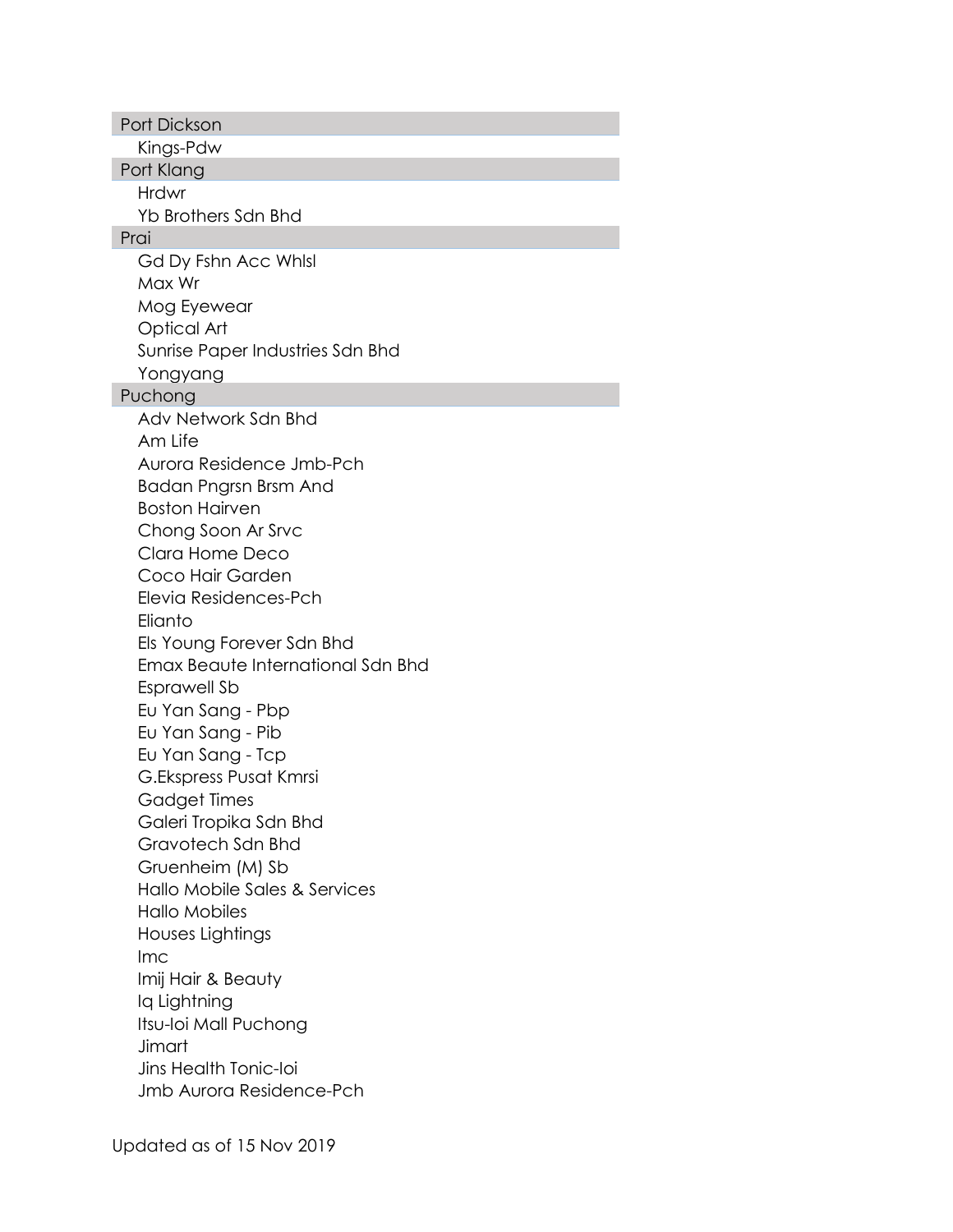Kafe Unicorn 25 Kings Pma Klinik Hope & Care Klnk Pakar K Dr Chan Ksw Castors & Wheel Sdn Bhd Loving Hut Cafe @ Puchong Lutonics Sdn Bhd-Pch Masteron Grand Pvln-Puchong Meimind Academy Mog Eyewear My Bowen Therapy Nikita Enterprises Nikorex Display Pathlab-Pch Pet Lovers Ctr Pet Lovers Ctr-Puchong.J Putri Airis Shopee Rejeune-Pch Restoran Shu Xiang Sdn Bhd Rocago San Nae Deul-Pch Sj Auto Service Solid Corporation Sb Teeni Enterprise Sdn Bhd The Door Interiors The Hunter Cake Academy Thomson Tcm Tisp Tlc Trendz Hair & Nail Studio Trz Automobile Care And Service Vapehood Wintoo Technology Ys Aquarium & Trading-Puchong Pudu Pathlab-Pudu Pulau Langkawi Marrybrown Pulau Pangkor Hotel Pangkor Mutiara Pulau Pinang Beau-Monde Trading Chili Mee-Butterworth Hock Motor Cpny-G.Twn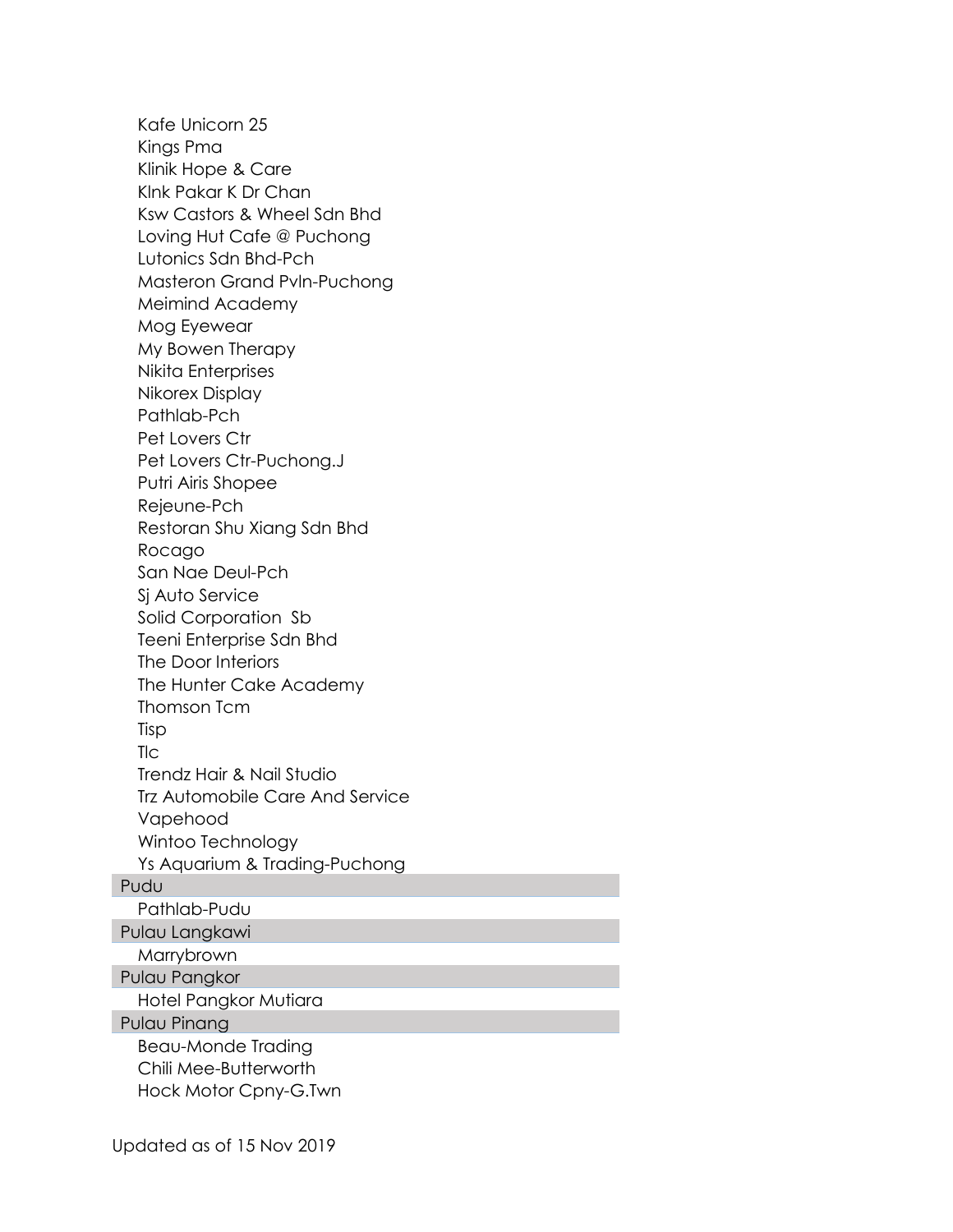Homey Touch Imperial Zhenghe-G.Town Jie Business Sdn Bhd Kipling Level 3 - Btm Mog Eyewear Sdn Bhd Noble Experiment Rex Soon Choy Motors Sw Tech- Georgetown Pulau Tikus O.K Puncak Alam J-Bros Kings-Tpa Putrajaya C Two Gadget Sdn Bhd Chizu-Ioi Putrajaya **Elianto Gintell** Huawei My Dooki Sdn Bhd Nexus International Pet Lovers Ctr-Ioi City Pilihan Teraju S/B - Ayden Had Tomaz Tomaz - Ioi City Wings Rawang Eu Yan Sang - Pjo Farmasi Country Homes Gather Hotpot Gwok Hong Hardware Sb-Rwg Hj Auto Workshop-Rwg Hock Lee Hardware-Rwng Jmb Alpine Jmb Birch Khang Century Kings-Rwg Kings-Trw Mog Eyewear Oscar Digital Sdn Bhd Oscar Color Lab & Telecommunication Sdn Bhd Pak Hailam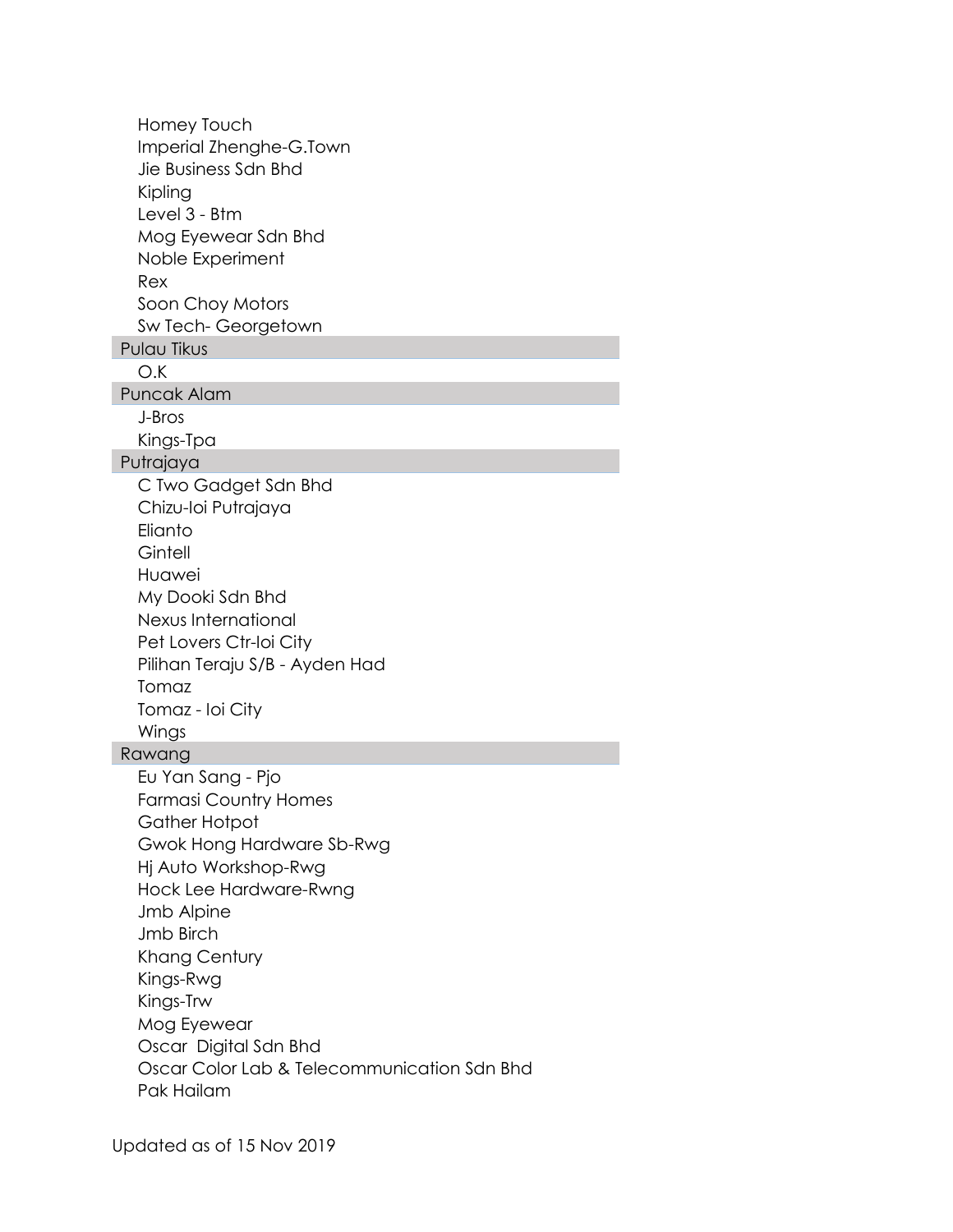| Samsung<br>Yh Power Car Cooler & Auto Electric |
|------------------------------------------------|
| Relau                                          |
| Hair Fctry Intrntnl                            |
| Jinsen Salon                                   |
| Sandakan                                       |
| <b>Beauty Borneo Cnncts</b>                    |
| <b>Beauty Borneo Connects Sdn Bhd</b>          |
| Elianto                                        |
| Fukuro Studio-Sandakan                         |
| Itsu                                           |
| Sukau Rainforest Ldg                           |
| Syarikat Prngn Ys                              |
| Seberang Jaya                                  |
| 600 Cc                                         |
| Elianto                                        |
| Mog Eyewear                                    |
| Pet Lovers Ctr-Seberang.J                      |
| Sushi Tei                                      |
| Vinstella Jwllry                               |
| Seberang Perai                                 |
| <b>Blackwood C&amp;C</b>                       |
| Edwin-Seberang Jaya                            |
| Seberang Perai Selat                           |
| Chin Hin(Jitra)                                |
| Seberang Perai Tenga                           |
| Pitta Garden Sdn Bhd                           |
| Seberang Prai Tengah                           |
| King'S-Esp                                     |
| Segamat                                        |
| One Max Teleco                                 |
| Optimax                                        |
| Segambut                                       |
| Regions Clinic-K.L.                            |
| <b>Twinco Far East</b>                         |
| Selangor                                       |
| U Mobile                                       |
| <b>Vital Years</b>                             |
| Selayang                                       |
| Psry Well-Mart-Selayang                        |
| Selayang Baru                                  |
| Restoran Hup Soon                              |
| Semabok                                        |
|                                                |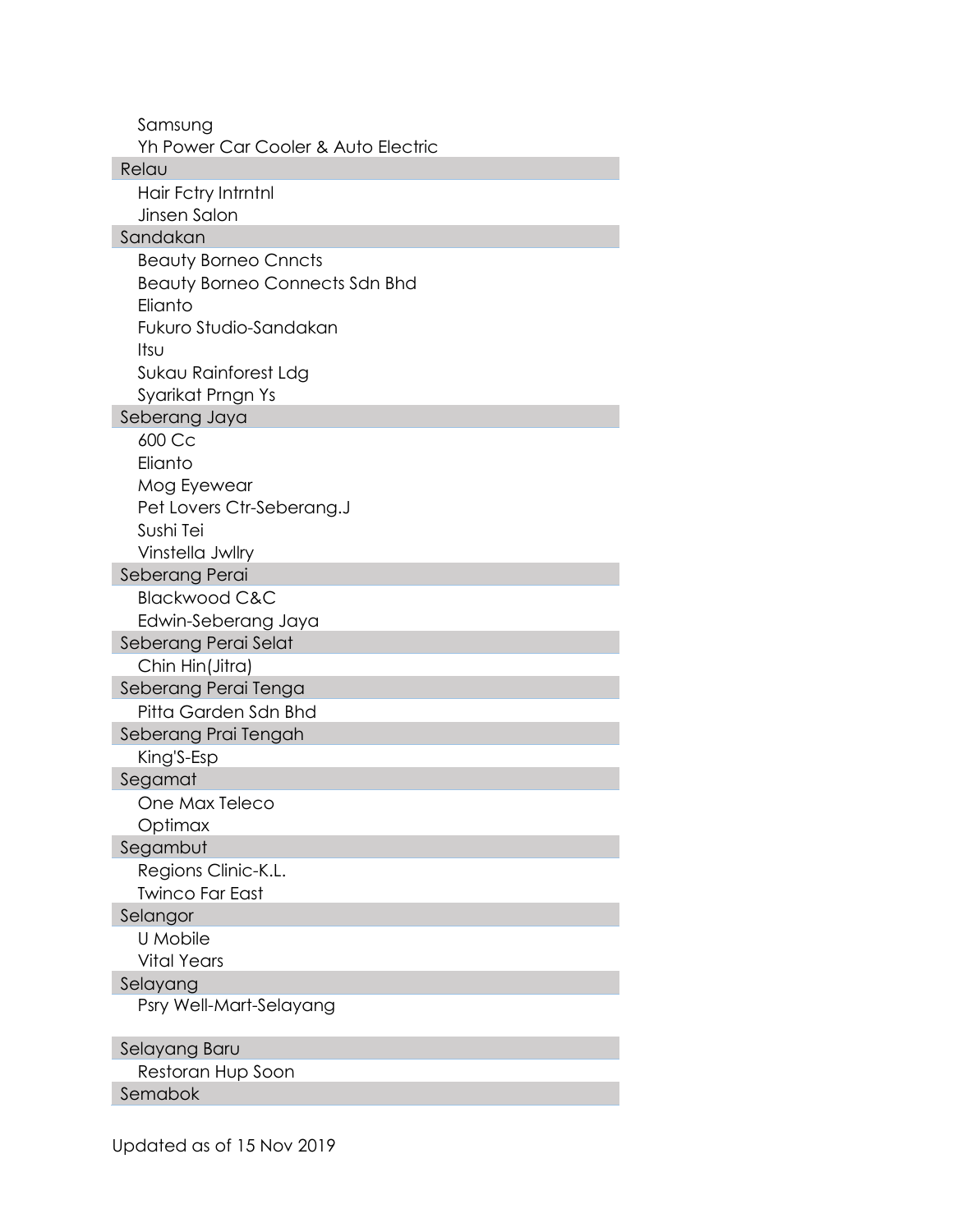Gill Garden Btq Hotel Grenzo Furniture Sdn Bhd Yuen Chuan Huat Tyres & Batt Semenyih Daily Shn At Dtlng-Smnyh Es Optical Gadget Times Hoong Yit Furniture Kings-Tss One Living Vst Clly Poliklinik Vasto Royce Furniture Wira Sky Steel Yat Heng 98 Trading Senai Cetipede 4 X 4 Performance Hotel Zamsaham Jpl Downstreet K Six Fashion Nbs Cash & Carry Sb Rina Balinese Resort Three S Service Centre Wanly Enterprise Senawang Gadgets World 666 Kings-Snw Sepang C-Square-Mitsui-Sepang **Elianto** Leten Pak Hailam-Kws Para Thai Salak Tinggi Hardware Trading Skechers-Mitsui-Klia-Spg Turkish Airlines Inc Under Armour-Mitsui Wings Seremban **Cabletronic** Century Ktv Karaoke Chong Loong Wrkshp Cm Optical Sdn Bhd Excel Bikers Sb Excel Tint - Srmbn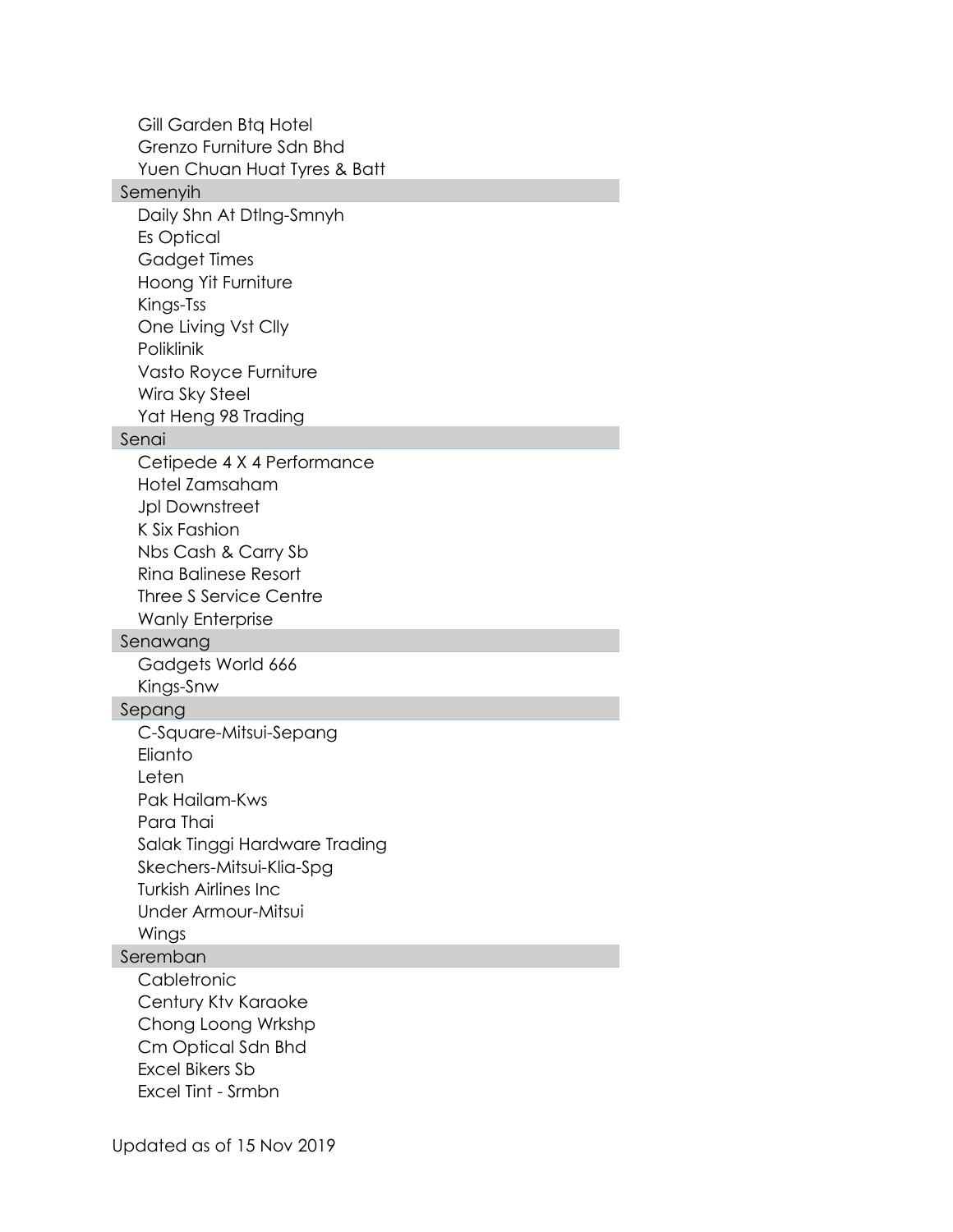Gadget Times Hoco Honor **Hotline** Kings-Tnw Kings-Ts2 Kwan Specialist Mdcl Lian Yik Mini Market Sdn Bhd Loh Thong Ming Car Magic Code Inter Nsk Trade City One Living Optimax-Seremban Pak Hailam-Nsb Pusat Hiburan Mktv Sandosa S Bn Lndscp & Nrsry Samsung Smart Family Pt Shp Solid Crprtn Sb Superstar Stainless Steel Workshop Svc Teo Hong Hardware Sdn Bhd The Meatz - Seremban V Top Auto Spare Parts Venezia Furniture Sb Vivo Xiong Hing Trading Seri Kembangan Aism Msia C Two Gadget Sdn Bhd Chen Traditional Confinement Dex Group Holdings Sdn Bhd **Digi** Elianto Famous Stainless Steel Sdn Bhd Farmasi Optima Health-S.K Fei Fei Fashion Florentine Sb-S.Kbg Gadget Times Gadgets World 666 Gear Nation-Sr Kmbngn Golden Horse Plc Hush Worx Fitness Wear Intech Gadgets Sdn Bhd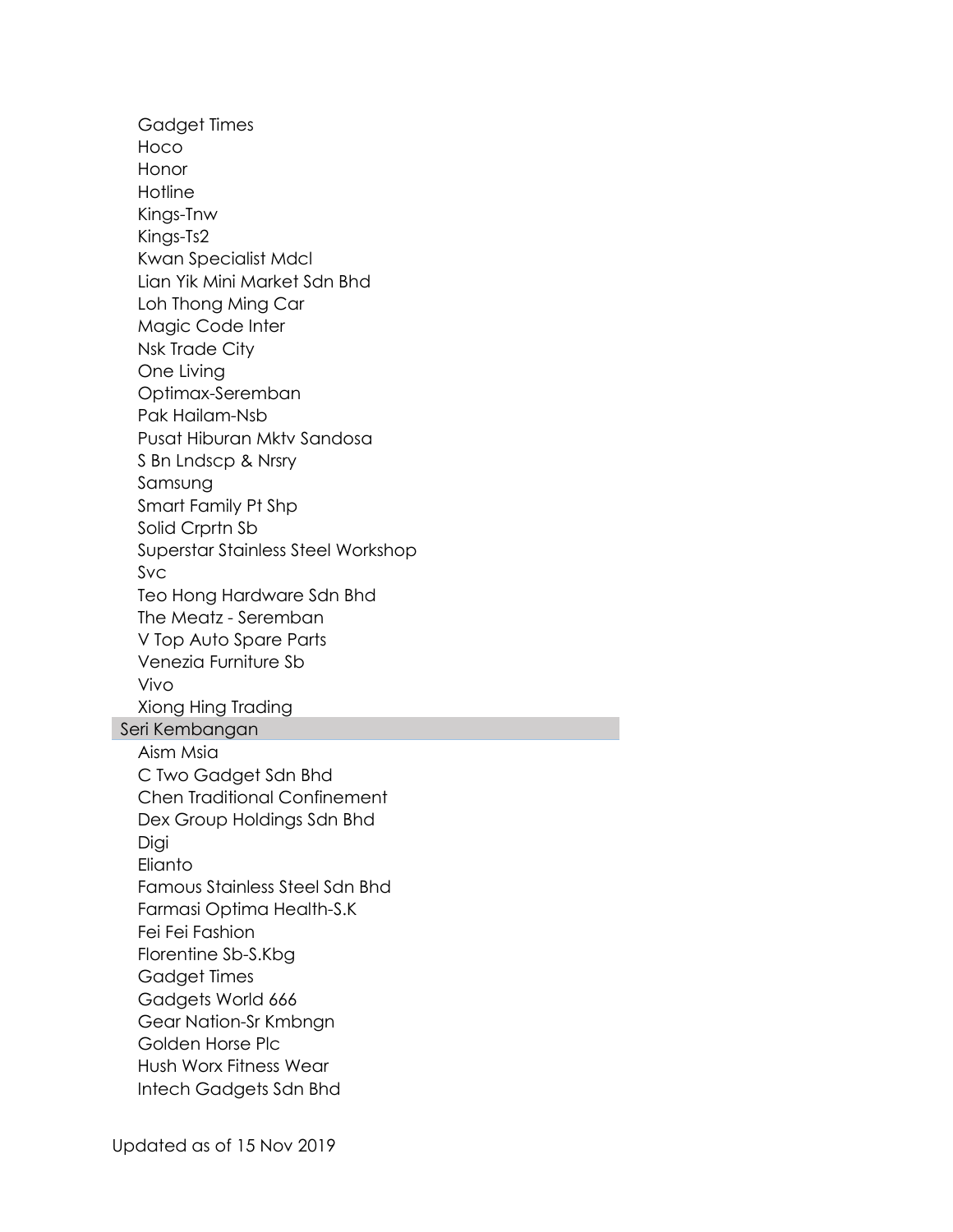It Ware Jimart Jiomi Kings-Skf Legond Home Decor Mi Mog Optometry (Hk) Sdn Bhd One Living-13Bb Hq Blkg-1 One Living-13Bb Hq Blkg-2 One Living-13Bb Hq Blkg-3 One Living-13Bb Hq Blkg-4 Pet Lovers Ctr-The Mines Ptn Pgnt Agama Buddha - Sk Umobile Vivo Willey Kitchen Ware Enterprises Seri Manjung Solid Crprtn Sb Vivo Setapak Kitschen Vt Mart Wings Setia Alam I Can Read-S.Alam Sg Buloh U Diy Mart Sg Petani Apple Pure Resources Sdn Bhd Chj Quanu(Elec)-Sg Petani De Touch Hair & Beauty Salon Safety Lighting Sdn Bhd Uperabot Creativ Sg.Petani Windscreen2U Sdn Bhd Shah Alam 3D Wall Panel Sb 4 Finger Crispy Chicken Amg Gadget Amy Beauty Studio Anta Sports Anta Sports - Aeon S.Alam Aspen Vision Bazaar Kurma Malik Mohd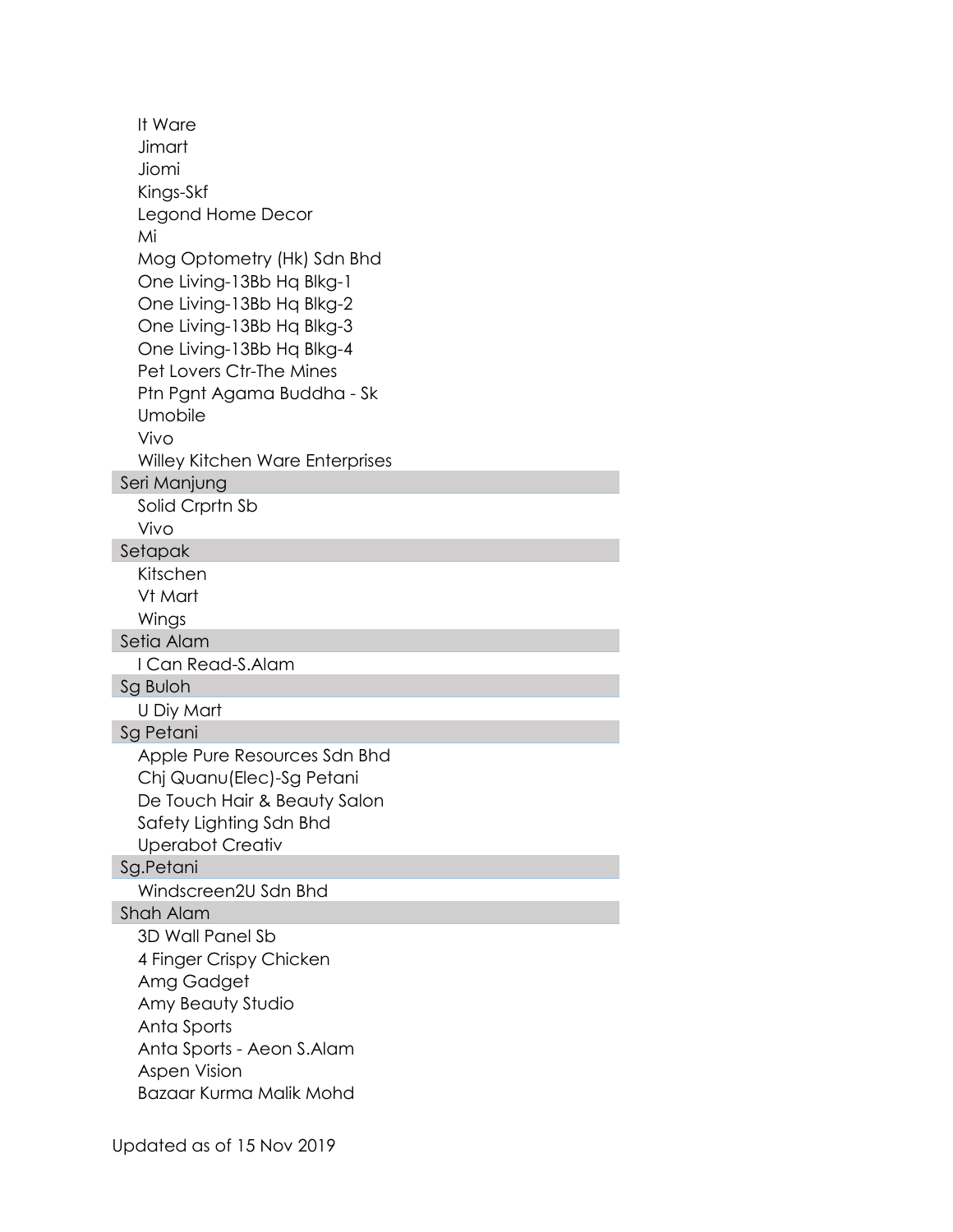Best Dessert In The World Boss Tele Shop Cfl Auto Car Srvc Cy Healthy Mart D Traderz Garage Electrical Puppets - S.Alam Elianto Eu Yan Sang - Ksa Fruity Gadgets World 666 Guardian - Central I-City Shah Alam Hallo Mobile Sales & Services Hallo Mobiles Honor Hot Wings Huawei Ingress Motors-S.Alm Inspires Ace Trading Sdn Bhd Iroad-Shah Alam **Jimart** Kdu University College Kenjun Kent Hup Hardware Machinery Sdn Bhd Khatam Kings-Shg Kings-Tks Kings-Tsh Klinik Setia Taipan M I T Academy Sdn Bhd Matakh Sdn Bhd Matakh Sdn Bhd Math Clinic Miracle Caliph Mog **Mozers** Musketeers Fencing Acd-Sa Ninjaz Oiso Korean Traditional Cuisine & Cafe One Living Onespeed Services Ooppa Oppo Osim (M) Sdn Bhd Pak Hailam Pet Lovers Ctr-Gamuda Wlk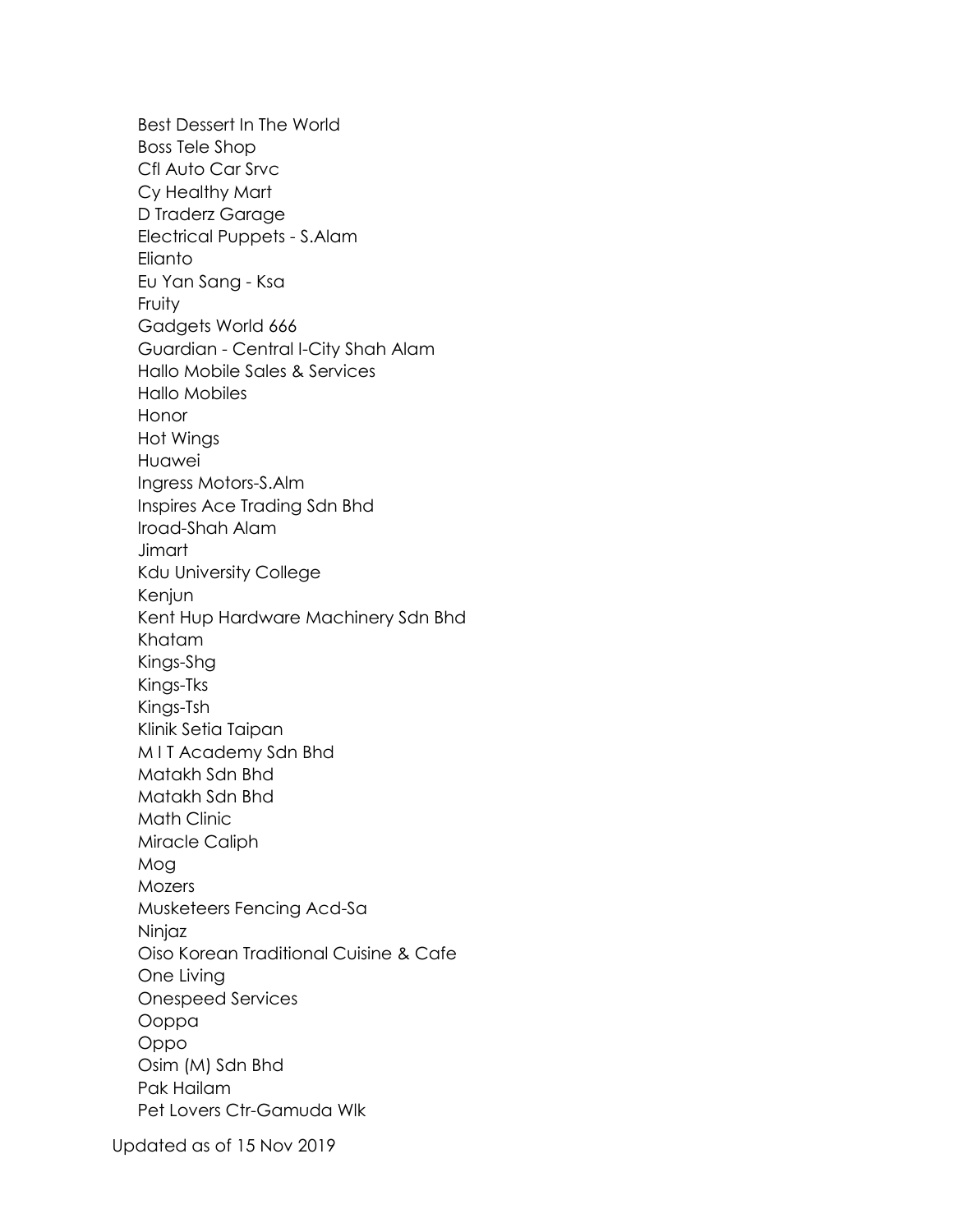Pet Lovers Ctr-Shah Alam Pets Lovers Phang Fishery Plantronics Telecommunications Psry Well-Mart Psry Well-Mart-Kg Br Sbg Psry Well-Mart-Shah Alam Psry Well-Mart-T.Medn Mas Pst Tayar Stl Tyre Ptn Pgnt Agama Bdha - S.Alm Purple Box Purple Box Sdn Bhd Ray Car Care Svc Ctr-Sa Renau Tech Garage Sdn Bhd Rest Forest Fun Pub Rogues Sang Sk Services Skc Tyre **Skechers** Sokido Sp Color Shop Supwave The Gibbs Hair Saloon Tomaz - Aeon S.Alam Tomaz- I-City Top Advanced Auto Workshop Tsb Top Windscreen & Tint Specialist U Mobile Uni Victoria Facelift - I-City Vince Optics Centre Vinstella Jwllry Wan Tat Team Mtprts We Are Dffrnt Trdg **Worldclass** Yuri Clinique Sibu Healthy Life Iorganic Life Shop (Sibu) Sdn Bhd Oppo Simpang Ampat Blackwood C & C

Blackwood C&C-S.Ampat Dazzler Max Mrktng-S.Ampt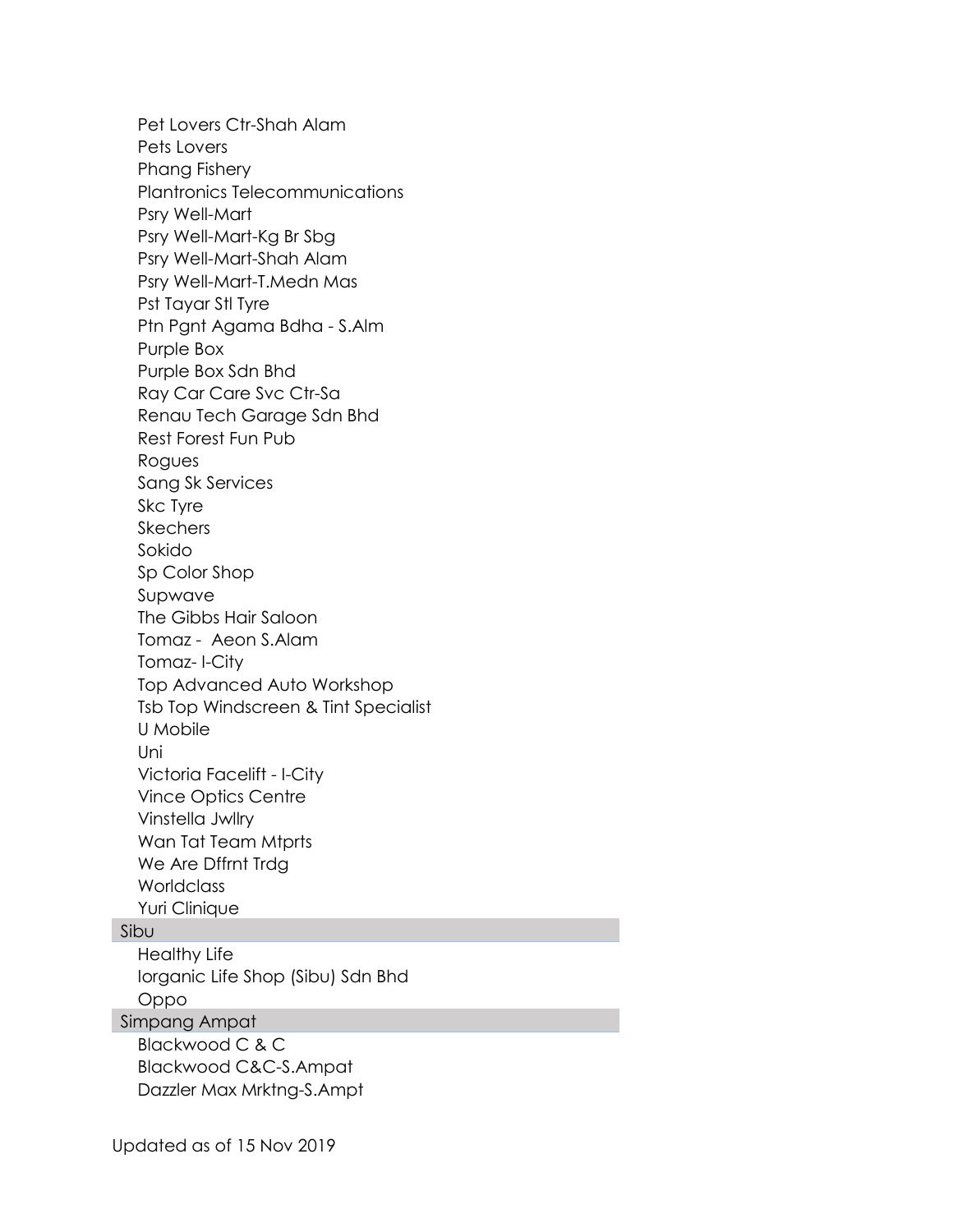Edwin First Foor Deco Fujisan Trading Potatomoon Petshop Pusat Perabut Yun Thong Spice King Well Solution-Smpng Ampt Wk 88 Auto Service Centre Yung Lee Atmtv Sb Zetec Global (M) Sb Simpang Empat Chin Hin(Jitra) Simpang Rengam Restoran Chia Ping Sitiawan Vivo Skudai Ace Vista Night Active Spine Care Sb Aky Land Consultant Sdn Bhd Aky Training Ctr Baby Prntng Hubm-Skd Best Court 007 Betty Fashion Beyond Pharmacy Brightway Galaxy Solutions Chun Yang-Skudai Classic Nyonya Sdn Bhd Creative Car Grmng Sr Da Sen Auto Mart Dees Simplicity Di Huang Ya Roaster Sb Doi Chaang Caffe Easy Pet Shop Ef Dynamic Enrichment Emb-Lucky Luck Seafood Emis Luxury Brands Evergreen Rest-Skudai Fabuloutea Sb Gc Good Coffee Hotel Austin Paradise Sdn Bhd How Wee Trading Hua Li Fashion I Hotel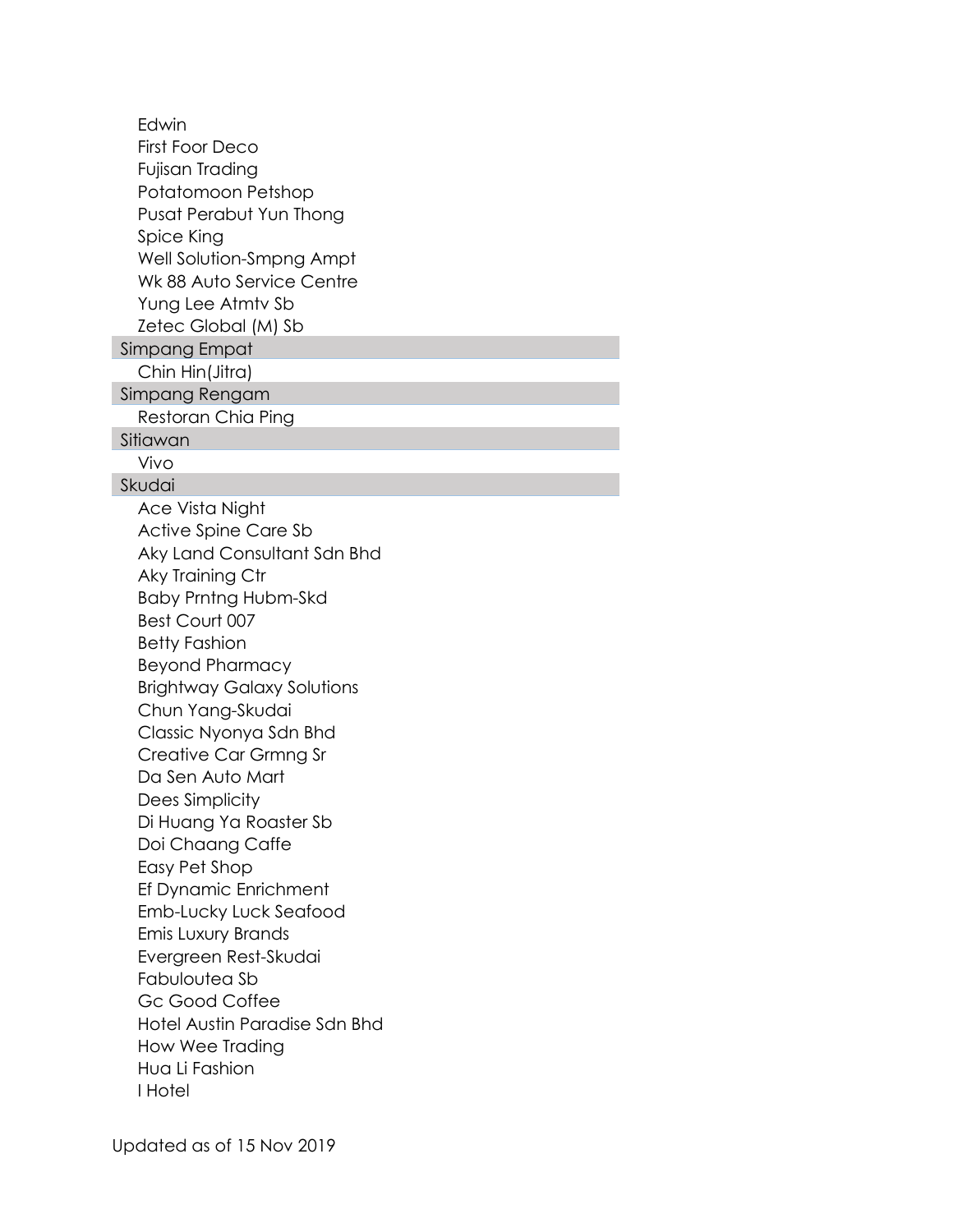Ideal Box In Red In Red Hair Studio Isabella Itsu Jsy Just Come Fashion House Kamii Sushi Restaurant Khang Lek Tyre & Battery Services Kit Huat Group Marketing Sdn Bhd Kwong Meng Electrical Sdn Bhd Lee Tuck Enterprise Lequa Cafe Mood Hotel Nkt Living Sdn Bhd Patrician Vip Perniagaan Kim Long Pet Lovers Ctr Prfctn Car Care Cntr Q House Rina Skin Care Riverview Flora Ent Royaltea San Hao Fruit Trading Sg Medical Clinic Shu Da Xia Skin Town-Skudai Spr Fst Air-Cond&Elec-Skd St Nails & Beauty Take Team Hair Salon Tcs Empire Games Th The Bag Shop Toyotacbu Service Sb U Concept Lighting Enterprise V Spice Cafe & Restaurant V.Vogue Vox Boutique Westime Sb - Sutera Mall Xing Seng 2 Enterprise Yichiban Restaurant Yong Sheng Gft Shp Yyc Mngmnt Srvc-Tmn Str Slim River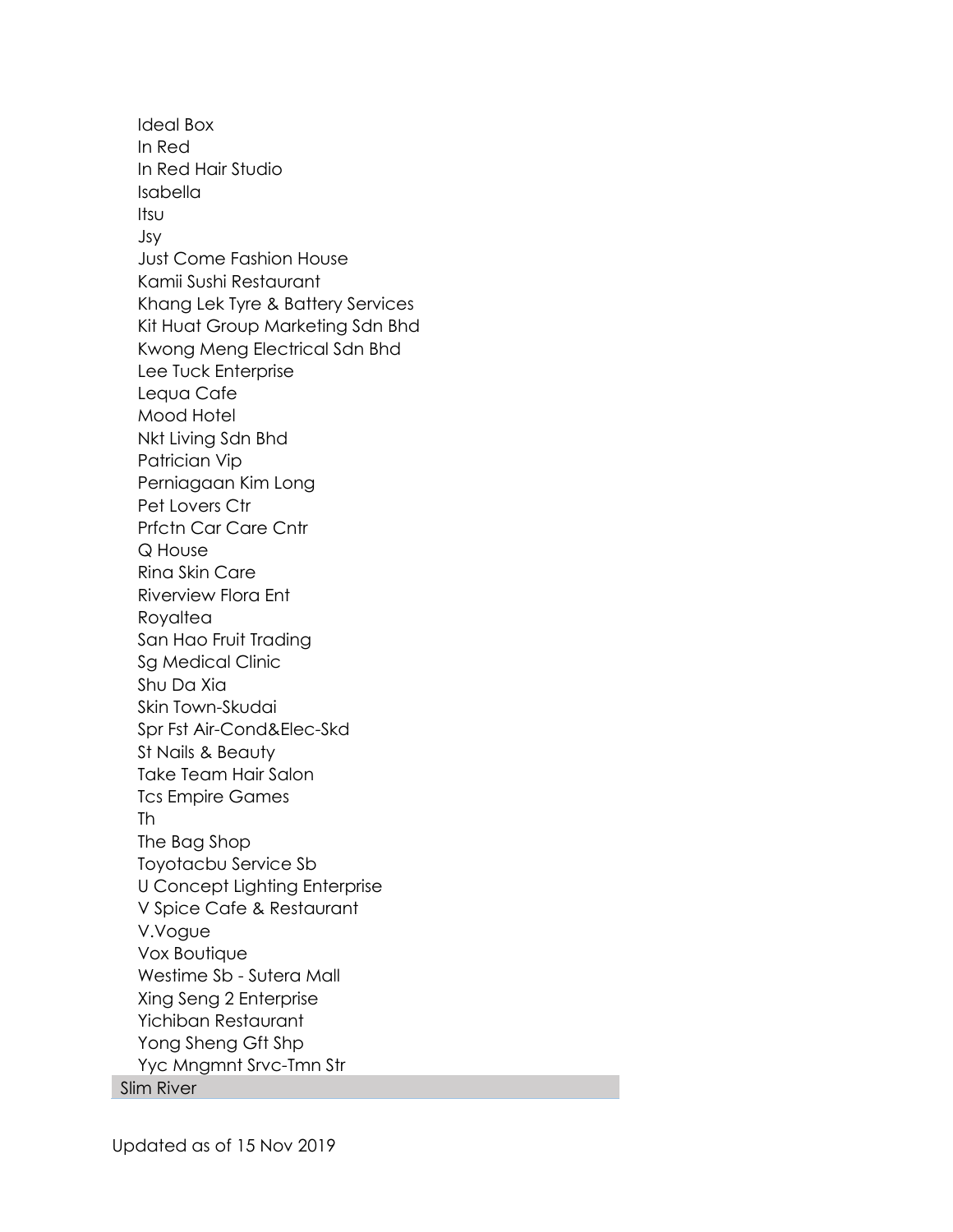Weng Hing Tyres & Auto Service Sri Hartamas Jie Business Sdn Bhd Sri Iskandar Teumsae Sri Lanang Restaurant L.T.P Sdn Bhd Subang Arrival - Subang Chocolate Box - Skypark Flamenco - Subang Jet Set Go - Subang Yong Sheng Gift Shop Subang Jaya Agribiz International Sdn Bhd B Racing Enterprise Bh Fitness Malaysia Sdn Bhd **Cilantro** Digiphoto Sunway Pyramid Ice Directd Retail & Wholesale Sdn Bhd Emax Beaute International Sdn Bhd Eu Yan Sang - Tpu First Image Training Sdn Bhd Five Star Pool & Bar Gadgets World 666 Health Tresure-Sbng Jy Hyotan Japanese Restauran Itsu Itsu-Subang Parade Jie Business Sdn Bhd Klinik Pakar Kanak-S.Jaya Mi Miracle Hair Expert Mog Eyewear Ng Brothers Hardware Trading Sdn Bhd Pet Lovers Ctr-Subang Pet Lovers Ctr-The Main P Rst Cor Blimeyl Brtsh Shots Cafe - Tai Thong - Imperial Chn Tai Thong-Imperial Chn Tomaz Ultra Ease Sdn Bhd Wanzar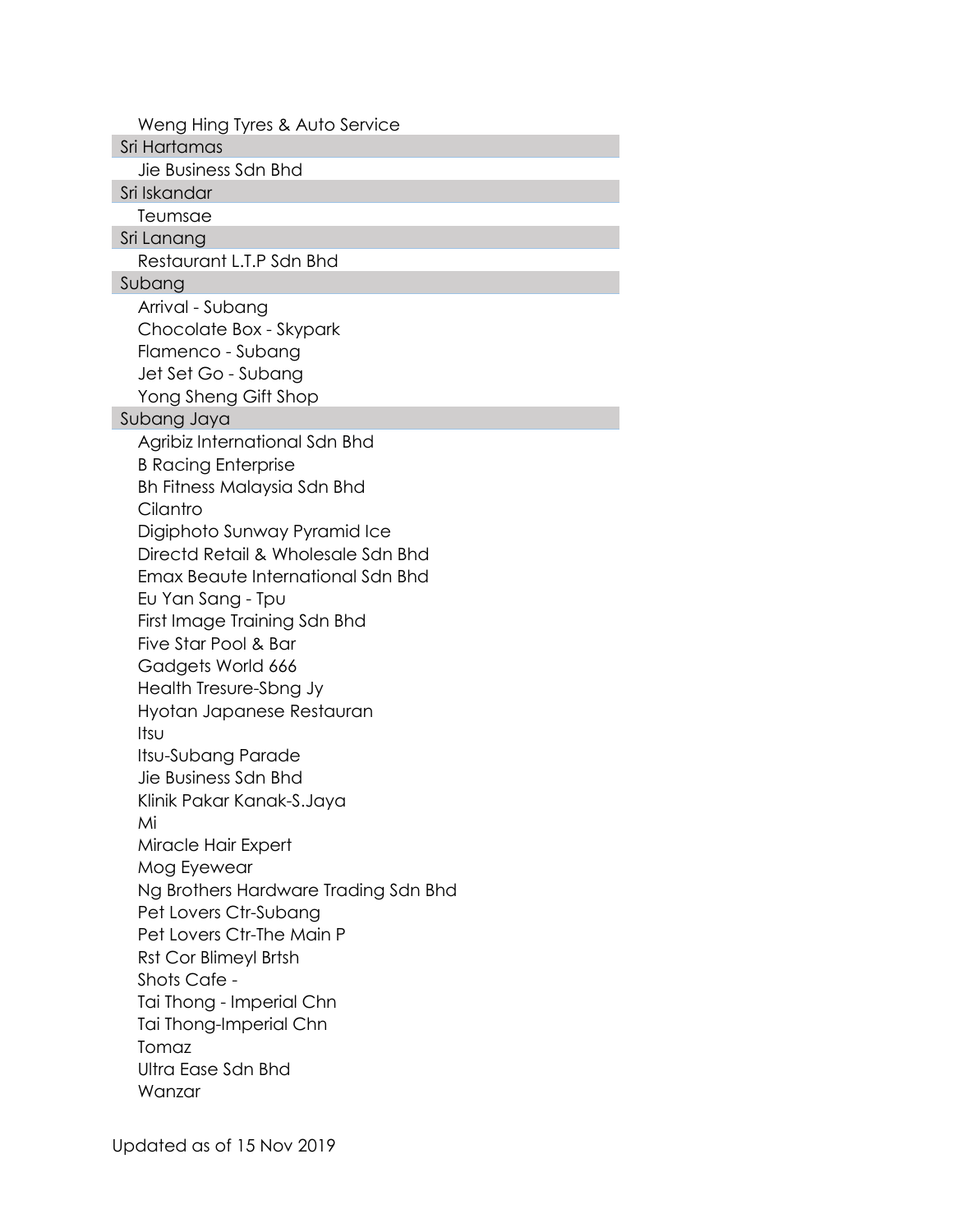Wise Kids Zolla Hair Studio Sungai Buloh Boraq Boraq Cafe Heng Ong Huat Resources **Jimart** Kedai Optik Merit - Optl Kenjun Mi Pak Hailam-Sbm Psry Well-Mart-Sg Buloh Restauran Wan Loy-Sb Servis Kereta Eng Hup Sf Auto Service-Sg Buloh Syarikat Wong Sungai Dua King'S-Es2 Sungai Petani Ambang Labuan Sdn Bhd Blackwood C&C-Amanjy Mall Chin Hin(Jitra) De Touch Eumas Eumas-Central Square Eumas-Tesco Sp Mutiara Fu Yuan Xiang (M) Impress Home Furnishing Keymen Coat Manufacturing Pasaraya Cmart-Sg Petani Smart Relevant Ent-S.P Sp Euro Tyre & Svc Ctr Sungai Siput Marrybrown Taiping Biskut Tupai Emas Elianto King'S-Ttp **Marrybrown** Taman Bukit Cheras The Dance Stage Tampoi Star Hour Tangkak Austinvent Ent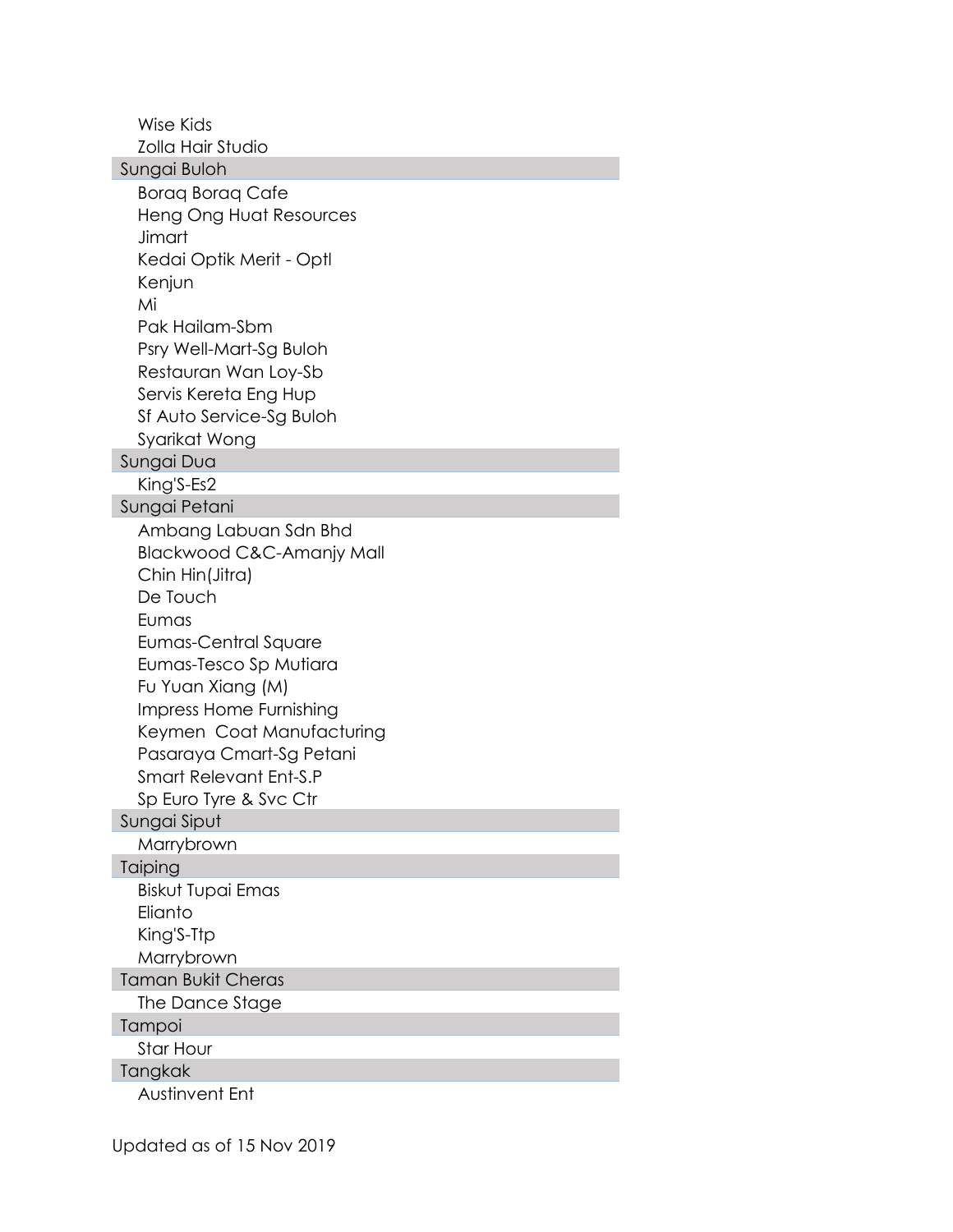| Tanjjong Bungah                                |
|------------------------------------------------|
| Mookota-Tanjung Bungah                         |
| Tanjung Bungah                                 |
| Lets Meat                                      |
| Nostalgia Btg Htl                              |
| Nostalgia Btq Htl - T.Bngh                     |
| Peach Cafe                                     |
| Sensory Design                                 |
| Tanjung Bungoh                                 |
| Surin                                          |
| Tanjung Karang                                 |
| Furni Art Trdg                                 |
| Tanjung Malim                                  |
| Hitz Communication (M) Sdn Bhd                 |
| Tanjung Tokong                                 |
| <b>Chloe Cafe</b>                              |
| Deepee                                         |
| Shill Cafe                                     |
| Straits Residences @Seri Tanjung Pinang        |
| The Soap Cellar                                |
| Tmc Fertility And Womens Spclst                |
| Tawau                                          |
| Itsu                                           |
| Teluk Intan                                    |
| Arked Man Trdng                                |
| Arked Man Trdng Sb                             |
| Eng Heng Motor Parts Sb-T Intan                |
| <b>Hock Electrical &amp; Service</b>           |
| In Sechuanrest                                 |
|                                                |
| Lian Seng Plstr                                |
| Shang Chen Agricare & Mach                     |
| <b>Tacly Construction And Renovation Works</b> |
| Vivo                                           |
| Weng Peng Ent-Tik Intn                         |
| Xing Lee Electrical & Hifi Ctr                 |
| Temerloh                                       |
| Asiana Signature                               |
| Leaf & Co Lite                                 |
| Tlk Pnglm Grgn                                 |
| Home Star                                      |
| Ulu Tiram                                      |
| Alkoh Marketing Sdn Bhd                        |
| <b>Bh Line Marketing</b>                       |
| E Lite One Electric Trading Sdn Bhd            |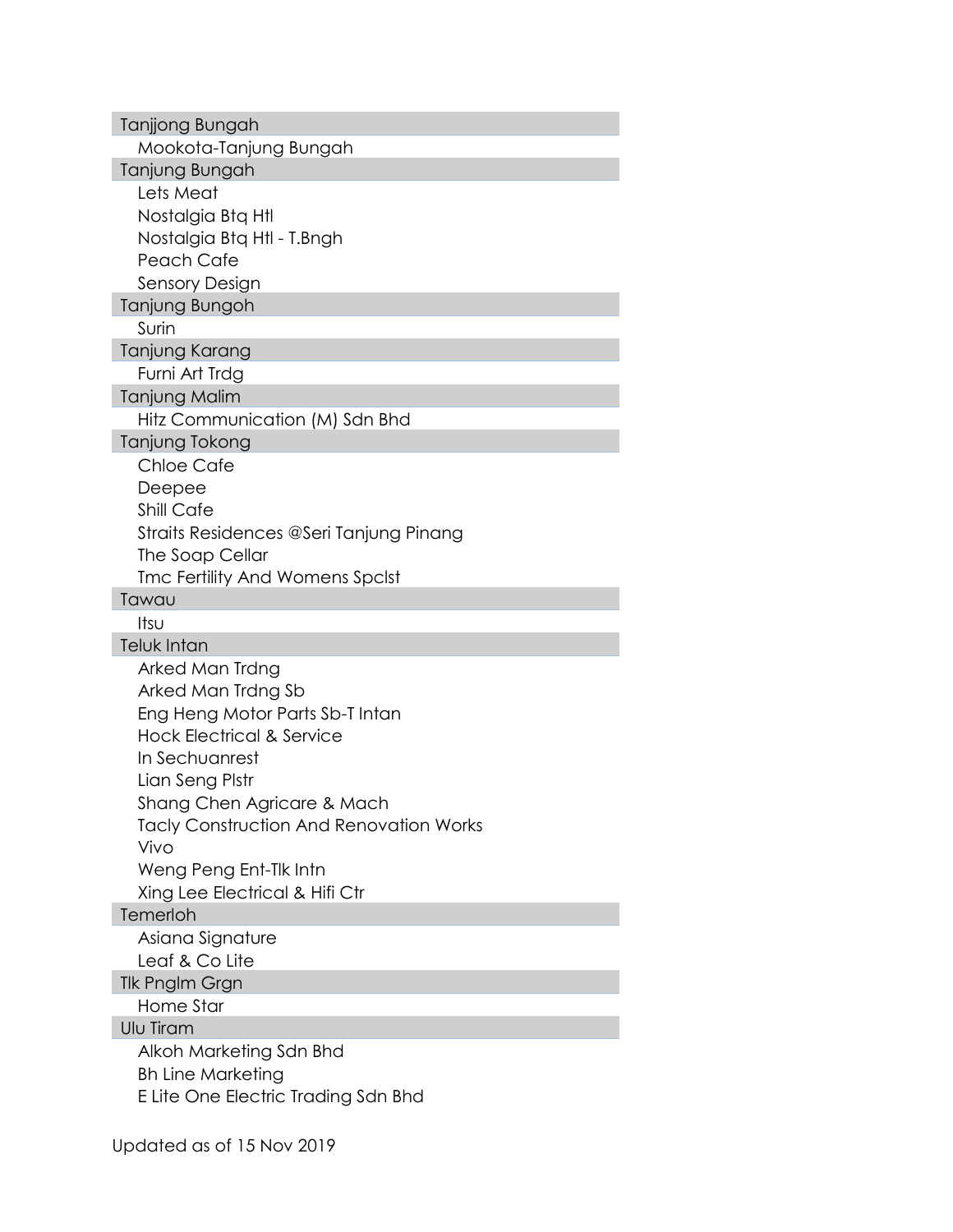Giant Superstore Ulu Tiram Hock Seng Heng Trading Perniagaan Perabut Wei Heng Pet Lovers Ctr Pst Prkhdmtn Lthn-U.Trm Southern Land Hardware & Machinery Sdn Bhd

#### Usj

Pathlab-Usj

W. Persekutuan

Jie Business Sdn Bhd

W.Perekutuan

Puncak Holdings Sdn Bhd

W.Perseketuan

82 Drypot Recipe 88 Bbq Ascen Plus Phrm (Rx) Sb-Dpc Digiphoto Kl Tower Entrance Counter Digiphoto Petrosains Ecco Fadason Auto Services Fortune Perdana G.Ekspress Ttdi G.Ekspress-Medan Niaga Rampai Global Indian Int Schl Golden Mssori Int Sch Groove H&F Shoes (M) Sdn Bhd Huasin Food Ind S/B Illusion 3D Art Museum Kiddee Pet Store Llt Auto Service Nanda Chicken Nikorex - Kepong Osren Paradise Dynasty Pet Lovers Ctr-Bsc Pet Lovers Ctr-Bsvillage Pet Lovers Ctr-Cochrane Pet Lovers Ctr-Kl Gateway Pet Lovers Ctr-Melawati Pet Lovers Ctr-Mont Kiara Pet Lovers Ctr-Sunway Ptr Pet Lovers Ctr-Sunway Vlc Pit Stop Rtrn & Bar-T.Desa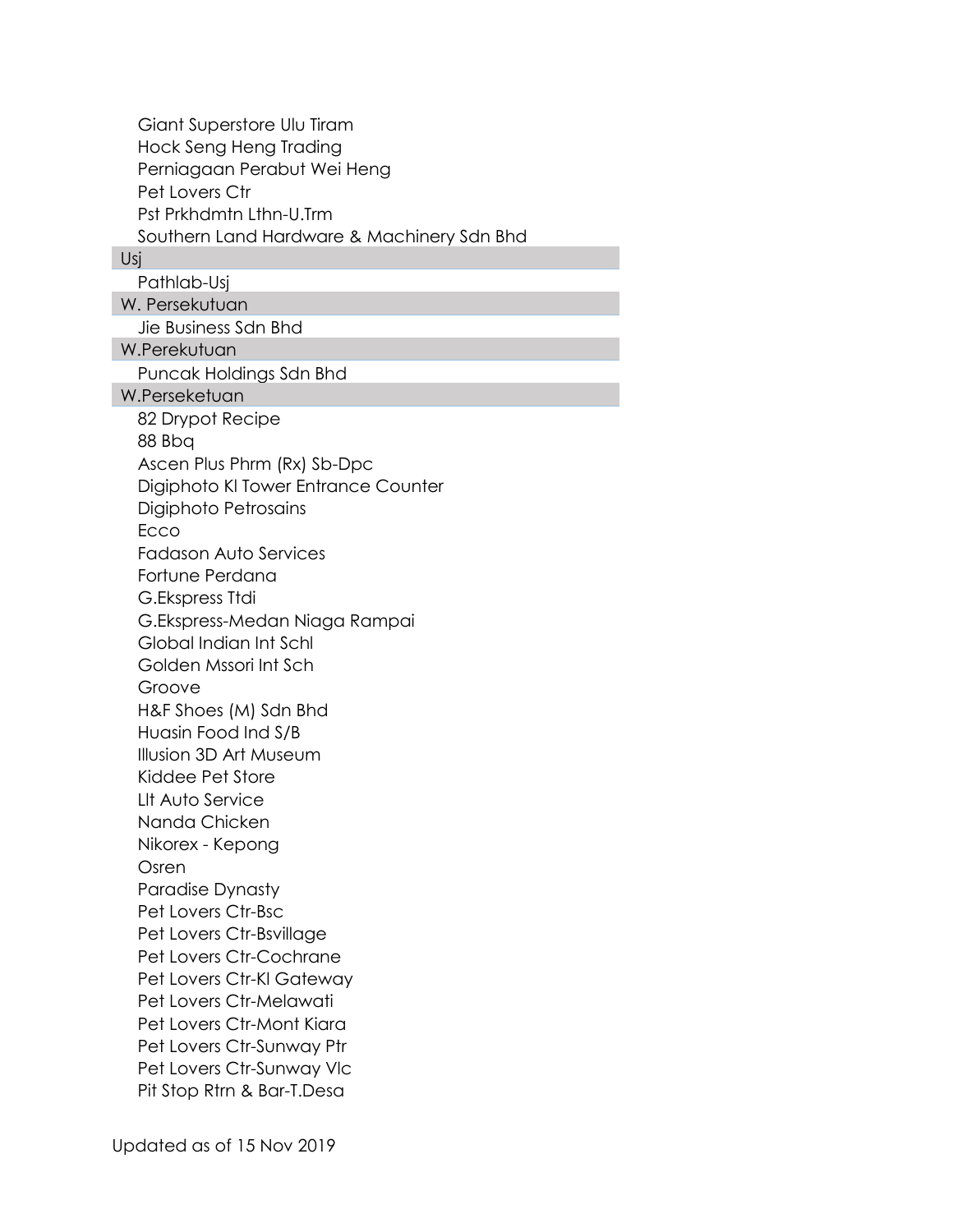Prepworks Prominent Automobile Protech Kit Zone Sb Comm Service Center Shop Smart Si Chuan Steamboat **Skechers** Southbank Residence-Kl Subhome Management Sb- Summer Suites Tai Thong - Odeon Tai Thong - Oriental Tai Thong-Spring Gdn Taylor Intl Schl-Kl The Barn The Pot-Medan Damansara Vets For Pets Animal - Kl Yelaoshr Sri Hrtms Yezzo W.Persekutan Mala Mala W.Persekutuan 7 Colors Hair Studio Aberdeen Drilling Ace Organic Ashitaba Sdn Bhd Ageless Medispa & Clinics Sdn Bhd Alcology Sdn Bhd Anika Room Antipoden Asian Secrets Autocare-Kl Autotec Auto Accessories Bean Brothers Bee Cheng Hiang Bp Healthcare C Two Gadget Sdn Bhd Camworld Coffea Coffee Coiffirst Salon D Legend - Okr P/P Donghan Clinic Doterra Malaysia Sdn Bhd Dr Optic Sdn Bhd Dragon Fly Bar E.S.H Electrical Sdn Bhd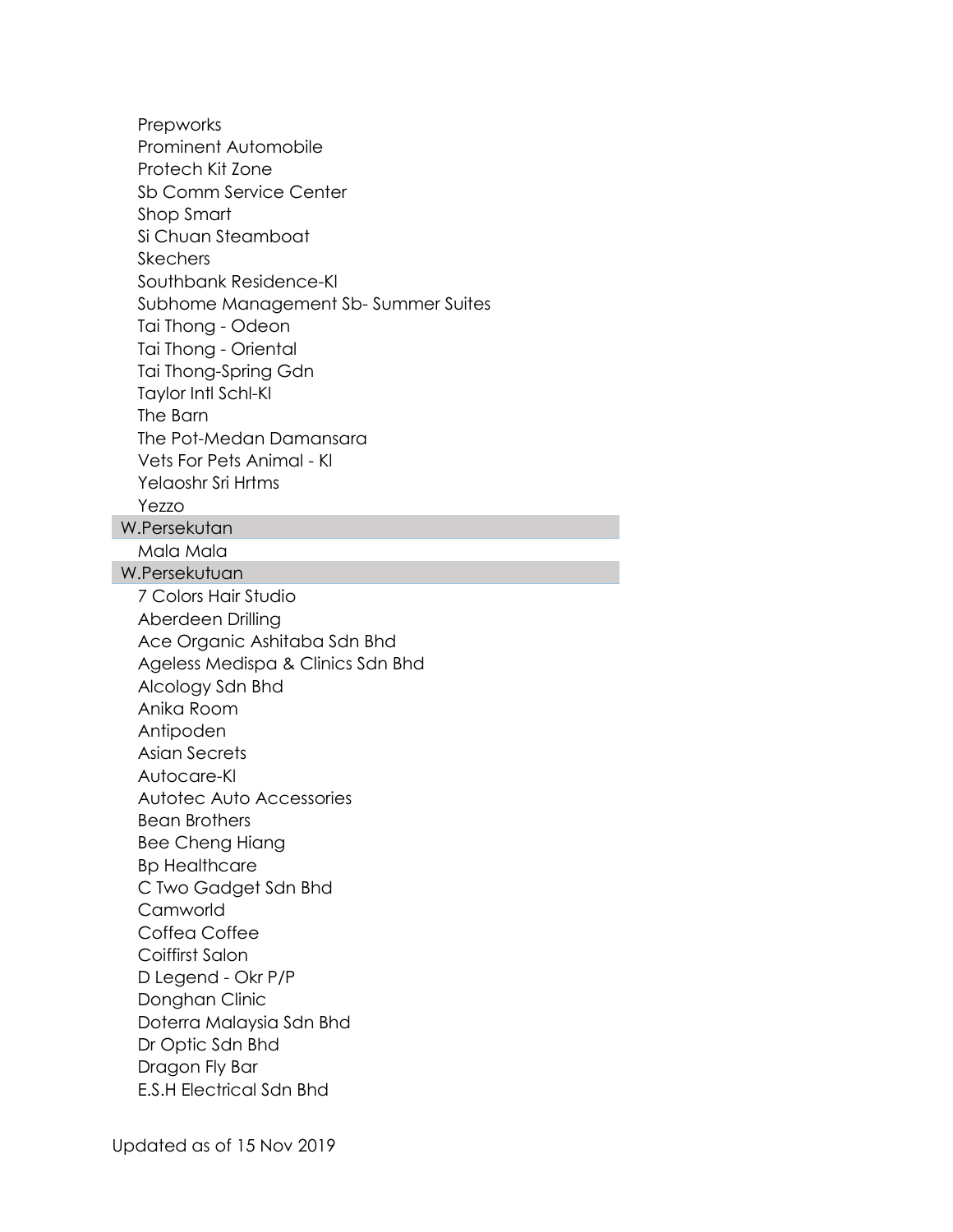E.S.H Electrical Sdn Bhd (Ekocheras) Emax Beaute International Sdn Bhd Enkai Car Care Eu Yan Sang - Dpo Eu Yan Sang - Gks Eu Yan Sang - Kcr Eu Yan Sang - Kjo Eu Yan Sang - Kpf Eu Yan Sang - Kpo Eu Yan Sang - Mvo Eu Yan Sang - Pir Eu Yan Sang - Spr Eu Yan Sang - Spt Eu Yan Sang - Svm Eu Yan Sang - Tsr Friendly Organics Gadgets World 666 Gallerie Taksu Sdn Bhd Grado Hair Studio Gtic Velocity Gold House Hair Park 32 Harvey Norman Heng Yu Heng Marketing Sb Huawei I Sweet Evolution Scalp & Hair Salon Ideal Optique Vision Itsu Kings-Eck Kings-Gom Kings-Ir3 Kings-Kmr Kings-Ksb Kings-Oug Kings-Pk Kings-Pkp Kings-Tk Kings-Tmj Kitschen Kunzense La Vie Holistique Sdn Bhd Ljk Auto Service Mail Box Etc Business Service Centre Math Clinic Melisa Miki Optometry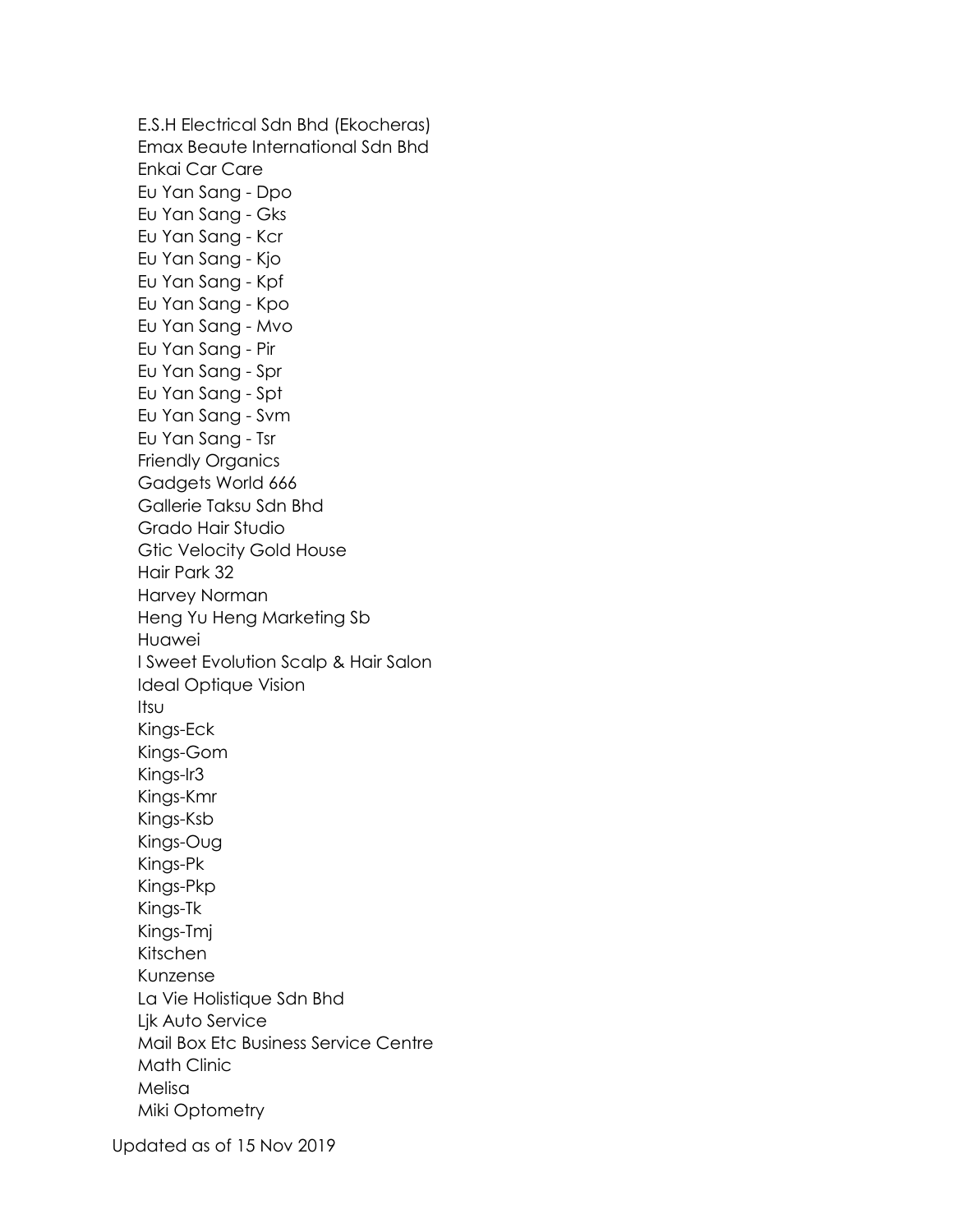Mog Eyewear My Lovely Baby Nokia Oscar Color Lab & Telecommunication Sdn Bhd Pasar Raya Selections Pit Stop Rstrnt N Bar Projectory.My Rc Element Designs Reliance Optical Renew Home Decoration Trading Ridha Auto Centre Rumah Tumpangan Sembilan Enterprise Satu Gadget Sdn Bhd Sbhm Mngmnt Rbrtsn-Kl Shera Lee Skc Tyre Skechers-Mytown-K.L. Skinsoul Sl Digital Communication **Stemlife** Stemlife Therapeutics Sun Energy Floral Trading Sdn Bhd Sunway Palazzio The Academy Of Family Physicians Of Malaysia The Barzz The Perfect Touch Saloon Thrones Electronics Sd Tj Aquarium & Pets Shop Umobile Vets For Pets Animal - Kl Vivo Vl Skincare Vovo Woo-Ga-Mont Kiara Yesgo Trading - K.L Ys Battery Sales & Services Wangsa Maju One Living Superstar Karaoke Wansa Maju Aero Communication Wansa Mauu Aero Communication Wilayah Persekutuan